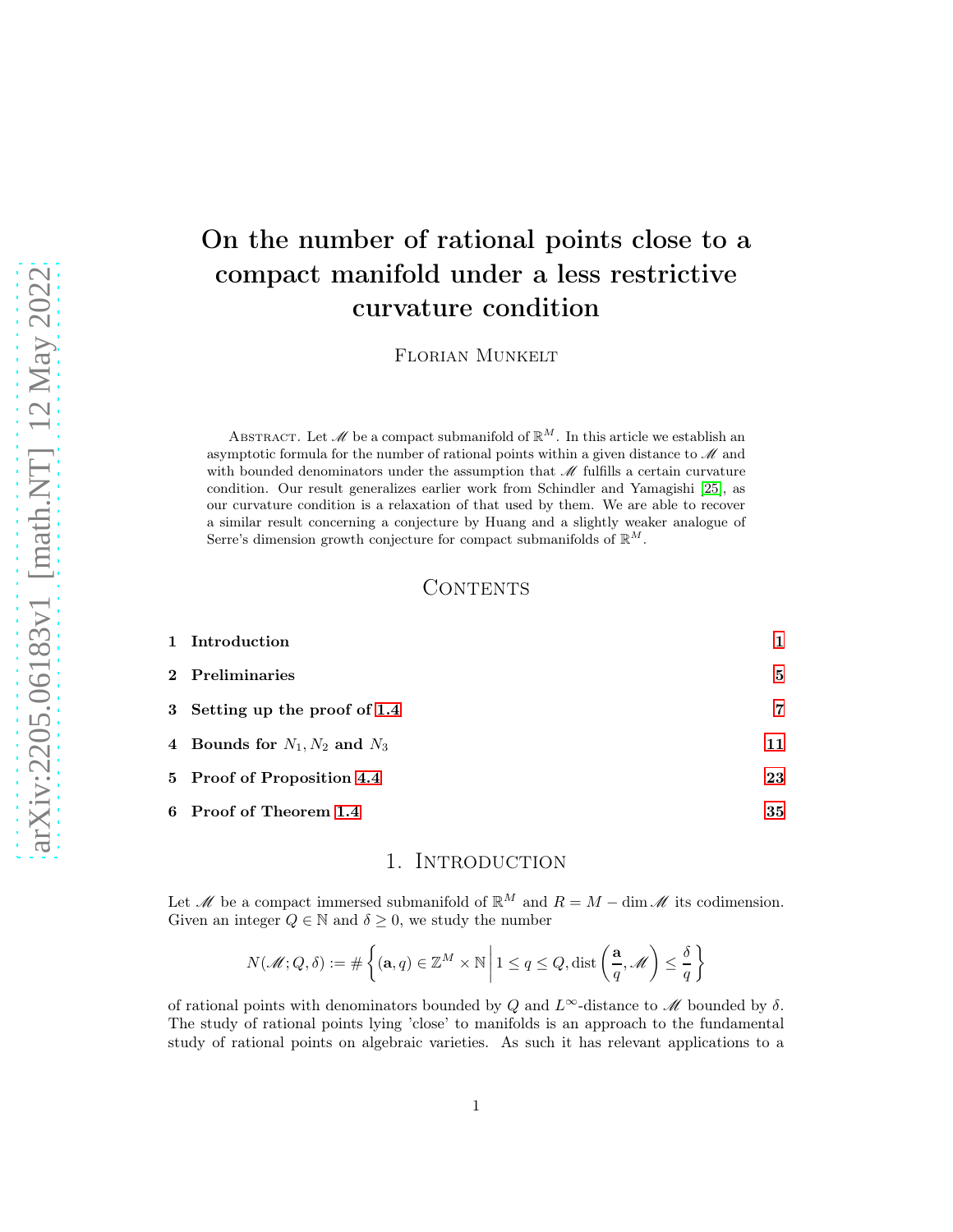number of problems within Diophantine geometry, besides being an interesting problem in its own right. See for example [\[11\]](#page-36-1), [\[15,](#page-36-2) §2-§5], [\[16\]](#page-36-3), [\[19\]](#page-36-4) or [\[24\]](#page-36-5).

We can readily state the trivial estimate

$$
N(\mathcal{M}; Q, \delta) \ll Q^{\dim \mathcal{M} + 1},
$$

and employing a probabilistic heuristic yields

$$
\delta^R Q^{\dim \mathcal{M} + 1} \ll N(\mathcal{M}; Q, \delta) \ll \delta^R Q^{\dim \mathcal{M} + 1}.
$$

It is known that this heuristic does not hold unconditionally. For example, if  $\mathcal M$  is a rational hyperplane in  $\mathbb{R}^M$  and  $\delta \leq 1$ , then we find that

$$
Q^{\dim \mathcal{M}+1} \ll N(\mathcal{M}; Q, \delta) \ll Q^{\mathcal{M}+1}.
$$

We additionally see from that example, that in order to establish non-trivial bounds we may be inclined to study manifolds with a 'proper curvature condition'. Huang proposed the following conjecture in his groundbreaking work [\[15\]](#page-36-2).

<span id="page-1-0"></span>**Conjecture 1.1.** Let  $\mathcal{M}$  be a bounded immersed submanifold of  $\mathbb{R}^M$  with boundary. Let  $R = M - \dim \mathcal{M}$  and suppose  $\mathcal M$  satisfies a 'proper curvature condition'. Then there exists a constant  $c_M > 0$  depending only on M such that

$$
N(\mathcal{M}; Q, \delta) \sim c_{\mathcal{M}} \delta^R Q^{\dim \mathcal{M} + 1}
$$

when  $\delta \geq Q^{-\frac{1}{R}+\epsilon}$  for some  $\epsilon > 0$  and  $Q \to \infty$ .

It is not made explicit what 'proper curvature conditions' means in the given context.

The first non-trivial case that has been studied extensively is that of a compact curve in  $\mathbb{R}^2$  with curvature bounded away from zero. In this setting, Huxley [\[17\]](#page-36-6) was the first to obtain a notable upper bound for a  $\mathcal{C}^2$  curve  $\mathscr{C}$ , which has later been given in the version

$$
N(\mathscr{C}; Q, \delta) \ll_{\mathscr{C}} \delta^{1-\epsilon} Q^2 + Q \log Q
$$

for any  $\delta$  and  $Q$  in [\[26\]](#page-37-0). In fact, Vaughan and Velani [26] showed that

$$
N(\mathscr{C}; Q, \delta) \ll_{\mathscr{C}} \delta Q^2 + Q^{1+\epsilon}
$$

for a  $\mathcal{C}^3$  curve  $\mathscr{C}$ , which is the upper bound that Conjecture [1.1](#page-1-0) predicts.

Conversely, a sharp lower bound has been established by Beresnevich, Dickinson and Velani [\[1\]](#page-35-0)

$$
\delta Q^2 \ll_{\mathscr{C}} N(\mathscr{C}; Q, \delta)
$$

with  $\delta \gg Q^{-1}$  and  $\delta Q \to \infty$ , for a  $\mathcal{C}^3$  curve  $\mathscr{C}$  admitting at least one point with non-vanishing curvature. Further work by Huang [\[14\]](#page-36-7) established an asymptotic formula for  $\mathcal{C}^3$ curves. The interested reader may find more details on the case for planar curves in [\[14\]](#page-36-7).

For the case of general manifolds Beresnevich established the sharp lower bound

$$
\delta^k Q^{\dim \mathcal{M} + 1} \ll_{\mathcal{M}} N(\mathcal{M}; Q, \delta)
$$

for any  $\delta \gg Q^{-\frac{1}{R}}$ , assuming  $\mathscr M$  is an analytic submanifold of  $\mathbb{R}^M$  which admits at least one non-degenerate point, in his spectacular work [\[2\]](#page-35-1).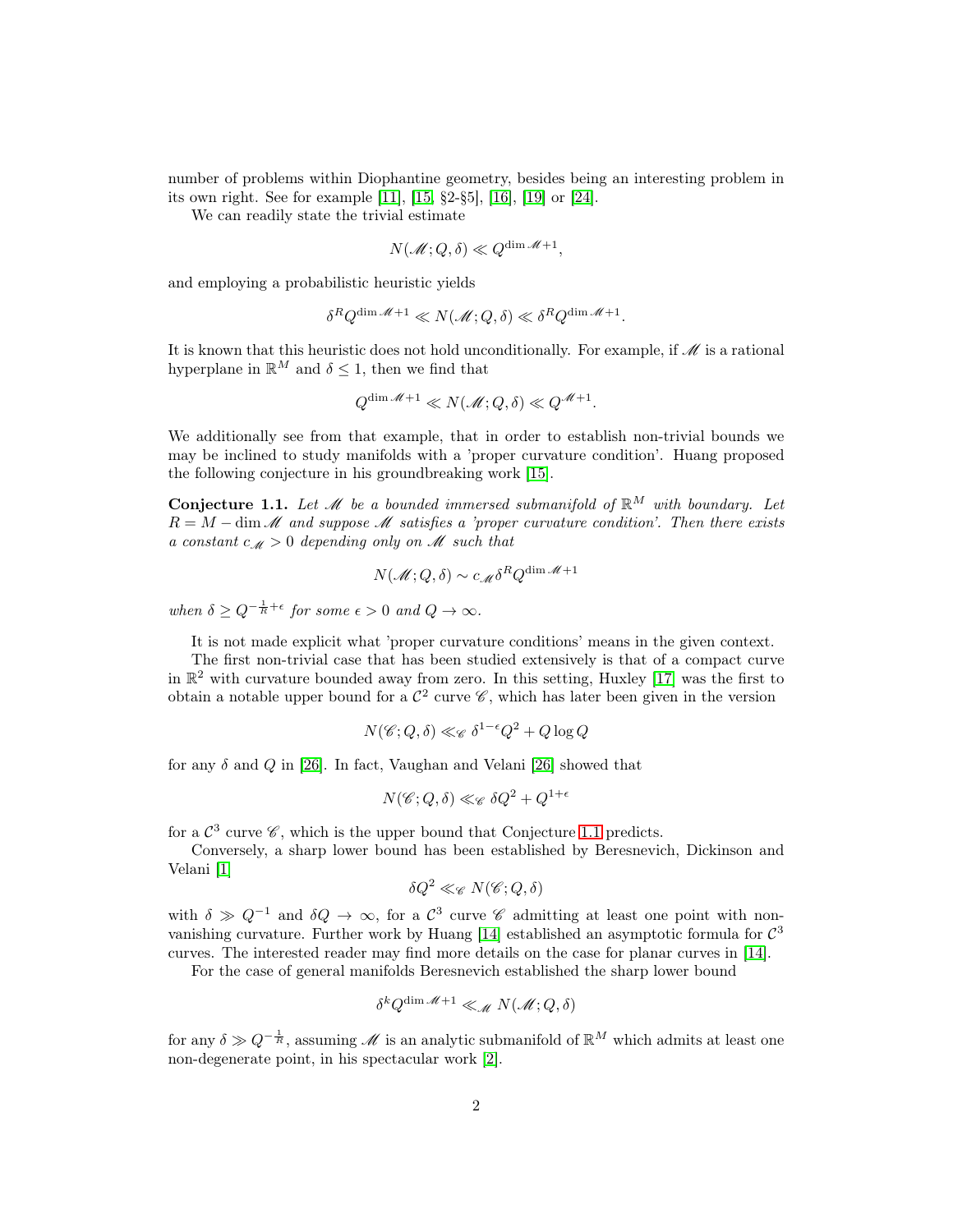Huang established Conjecture [1.1](#page-1-0) in the case when  $\mathcal M$  is a hypersurface with Gaussian curvature bounded away from zero in  $\mathbb{R}^M$  in [\[15\]](#page-36-2).

A recent generalization of this result ist due to Schindler and Yamagishi [\[25\]](#page-36-0), who es-tablished the Conjecture [1.1](#page-1-0) in the case of a compact immersed submanifold of  $\mathbb{R}^M$  in codimension R with a curvature condition that reduces to Huang's case for  $R = 1$ . In particular, if the manifold  $\mathcal{M}$  is locally parametrized by the functions  $f_1, ..., f_R$ , the required curvature condition is as follows.

<span id="page-2-3"></span>**Condition 1.2.** Given any  $\mathbf{t} \in \mathbb{R}^R \setminus \{0\}$ , we have

$$
\det H_{t_1f_1+\cdots+t_Rf_R}(\mathbf{x}_0)\neq 0,
$$

where  $H_f$  denotes the Hessian matrix of the function f.

We continue by presenting the details of our main result. By the compact nature of  $\mathscr M$ , the argument reduces to a finite number of local arguments, hence we may assume without loss of generality that

<span id="page-2-2"></span>
$$
\mathscr{M} := \{ (\mathbf{x}, f_1(\mathbf{x}), ..., f_R(\mathbf{x})) \in \mathbb{R}^M \mid \mathbf{x} = (x_1, ..., x_n) \in \overline{B_{\varepsilon_0}(\mathbf{x}_0)} \},
$$
(1.1)

where  $\mathbf{x}_0 \in \mathbb{R}^n$ ,  $\varepsilon_0 > 0$  and  $f_r \in \mathcal{C}^{\ell}(\mathbb{R}^n)$  for  $1 \leq r \leq R$  and some  $\ell \geq 2$ . Note that this specifically means dim  $\mathcal{M} = n$ .

Let  $\omega \in C_c^{\infty}(\mathbb{R}^n)$  be a non-negative weight function that is compactly supported in a sufficiently small neighbourhood of  $x_0$  and define

$$
N_{\omega}(Q,\delta) = \sum_{\substack{\mathbf{a} \in \mathbb{Z}^n \\ q \leq Q \\ ||qf, \epsilon a/q, ||\leq \delta \\ 1 \leq r \leq R}} \omega \left(\frac{\mathbf{a}}{q}\right),
$$

where  $|| \cdot ||$  denotes the distance to the closest integer. Obviously  $||x|| \leq 1/2$  for any  $x \in \mathbb{R}$ , hence we only consider  $0 \le \delta \le 1/2$ . Let

$$
N_0:=\sum_{{\mathbf{a}}\in\mathbb Z^n\atop q\leq Q}\omega\left(\frac{{\mathbf{a}}}{q}\right).
$$

For a given function  $f \in C^2(\mathbb{R}^n)$  we denote by  $H_f(\mathbf{x})$  the Hessian matrix of f evaluated at **x**, i.e. the  $n \times n$ -matrix whose entries are  $\frac{\partial^2 f}{\partial x_\mu \partial x_\nu}(\mathbf{x})$  for  $1 \le \mu, \nu \le n$ . We use the following relaxed curvature condition throughout this article.

<span id="page-2-1"></span>**Condition 1.3.** Given any  $\mathbf{t} \in \mathbb{R}^R \setminus \{0\}$ , we have

$$
\operatorname{rank} H_{t_1f_1+\cdots+t_Rf_R}(\mathbf{x}_0) \ge n-1.
$$

With these notations we have the following result.

<span id="page-2-0"></span>**Theorem 1.4.** Let  $n \geq 3$  and  $\ell > \max\{n+1, \frac{n}{2} + 4\}$ . Suppose [1.3](#page-2-1) holds and that  $\varepsilon_0 > 0$  is sufficiently small. Then we have

$$
|N_{\omega}(Q,\delta) - (2\delta)^R N_0| \ll \begin{cases} \delta^{\frac{(R-1)(n-1)}{n+1}} Q^{n+\frac{2}{n+1}} \mathcal{E}_{n-1}(Q) & \text{if } \delta \ge Q^{-\frac{n-1}{n+2R-1}},\\ Q^{n-\frac{(R-1)n+1-3R}{n+2R-1}} \mathcal{E}_{n-1}(Q) & \text{if } \delta < Q^{-\frac{n-1}{n+2R-1}}, \end{cases}
$$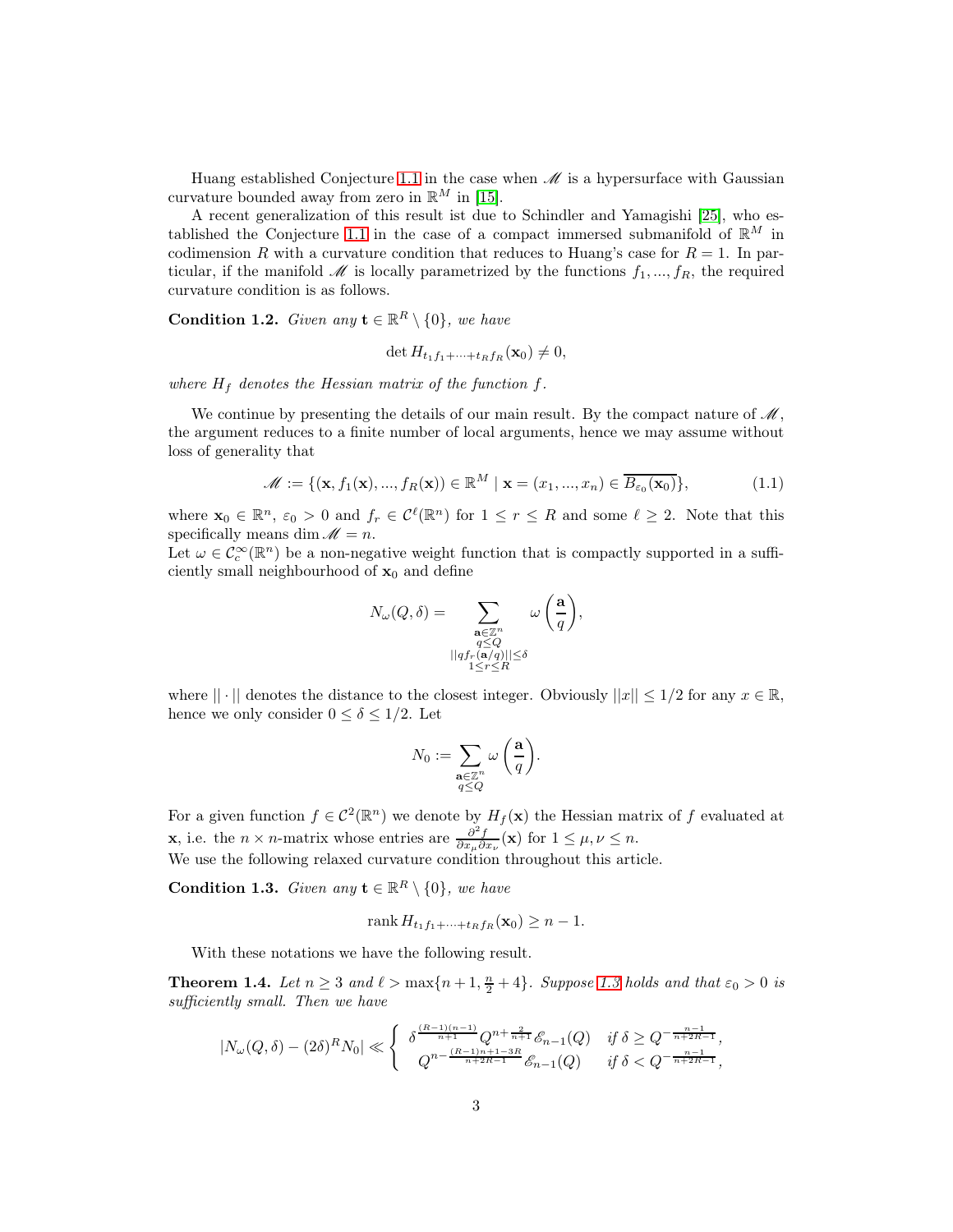where

$$
\mathcal{E}_{n-1}(Q) = \begin{cases} \exp(\mathfrak{c}_1 \sqrt{\log Q}) & \text{if } n = 3, \\ (\log Q)^{\mathfrak{c}_2} & \text{if } n \ge 4, \end{cases}
$$

for some positive constants  $c_1$  and  $c_2$ . These constants as well as the implicit constants only depend on  $\mathscr M$  and  $\omega$ .

Comparing our exponents to those obtained in [\[25,](#page-36-0) Theorem 1.2], we have  $n + \frac{2}{n+1}$  instead of *n* in the first case and  $n - \frac{(R-1)n+1-3R}{n+2R+1}$  instead of  $n - \frac{(n-2)(R-1)}{n+2R-2}$  $\frac{n-2(n-1)}{n+2R-2}$  in the scond one. Note that the cases in [\[25\]](#page-36-0) are distinguished by the comparison of  $\delta$  against  $Q^{-\frac{n}{n+2R-2}}$ . As expected the bounds under the less restrictive curvature condition are worse, yet they have similar growth for large  $n$ .

By Poisson summation formula we find that  $N_0 = \sigma Q^{n+1} + O(Q^n)$  for some positive constant  $\sigma$  depending only on  $\omega$  and n (compare [\[15,](#page-36-2) (6.2)]). Combining this with [1.4](#page-2-0) yields

$$
N_\omega(Q,\delta) = (2\delta)^R \sigma Q^{n+1} + O\left(\delta^{\frac{(R-1)(n+1)}{n+3}}Q^{n+\frac{4}{n+3}}\mathcal{E}_{n-1}(Q)\right),
$$

when  $\delta \geq Q^{\frac{n-1}{n+2R-1}+\epsilon}$  for any  $\epsilon > 0$  sufficiently small. Following the arguments in [\[15,](#page-36-2) Section 7, we can approximate the characteristic function of  $B_{\varepsilon_0}(\mathbf{x}_0)$  by smooth weight functions and obtain:

**Corollary 1.5.** Let M be as in  $(1.1)$ ,  $n \geq 3$  and  $\ell > \max\{n+1, \frac{n}{2}+4\}$ . Suppose Condition [1.3](#page-2-1) holds and that  $\varepsilon_0 > 0$  is sufficiently small. Then there exists a constant  $c_M > 0$ depending only on  $M$  such that

$$
N(\mathcal{M}; Q, \delta) \sim c_{\mathcal{M}} \delta^{R} Q^{\dim \mathcal{M} + 1}
$$

when  $\delta \geq Q^{-\frac{n-1}{n+2R-1}+\epsilon}$  for any  $\epsilon > 0$  sufficiently small and  $Q \to \infty$ .

Note that

$$
Q^{-\frac{1}{R}} \ge Q^{-\frac{n-1}{n+2R-1}}
$$

only holds for  $R > 1$  and  $n \geq \frac{3R-1}{R-1}$ , hence Conjecture [1.1](#page-1-0) holds in those cases. In fact, the asymptotic formula is obtained beyond the range of  $\delta$  that was conjectured in those cases.

If we let  $\delta = 0$ , then our (weighted) counting function gives the (weighted) number of rational points with bounded denominators that lie on the manifold  $\mathcal{M}$ . Applying the arguments from [\[15,](#page-36-2) pp. 2047] to Conjecture [1.1,](#page-1-0) we obtain

$$
N(\mathcal{M}; Q, 0) \ll Q^{\dim \mathcal{M} + \epsilon},
$$

for any  $\epsilon > 0$  sufficiently small with a generally sharp upper bound. This can be interpreted as an analogue of Serre's famous dimension growth conjecture for projective varieties in the context of smooth submanifolds of  $\mathbb{R}^M$ .

Conjecture 1.6 (Serre's dimension growth conjecture). Let  $X \subseteq \mathbb{P}_{\mathbb{Q}}^{M-1}$  be an irreducible projective varietiy of degree at least two defined over Q. Let  $N_X(B)$  be the number of rational points on X with naive height bounded by B. Then

$$
N_X(B) \ll B^{\dim X} (\log B)^c
$$

for some constant  $c > 0$ .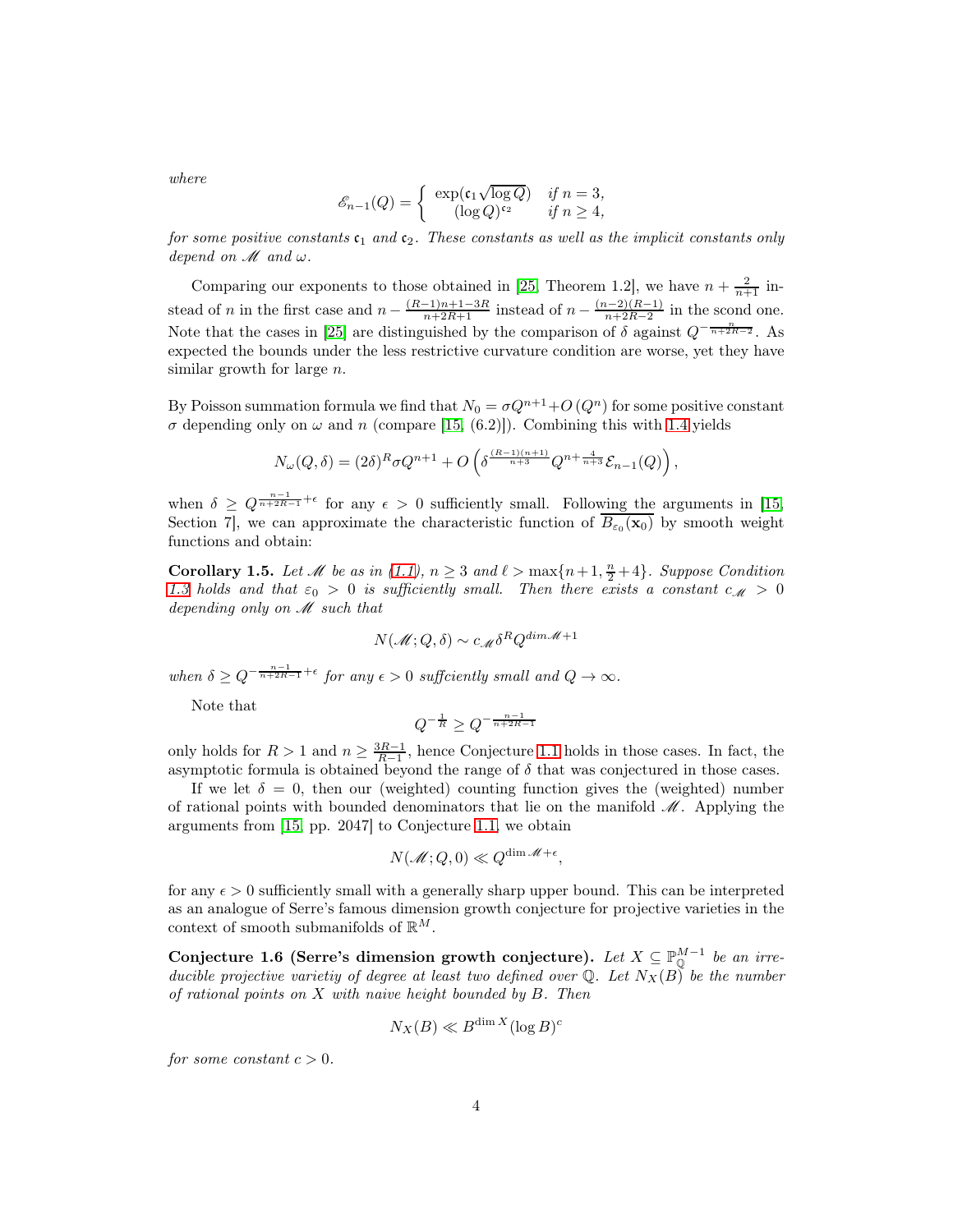The reader may be interested in the large amount of literature concerning the dimension growth conjecture and find [\[10\]](#page-36-8) to be a nice introduction to the topic. For further reading we may refer to several examples, such as [\[4\]](#page-35-2), [\[5\]](#page-35-3), [\[6\]](#page-35-4), [\[7\]](#page-35-5), [\[8\]](#page-35-6), [\[9\]](#page-35-7), [\[12\]](#page-36-9), [\[18\]](#page-36-10), [\[21\]](#page-36-11), [\[22\]](#page-36-12), [\[23\]](#page-36-13), [\[27\]](#page-37-1). Our analogue result for smooth submanifolds of  $\mathbb{R}^M$  is the following estimate.

**Corollary 1.7.** Let M be as in  $(1.1)$ ,  $n \ge 4$  and  $\ell > \max\{n+1, \frac{n}{2}+4\}$ . Suppose Condition [1.3](#page-2-1) holds and that  $\varepsilon_0 > 0$  is sufficiently small. Then

$$
N(\mathcal{M}; Q, 0) \ll Q^{n - \frac{(R-1)n + 1 - 3R}{n + 2R - 1}} (\log Q)^c
$$

for some constant  $c > 0$ .

Note that in contrast to the situation in [\[25\]](#page-36-0) we do not unconditionally break the dim  $\mathcal{M}$ barrier here, only if  $n > \frac{3R-1}{R-1}$  and  $R > 1$ .

We adapt the strategy for proving Theorem [1.4](#page-2-0) established in [\[25\]](#page-36-0), which relies on the methods developed by Huang in [\[15\]](#page-36-2) and fibration arguments. In particular, Schindler and Yamagishi reduced the problem to that for one function, such that the main result of [\[15\]](#page-36-2) can be used. This is achieved by a more complicated version of the procedure developed by Huang in [\[15\]](#page-36-2), which relates the counting problem of a function to that of its Legendre transform, for a family of functions satisfying the curvature condition [1.2](#page-2-3) and apllying it twice. For our relaxed curvature condition [1.3](#page-2-1) we can use a similar approach with some necessary adjustments to accomodate an additional degree of freedom. After collecting some preliminary results in Section [2,](#page-4-0) we discuss the setup of our proof for Theorem [1.4](#page-2-0) in Section [3.](#page-6-0) Section [4](#page-10-0) is dedicated to establishing some auxiliary bounds, one of which depending on a result which is proven in Section [5.](#page-22-0) Lastly, we combine our findings to prove Theorem [1.4](#page-2-0) in Section [6.](#page-34-0)

#### 2. Preliminaries

<span id="page-4-0"></span>In this article we denote by  $\mathcal{C}^{\ell}(\mathcal{V})$  the set of  $\ell$ -times continuously differentiable functions defined on an open set  $V \subseteq \mathbb{R}^n$ . Analogously  $\mathcal{C}^\infty(\mathcal{V})$  denotes the set of smooth functions defined on  $V$  and  $\mathcal{C}_c^{\infty}(V)$  the set of smooth functions defined on  $V$  that have a compact support. Given any  $f \in C^1(\mathbb{R}^n)$  we let  $\nabla f = (\frac{\partial f}{\partial x_1}, ..., \frac{\partial f}{\partial x_n})$  be the gradient of f. For a subset  $X \subseteq \mathbb{R}^n$  we denote the boundary of X by  $\partial X = \overline{X} \setminus X^\circ$ , where  $\overline{X}$  denotes the closure of X and  $X^{\circ}$  denotes the interior of X. For any  $z \in \mathbb{R}$  we let  $e(z) = e^{2\pi i z}$  and  $||z||$  denotes the distance to the closest integer. For  $\mathbf{z} = (z_1, ..., z_n) \in \mathbb{R}^n$  let  $|\mathbf{z}| = \max_{1 \leq i \leq n} |z_i|$  denote the  $L^{\infty}$ -Norm and given any  $\varepsilon > 0$  we let

$$
B_{\varepsilon}^{n}(\mathbf{z}) = \{\mathbf{x} \in \mathbb{R}^{n} \mid |\mathbf{x} - \mathbf{z}| < \varepsilon\} = (z_{1} - \varepsilon, z_{1} + \varepsilon) \times \cdots \times (z_{n} - \varepsilon, z_{n} + \varepsilon).
$$

We may write  $B_{\varepsilon}(\mathbf{z})$  instead of  $B_{\varepsilon}^{n}(\mathbf{z})$  if the dimension is clear from context. By the notation  $f(\mathbf{x}) \ll g(\mathbf{x})$  or  $f = O(g(\mathbf{x}))$  we mean that there exists a constant  $C > 0$  such that  $|f(\mathbf{x})| \leq Cg(\mathbf{x})$  for all **x** in consideration.

Given  $F \in \mathcal{C}^{\ell}(\mathbb{R}^n)$  let  $\mathcal{U} \subseteq \mathbb{R}^n$  be an open subset such that  $\nabla F$  is invertible on  $\mathcal{U}$ . We define the Legendre transform  $F^* \colon \nabla F(\mathcal{U}) \to \mathbb{R}$  of  $F$  by

$$
F^*(\mathbf{z}) = \mathbf{z} \cdot (\nabla F)^{-1}(\mathbf{z}) - (F \circ (\nabla F)^{-1})(\mathbf{z}).
$$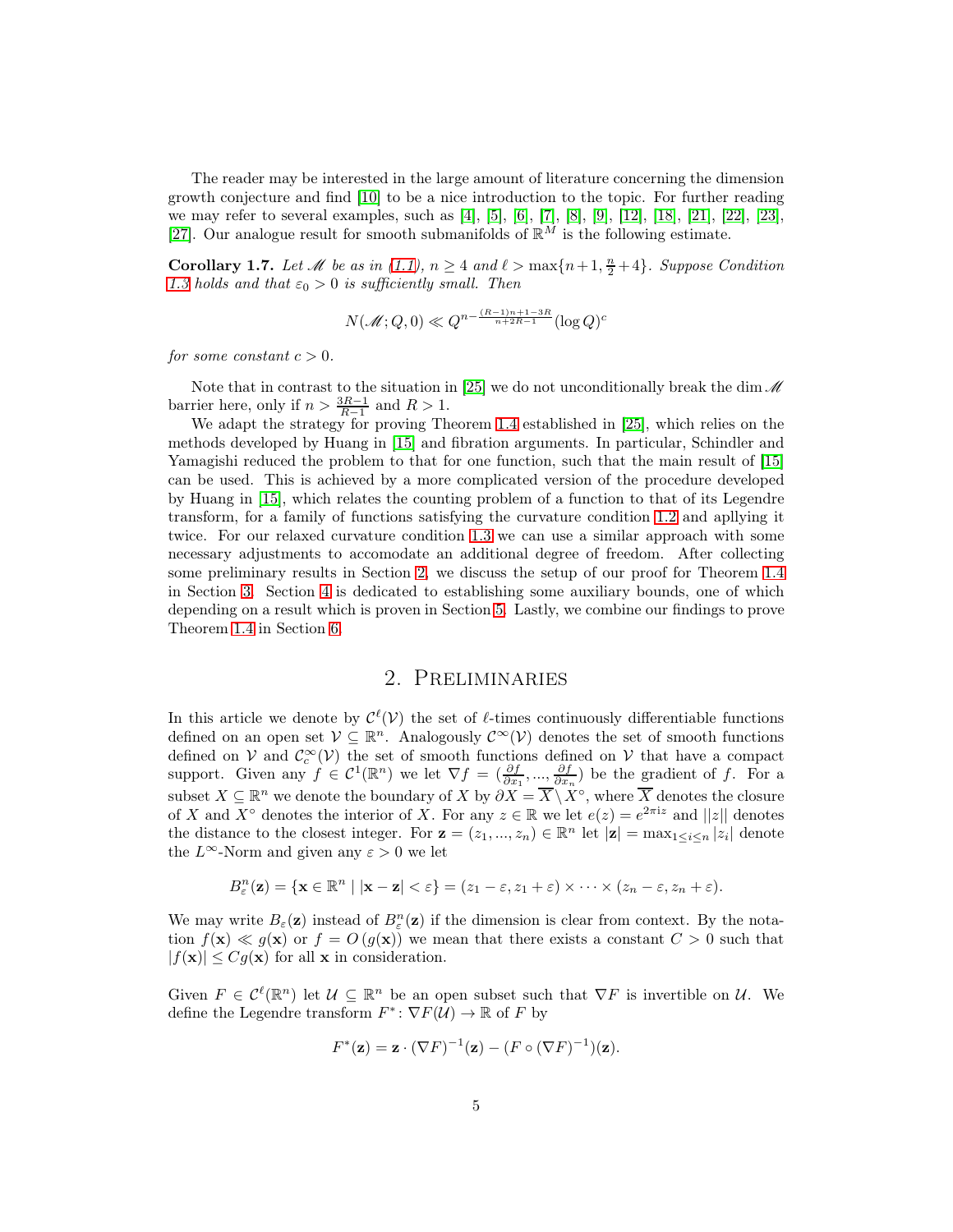It can be verified that  $F^*$  is  $\ell$ -times continuously differentiable,  $F^{**} = F$  and  $\nabla F^* =$  $(\nabla F)^{-1}$ . If  $\mathbf{x} = \nabla F(\mathbf{z})$  we obviously have

<span id="page-5-4"></span>
$$
F^*(\mathbf{x}) = \mathbf{x} \cdot \mathbf{z} - F(\mathbf{z}) \tag{2.1}
$$

and furthermore

<span id="page-5-5"></span>
$$
H_{F^*}(\mathbf{x}) = H_F(\mathbf{z})^{-1}.
$$
\n(2.2)

For the following results on oscillatory integrals, we refer the reader to see for example [\[13,](#page-36-14) Theorem 7.71 and Theorem 7.7.5].

<span id="page-5-2"></span>**Lemma 2.1 (non-stationary phase).** Let  $\ell \in \mathbb{N}$  and  $U_+ \subseteq \mathbb{R}^d$  a bounded open set. Let  $\omega \in C_c^{\ell-1}(\mathbb{R}^d)$  with  $\text{supp}\,\omega \subseteq U_+$  and  $\varphi \in C^{\ell}(U_+)$  with  $\nabla \varphi(\mathbf{x}) \neq \boldsymbol{0}$  for all  $\mathbf{x} \in \text{supp}\,\omega$ . Then for any  $\lambda > 0$ 

$$
\left| \int_{\mathbb{R}^d} \omega(\mathbf{x}) e(\lambda \varphi(\mathbf{x})) \mathrm{d}\mathbf{x} \right| \leq c_\ell \lambda^{-\ell+1},
$$

where the constant  $c_{\ell}$  only depends on  $\ell, d$ , upper bounds for the absolute values of finitely many derivatives of  $\omega$  and  $\varphi$  on  $U_+$  and a lower bound for  $|\nabla \varphi|$  on supp $\omega$ .

Recall given a symmetric matrix we define its signature to be the number of positive eigenvalues minus the number of negative eigenvalues.

<span id="page-5-3"></span>**Lemma 2.2 (stationary phase).** Let  $\ell > \frac{d}{2} + 4$  and  $\mathscr{D}, \mathscr{D}_+ \subseteq \mathbb{R}^d$  bounded open sets such that  $\overline{\mathscr{D}} \subseteq \mathscr{D}_+$ . Let  $\omega \in C_c^{\ell-1}(\mathbb{R}^d)$  with supp $\omega \subseteq \mathscr{D}$  and  $\varphi \in C^{\ell}(\mathscr{D})$ . Suppose  $\nabla \varphi(\mathbf{v}_0) = \mathbf{0}$ and  $H_{\varphi}(\mathbf{v}_0) \neq 0$  for some  $\mathbf{v}_0 \in \mathscr{D}$ . Let  $\sigma$  be the signature of  $H_{\varphi}(\mathbf{v}_0)$  and  $\Delta = |\det H_{\varphi}(\mathbf{v}_0)|$ . Suppose further that  $\nabla \varphi(\mathbf{x}) \neq \mathbf{0}$  for all  $\mathbf{x} \in \overline{\mathscr{D}} \setminus {\{\mathbf{v}_0\}}$ . Then for any  $\lambda > 0$ 

$$
\int_{\mathbb{R}^d} \omega(\mathbf{x}) e(\lambda \varphi(\mathbf{x})) \mathrm{d}\mathbf{x} = e\left(\lambda \varphi(\mathbf{v}_0) + \frac{\sigma}{8}\right) \Delta^{-\frac{1}{2}} \lambda^{-\frac{d}{2}} (\omega(\mathbf{v}_0) + O\left(\lambda^{-1}\right)),
$$

where the implicit constant only depends on  $\ell, d$ , upper bounds for the absolute values of finitely many derivatives of  $\omega$  and  $\varphi$  on  $\mathscr{D}_+$ , an upper bound for  $|\mathbf{x}-\mathbf{v}_0|/|\nabla \varphi(\mathbf{v}_0)|$  on  $\mathscr{D}_+$ , and a lower bound for  $\Delta$ .

Note that this is a simplified version of [\[13,](#page-36-14) Theorem 7.7.5], where the assumption on  $\ell$ can be deduced from [\[13,](#page-36-14) pp. 222, Remark].

We consider two compactness resulst. Let  $m \in \mathbb{N}_0$  and  $\mathcal{G} = \mathcal{G}_1 \times \mathcal{G}_2 \subseteq \mathbb{R}^{n+m}$ , where  $\mathcal{G}_1 \subseteq \mathbb{R}^n$  and  $\mathcal{G}_2 \subseteq \mathbb{R}^m$  are bounded connected open sets. Let  $\mathbf{x}_0$  be a fixed point in  $\mathcal{G}_1$ .

<span id="page-5-0"></span>**Lemma 2.3.** Let  $G \in C^{\ell}(\mathcal{G})$ ,  $\ell \geq 2$  and assume  $H_{G_{\mathbf{t}}}(\mathbf{x}) \neq 0$  for every  $\mathbf{t} \in \mathcal{G}_2$ , where  $G_{\mathbf{t}}$  is the real-valued map on  $\mathcal{G}_1$  given by  $\mathbf{x} \mapsto G(\mathbf{x}, \mathbf{t})$ . Let  $\mathcal{F}_2$  be a compact set contained in  $\mathcal{G}_2$ , then there exist a real number  $\tau > 0$  and constants  $c_1, c_2 > 0$  such that

$$
c_1 \le |\det H_{G_{\mathbf{t}}}(\mathbf{x})| \le c_2
$$

for  $\text{all } x \in B_{\tau}(x_0)$  and  $t \in \mathcal{F}_2$ . Moreover the map  $x \mapsto \nabla G_t(x)$  is a  $\mathcal{C}^{\ell-1}$ -diffeomorphism on  $\overline{B_{\tau}(\mathbf{x}_0)}$  for all  $\mathbf{t} \in \mathcal{F}_2$ .

<span id="page-5-1"></span>**Lemma 2.4.** Let  $G \in \mathcal{C}^{\ell}(\mathcal{G})$ ,  $\ell \geq 2$  and assume  $H_{G_{\mathbf{t}}}(\mathbf{x}) \neq 0$  for every  $\mathbf{t} \in \mathcal{G}_2$ . Let  $\mathcal{F}_2$  and  $\tau$ be as in Lemma [2.3.](#page-5-0) Then for any  $0 < \kappa < \tau$  sufficiently small, there exists  $\rho > 0$  such that

$$
dist(\partial(\nabla G_{\mathbf{t}}(B_{\tau}(\mathbf{x}_0))), \partial(\nabla G_{\mathbf{t}}(B_{\kappa}(\mathbf{x}_0)))) \ge 2\rho
$$

for all  $\mathbf{t} \in \mathcal{F}_2$ .

For proofs of [2.3](#page-5-0) and [2.4](#page-5-1) we refer the reader to [\[25,](#page-36-0) Lemmas 3.4 and 3.5].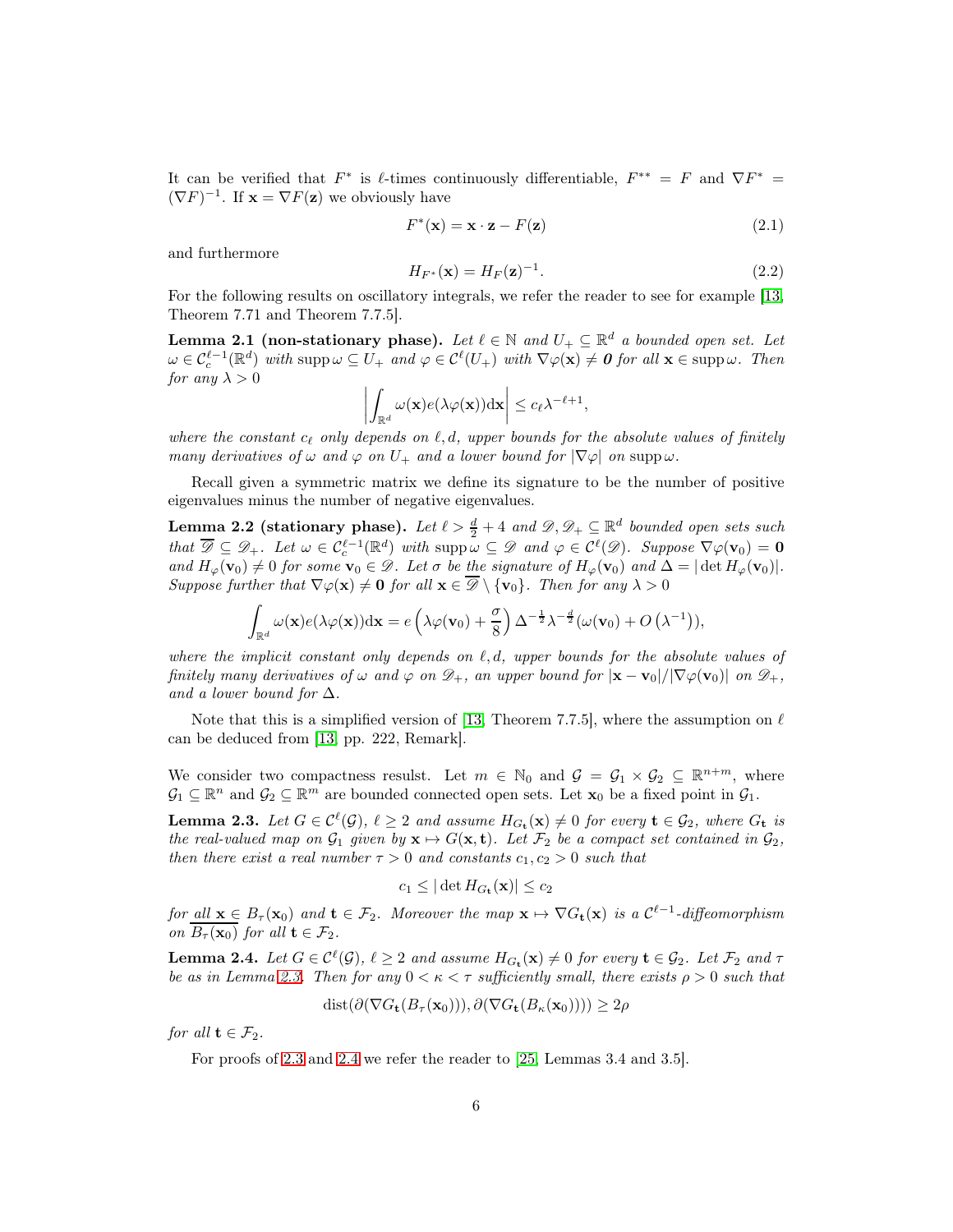#### 3. Setting up the proof of [1.4](#page-2-0)

<span id="page-6-0"></span>By virtue of the characteristic functions

<span id="page-6-2"></span>
$$
\chi_{\delta}(\theta) = \begin{cases} 1 & \text{if } ||\theta|| \le \delta, \\ 0 & \text{else.} \end{cases}
$$
 (3.1)

for  $0 < \delta \leq 1/2$  we can rewrite

$$
N_{\omega}(Q,\delta) = \sum_{\substack{\mathbf{a}\in\mathbb{Z}^n\\q\leq Q}} \omega\left(\frac{\mathbf{a}}{q}\right) \prod_{r=1}^R \chi_{\delta}\left(qf_r\left(\frac{\mathbf{a}}{q}\right)\right).
$$

Consider the Selberg magic functions as described in [\[20\]](#page-36-15) for the interval  $[-\delta, \delta] \subseteq \mathbb{R}/\mathbb{Z}$  and a parameter  $J \in \mathbb{N}$ 

$$
S_J^{\pm}(x) = \sum_{|j| \leq J} \widehat{S}_J^{\pm}(j)e(jx).
$$

They obey the properties

$$
S_J^-(y) \le \chi_\delta(y) \le S_J^+(y)
$$

and

$$
\widehat{S}_J^{\pm}(0) = 2\delta \pm \frac{1}{J+1}
$$

and are bounded by

<span id="page-6-1"></span>
$$
|\widehat{S}_J^{\pm}(j)| \le \frac{1}{J+1} + \min\left(2\delta, \frac{1}{\pi|j|}\right) \tag{3.2}
$$

.

for all  $y \in \mathbb{R}/\mathbb{Z}$  and  $0 \leq |j| \leq J$ . Hence we can bound the characteristic functions from above by the Selberg magic functions and obtain

$$
N_{\omega}(Q, \delta) \leq \sum_{\substack{\mathbf{a} \in \mathbb{Z}^n \\ q \leq Q}} \omega\left(\frac{\mathbf{a}}{q}\right) \prod_{r=1}^R S_f^+ \left(qf_r\left(\frac{\mathbf{a}}{q}\right)\right)
$$
  
= 
$$
\sum_{\substack{\mathbf{a} \in \mathbb{Z}^n \\ q \leq Q}} \omega\left(\frac{\mathbf{a}}{q}\right) \prod_{r=1}^R \left(\sum_{j_r=-J}^J \widehat{S}_J^+(j_r) e\left(j_r qf_r\left(\frac{\mathbf{a}}{q}\right)\right)\right)
$$
  
= 
$$
\sum_{\substack{\mathbf{a} \in \mathbb{Z}^n \\ q \leq Q}} \omega\left(\frac{\mathbf{a}}{q}\right) \sum_{\substack{0 \leq |j_i| \leq J \\ 1 \leq i \leq R}} \left(\prod_{r=1}^R \widehat{S}_J^+(j_r) e\left(\sum_{r=1}^R j_r qf_r\left(\frac{\mathbf{a}}{q}\right)\right)\right)
$$

The terms with  $j_i = 0$  for all  $i = 1, ..., R$  contribute

$$
\left(2\delta + \frac{1}{J+1}\right)^R N_0 = (2\delta)^R N_0 + O\left(\delta^{R-1} \frac{Q^{n+1}}{J} + \frac{Q^{n+1}}{J^R}\right),\,
$$

with the implicit constant possibly depending on  $R$  and an upper bound for the diameter of supp  $w$ . Bounding the characteristic function from below by the Selberg magic functions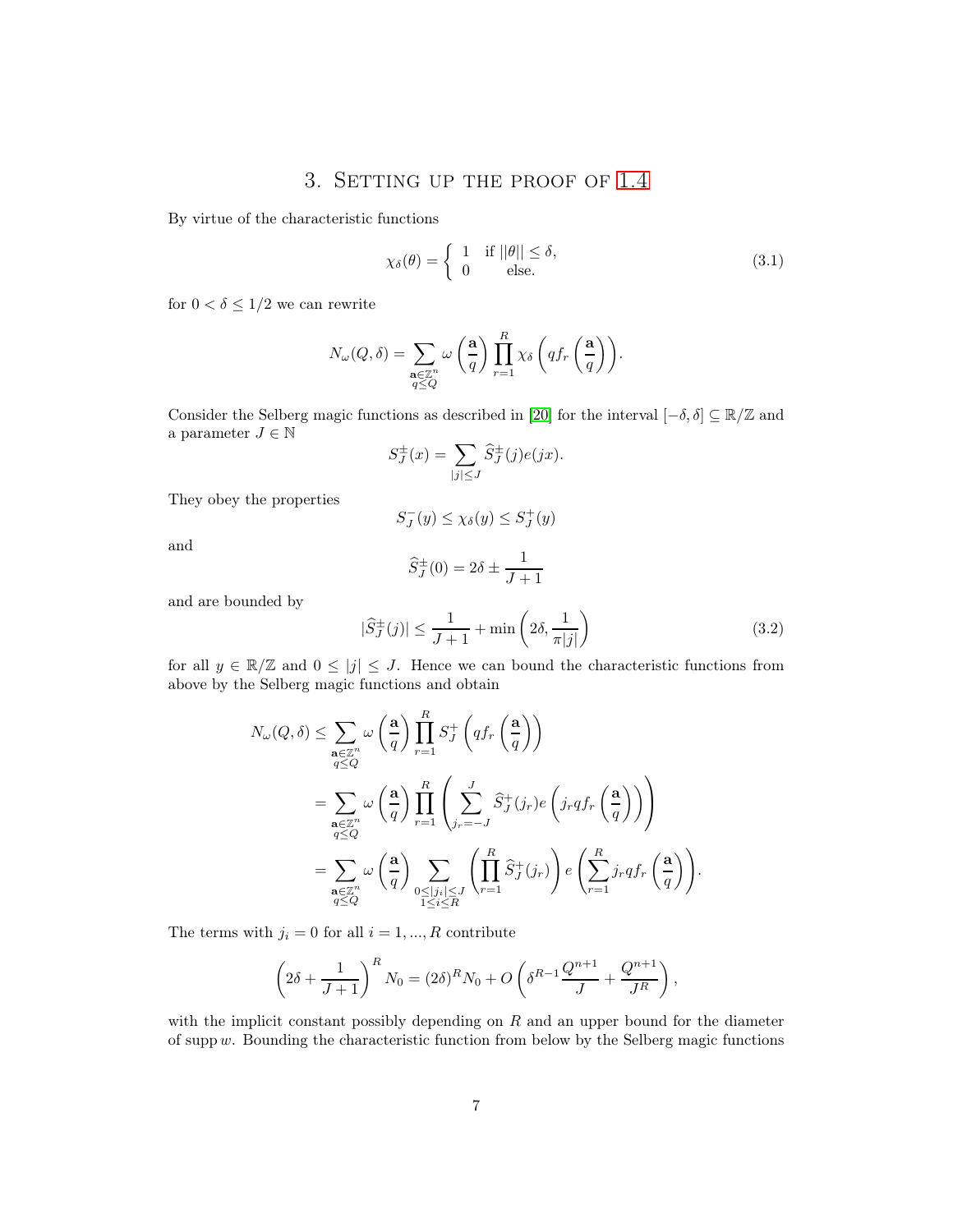yields a similar result, such that we conclude

$$
|N_{\omega}(Q,\delta) - (2\delta)^{R} N_{0}| \ll \delta^{R-1} \frac{Q^{n+1}}{J} + \frac{Q^{n+1}}{J^{R}}
$$
  
+ 
$$
\sum_{\substack{1 \leq |j_{i}| \leq J \\ 1 \leq i \leq R}} \left(\prod_{r=1}^{R} b_{j_{r}}\right) \left| \sum_{\substack{\mathbf{a} \in \mathbb{Z}^{n} \\ q \leq Q}} \omega\left(\frac{\mathbf{a}}{q}\right) e\left(\sum_{r=1}^{R} j_{r} q f_{r}\left(\frac{\mathbf{a}}{q}\right)\right) \right|,
$$
(3.3)

where

<span id="page-7-0"></span>
$$
b_{j_r} := \frac{1}{J+1} + \min\left(2\delta, \frac{1}{\pi|j_r|}\right)
$$

is the bound for the Selberg magic functions given in [\(3.2\)](#page-6-1). Via Poisson summation formula we can rewrite

$$
\sum_{\mathbf{a}\in\mathbb{Z}^n} \omega\left(\frac{\mathbf{a}}{q}\right) e\left(\sum_{r=1}^R j_r q f_r\left(\frac{\mathbf{a}}{q}\right)\right)
$$
\n
$$
= \sum_{\mathbf{k}\in\mathbb{Z}^n} \int_{\mathbb{R}^n} \omega\left(\frac{\mathbf{x}}{q}\right) e\left(\sum_{r=1}^R j_r q f_r\left(\frac{\mathbf{x}}{q}\right) - \mathbf{k}\cdot\mathbf{x}\right) d\mathbf{x}
$$
\n
$$
= q^n \sum_{\mathbf{k}\in\mathbb{Z}^n} I(q; \mathbf{j}; \mathbf{k})
$$
\n(3.4)

with

$$
I(q; \mathbf{j}; \mathbf{k}) = \int_{\mathbb{R}^n} \omega(\mathbf{x}) e\left(\sum_{r=1}^R q j_r f_r(\mathbf{x}) - q\mathbf{k} \cdot \mathbf{x}\right) d\mathbf{x}.
$$

We now make use of [1.3.](#page-2-1) By assumption the Hessian matrix  $H_{t_1f_1+\cdots+t_rfr}(\mathbf{x}_0)$  has a nonvanishing minor of size  $n-1$ , i.e. we can find  $1 \leq i, j \leq n$  such that after deleting the *i*-th row and the j-th column of  $H_{t_1f_1+\cdots+t_tf_r}(\mathbf{x}_0)$ , the resulting matrix is invertible. Since the Hessian matrix is symmetric, we necessarily have  $i = j$  in this case. Consider the functions

$$
\vartheta_i \colon \mathbb{R}^R \setminus \{0\} \to \mathbb{R}, \mathbf{t} \mapsto \det \left( \frac{\partial^2 t_1 f_1 + \dots + t_R f_R}{\partial x_\nu \partial x_\mu} \right)_{\substack{1 \le \nu, \mu \le n \\ \nu, \mu \ne i}} (\mathbf{x}_0)
$$

for  $1 \leq i \leq n$ . Given [1.3](#page-2-1) the preimages  $\{\vartheta_i^{-1}(\mathbb{R} \setminus \{0\})\}_{1 \leq i \leq n}$  form an open cover of  $\mathbb{R}^R \setminus \{0\}$ . For any fixed t the rank condition is invariant under scaling with a linear factor  $a \in \mathbb{R}$ , i.e. if **t** belongs to  $\vartheta_i^{-1}(\mathbb{R} \setminus \{0\})$  so does  $a\mathbf{t} = (at_1, ..., at_R)$ . Therefore we can assume **t** to be normalized in the sense  $|\mathbf{t}| = 1$ . For every  $1 \leq i \leq n$  let  $\tilde{T}_i = \vartheta_i^{-1}(\mathbb{R} \setminus \{0\}) \cap B_1^R(\mathbf{0}),$ then  $\{\tilde{T}_1, ..., \tilde{T}_n\}$  is an open cover of  $B_1^R(0)$ . Since  $B_1^R(0)$  is compact and Hausdroff, it is also normal, hence the open cover  $\{\tilde{T}_1, ..., \tilde{T}_n\}$  admits a shrinkage. That is an open cover  $\{T'_1, ..., T'_n\}$  such that  $T_i := \overline{T'_i} \subseteq \tilde{T}_i$  for  $1 \leq i \leq n$ .

To find a bound for the last term in [3.3](#page-7-0) it suffices to find an upper bound for

<span id="page-7-1"></span>
$$
N^{(r; \epsilon; \nu)}(Q, \delta) = \sum_{\substack{1 \le j_r \le J \\ 0 \le j_s \le j_r \\ (j/j_r) \in T_{\nu}}} \left( \prod_{r=1}^R b_{j_r} \right) \left| \sum_{q \le Q} q^n \sum_{\mathbf{k} \in \mathbb{Z}^n} I(q; (\epsilon_1 j_1, ..., \epsilon_R j_R); \mathbf{k}) \right| \tag{3.5}
$$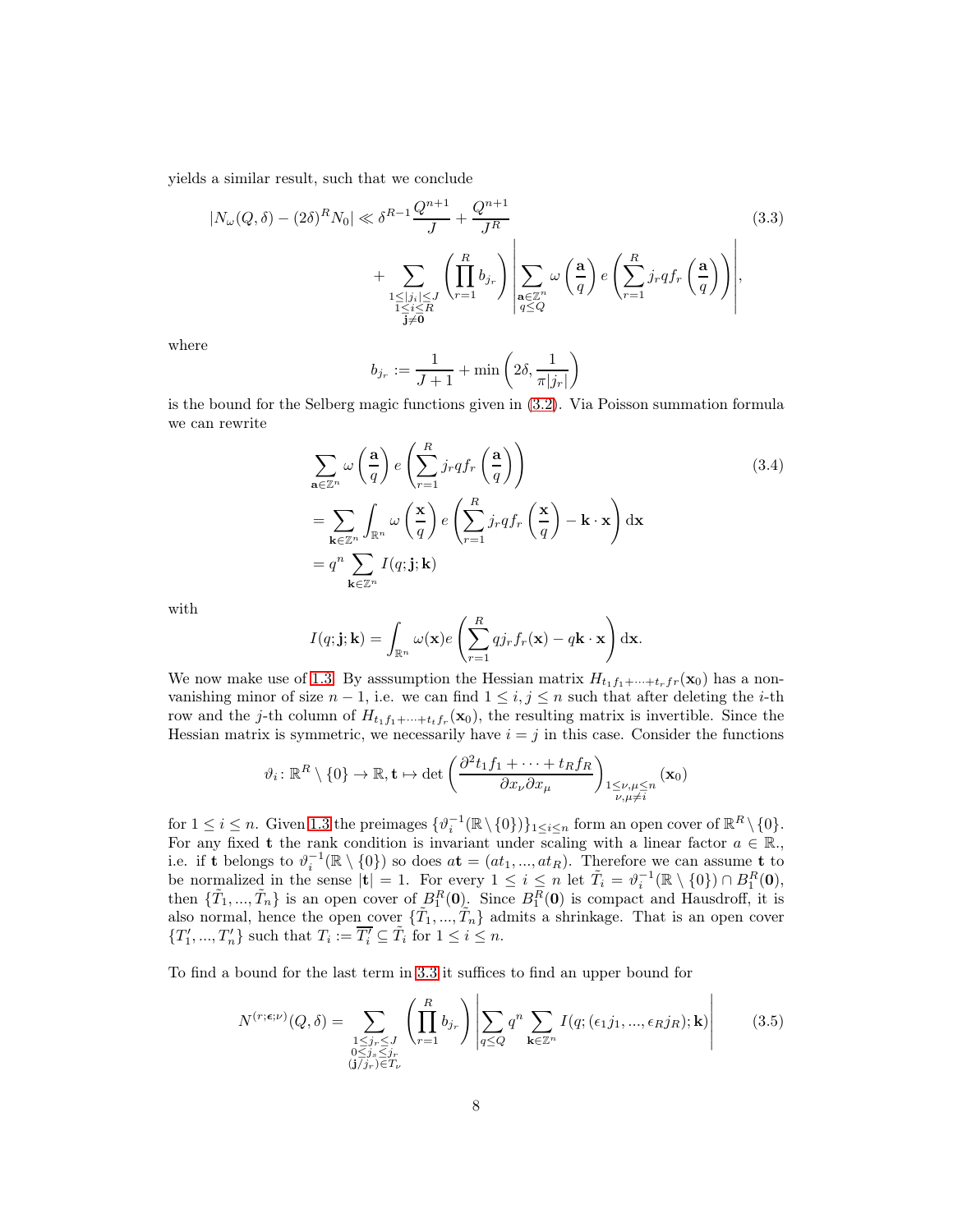for each  $1 \leq r \leq R$ ,  $\epsilon \in \{-1,1\}^R$  and  $1 \leq \nu \leq n$ . The arguments turn out to be identical for all  $(r; \epsilon; \nu)$ , since different choices of r or  $\epsilon$  admit only to relabeling and the choice of  $\nu$  is merely an exercise in notation. Therefore we only present the details for  $N^{(1;(1,...,1);n)}(Q,\delta)$ . Note that the same upper bound in fact holds for all  $N^{(r;\epsilon;n)}$ .

To  $\mathbf{x} = (x_1, ..., x_n) \in \mathbb{R}^n$  let  $\hat{\mathbf{x}} = (x_1, ..., x_{n-1}) \in \mathbb{R}^{n-1}$  and define functions

$$
\widehat{f}_{j,y} \colon \mathbb{R}^{n-1} \to \mathbb{R}, \widehat{\mathbf{x}} \mapsto f_j(\widehat{\mathbf{x}}, y)
$$

for y in a sufficiently small neighborhood  $U(x_{0,n})$  of  $x_{0,n}$ . Define further

$$
\widehat{G}_y(\widehat{\mathbf{x}}, \mathbf{t}) = \widehat{f}_{1,y}(\widehat{\mathbf{x}}) + \sum_{r=2}^R t_r \widehat{f}_{r,y}(\widehat{\mathbf{x}})
$$

and consider the continuous function

$$
\psi: U(x_{0,n}) \to \mathbb{R}, y \mapsto \det\left(\frac{\partial^2 (f_1+t_2f_2+\cdots+t_Rf_R)}{\partial x_\nu \partial x_\mu}\right)_{1 \leq \nu, \mu \leq n-1} (\widehat{\mathbf{x}}, y).
$$

For a suitable  $\varepsilon' > 0$  we have  $\psi(y) \neq 0$  for  $y \in B_{\varepsilon}(x_{0,n})$ , since  $\psi(x_{0,n}) \neq 0$  by construction. Take  $0 < \varepsilon_1 < \varepsilon'$  sufficiently small, then on the compact set  $\overline{\mathscr{Y}}$  with  $\mathscr{Y} = B_{\varepsilon_1}(x_{0,n})$  we have

$$
c'_1 \le \left| \det \left( \frac{\partial^2 (f_1 + t_2 f_2 + \dots + t_R f_R)}{\partial x_\nu \partial x_\mu} \right)_{1 \le \nu, \mu \le n-1} (\hat{\mathbf{x}}_0, y) \right| \le c'_2
$$

with constants  $0 < c'_1, c'_2$  for all  $\mathbf{t} \in T_n$ . Now  $G_y$  satisfies the conditions of lemmas [2.3](#page-5-0) and [2](#page-5-1).4 for  $\mathcal{F}_2 = \overline{\mathscr{Y}} \times T_n$ , i.e. there are constants  $\tau_{(1,(1,...,1);n)} > 0$  and  $c_1, c_2 > 0$  such that

<span id="page-8-1"></span>
$$
c_1 \le \left| \det \left( \frac{\partial^2 (f_1 + t_2 f_2 \cdots + t_R f_R)}{\partial x_\nu \partial x_\mu} \right)_{1 \le \nu, \mu \le n-1} (\hat{\mathbf{x}}, y) \right| \le c_2 \tag{3.6}
$$

for all  $\mathbf{t} \in T_n$ ,  $y \in \overline{\mathscr{Y}}$  and  $\mathbf{x} \in B_{2\tau_{(1,(1,...,1);n)}}(\hat{\mathbf{x}}_0)$ . Moreover, the map

$$
\widehat{\mathbf{x}} \mapsto \left(\widehat{f}_{1,y} + \sum_{r=2}^{R} t_r \widehat{f}_{r,y}\right)(\widehat{\mathbf{x}})
$$

is a  $\mathcal{C}^{\ell-1}$  diffeomorphism on  $\overline{B_{2\tau_{(1;(1,\ldots,1);n)}}(\hat{\mathbf{x}}_0)}$  for all  $\mathbf{t} \in T_n$  and  $y \in \overline{\mathscr{Y}}$ . Define  $\tau_{(r;\epsilon;\nu)}$  in the same way for  $1 \le r \le R$ ,  $\epsilon \in {\pm 1}^R$  and  $1 \le \nu \le n$  and let

$$
0 \le \tau \le \min_{\substack{1 \le r \le R \\ \epsilon \in \{\pm 1\}^R \\ 1 \le \nu \le n}} \tau_{(r; \epsilon; \nu)}
$$

be sufficiently small such that [4.3](#page-16-0) is applicable. For this choice of  $\tau$  with [2.4](#page-5-1) we find constants  $0 < \kappa < \tau$  and  $\rho$  such that

<span id="page-8-0"></span>
$$
\text{dist}\left(\partial\left(\nabla\left(\widehat{f}_{1,y} + \sum_{r=2}^{R} t_r \widehat{f}_{r,y}\right)(B_{\tau}(\widehat{\mathbf{x}}_0))\right), \partial\left(\nabla\left(\widehat{f}_{1,y} + \sum_{r=2}^{R} t_r \widehat{f}_{r,y}\right)(B_{\kappa}(\widehat{\mathbf{x}}_0))\right)\right) \ge 2\rho\tag{3.7}
$$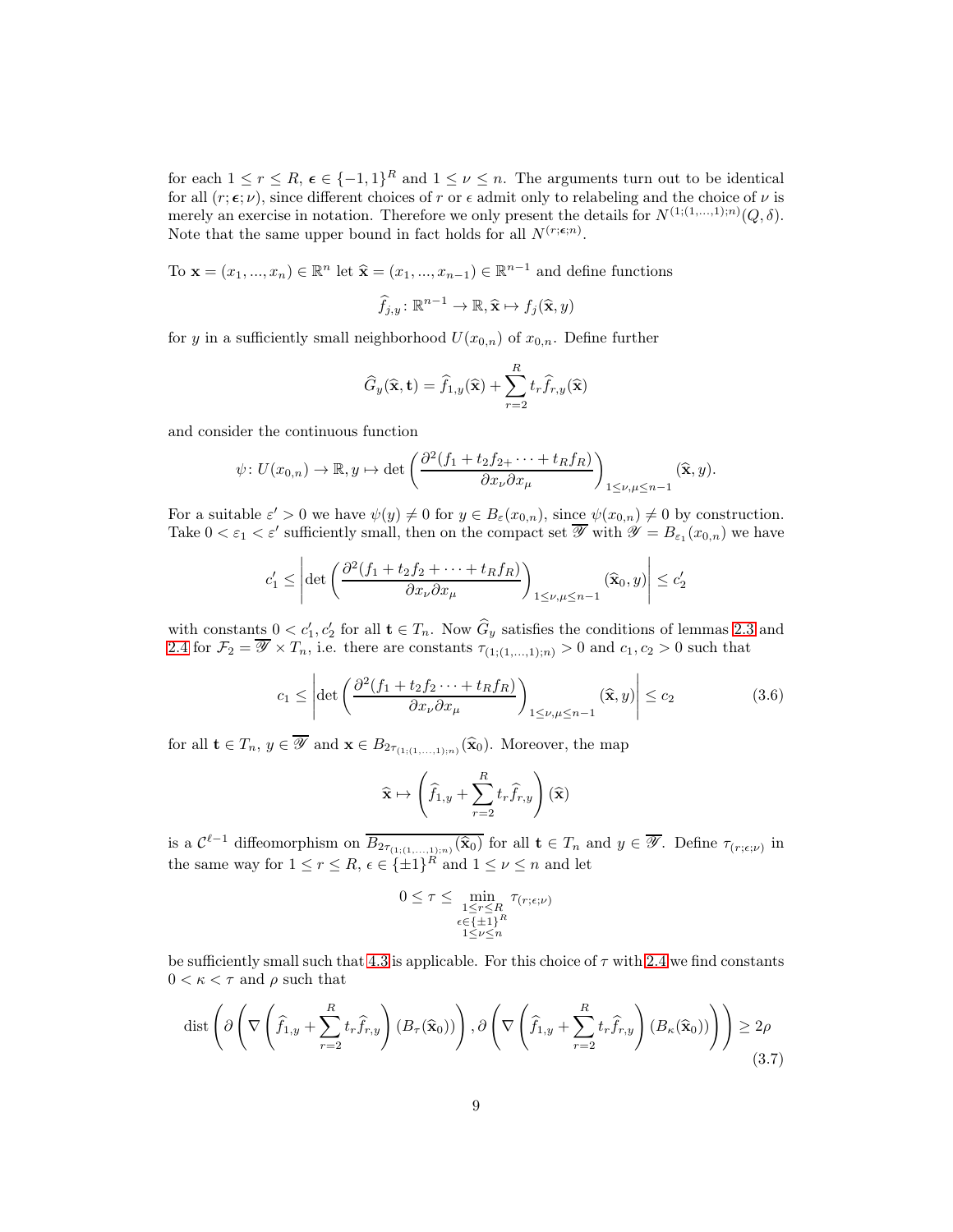for all  $\mathbf{t} \in T_n$  and  $y \in \overline{\mathscr{Y}}$ . Note that  $\varepsilon_0 < 2\tau$  is a sufficient choice in [1.4.](#page-2-0)

Let  $\mathscr{D} = B_{\tau}(\hat{\mathbf{x}}_0)$  and let  $\omega \in C_c^{\infty}(\mathbb{R}^n)$  be a non-negative weight function such that for any  $y \in \mathscr{Y}$  the closure of

$$
U_y := \{ \mathbf{x} \in \mathbb{R}^{n-1} \mid \omega(\mathbf{x}, y) \neq 0 \}
$$

is contained in  $B_{\kappa}(\hat{\mathbf{x}}_0)$ . Define  $F_{y,\mathbf{j}} = f_{1,y} + (j_2/j_1)f_{2,y} + \cdots + (j_R/j_1)f_{R,y}$  and  $V_{y,\mathbf{j}} =$  $\nabla F_{y, \mathbf{j}}(U_y)$ . Since  $0 \leq j_r/j_1 \leq 1$  for  $2 \leq r \leq R$  we know that  $\nabla F_{y, \mathbf{j}}$  is a diffeomorphism on  $U_y$  and  $\mathscr{D}$ .

<span id="page-9-0"></span>**Lemma 3.1.** The functions  $\widehat{f}_{r,y}$  for  $1 \leq r \leq R$  are bounded on  $\overline{B_{2\tau}(\widehat{\mathbf{x}}_0)}$  for all  $y \in \overline{\mathscr{Y}}$  and the bounds are independend of y. Additionally, there is  $L \in \mathbb{N}$  such that for all  $\mathbf{t} \in T_n$  and all  $i_1, ..., i_{n-1}$  ∈  $\mathbb{Z}_{\geq 0}$  with  $\sum_{\mu=1}^n i_{\mu} \leq \ell$  we have

$$
\left| \frac{\partial^{i_1+\dots+i_{n-1}} t_1 f_1 + \dots + t_R f_R}{\partial_{x_1}^{i_1} \dots \partial_{x_{n-1}}^{i_{n-1}}}(\mathbf{x}) \right| \leq L
$$

on  $\overline{B_{2\tau}(\hat{\mathbf{x}}_0)} \times \overline{\mathcal{Y}}$  and  $\rho \leq L$  for  $\rho$  in [\(3.7\)](#page-8-0).

*Proof.* By assumption  $f_r(\mathbf{x})$  is smooth, hence on the compact domain  $\overline{B_{2r}(\mathbf{\hat{x}}_0)} \times \overline{\mathscr{Y}}$  it attains a maximum  $M_r$ . Now by definition  $\widehat{f}_{r,y}(\widehat{\mathbf{x}}) = f_r(\widehat{\mathbf{x}}, y)$ , hence for any  $y \in \overline{\mathscr{Y}}$ 

$$
|f_{r,y}(\widehat{\mathbf{x}})| < M_r
$$

on  $\overline{B_{2\tau}(\hat{\mathbf{x}}_0)}$ . For the derivatives note that all domains of definition, i.e.  $\overline{B_{2\tau}(\hat{\mathbf{x}}_0)}$ ,  $\overline{\mathscr{Y}}$  and  $T_n$ are compact and all the relevant functions depend at least continuously on  $\mathbf{x} = (\hat{\mathbf{x}}, y)$  and t, hence for any given suitable  $(i_1, ..., i_{n-1})$  there exists a maximum

$$
M_{(i_1,...,i_{n-1})} = \max_{\mathbf{x},\mathbf{t}} \left| \frac{\partial^{i_1+\cdots+i_{n-1}} t_1 f_1 + \cdots + f_R f_R}{\partial_{x_1}^{i_1} \cdots \partial_{x_{n-1}}^{i_{n-1}}}(\mathbf{x}) \right|.
$$

Since there are only finitely many suitable choices for  $(i_1, ..., i_{n-1})$  we can also take the maximum over them and define  $L$  to be the smalles natural number such that

$$
L \geq \max_{(i_1,\ldots,i_{n-1})} M_{(i_1,\ldots,i_{n-1})}
$$

and

$$
L\geq \rho.
$$

Specifically we have that  $V_{y, \mathbf{j}} \subseteq [-L, L]^{n-1}$  independently of y and j.

We split the set of  $\mathbf{k} \in \mathbb{Z}^n$  into three disjoint subsets. Let  $\hat{\mathbf{k}} = (k_1, ..., k_{n-1})$  and

$$
D(\widehat{\mathbf{k}}, \mathbf{j}) = \min_{y \in \overline{\mathscr{Y}}} \text{dist}\left(\frac{\widehat{\mathbf{k}}}{j_1}, V_{y, \mathbf{j}}\right).
$$

Now define

$$
\mathscr{K}_{\mathbf{j};1} = \left\{ \mathbf{k} \in \mathbb{Z}^n \left| \frac{\widehat{\mathbf{k}}}{j_1} \in \bigcup_{y \in \overline{\mathscr{Y}}} V_{y,\mathbf{j}}, |k_n| \leq 2j_1L \right. \right\},\
$$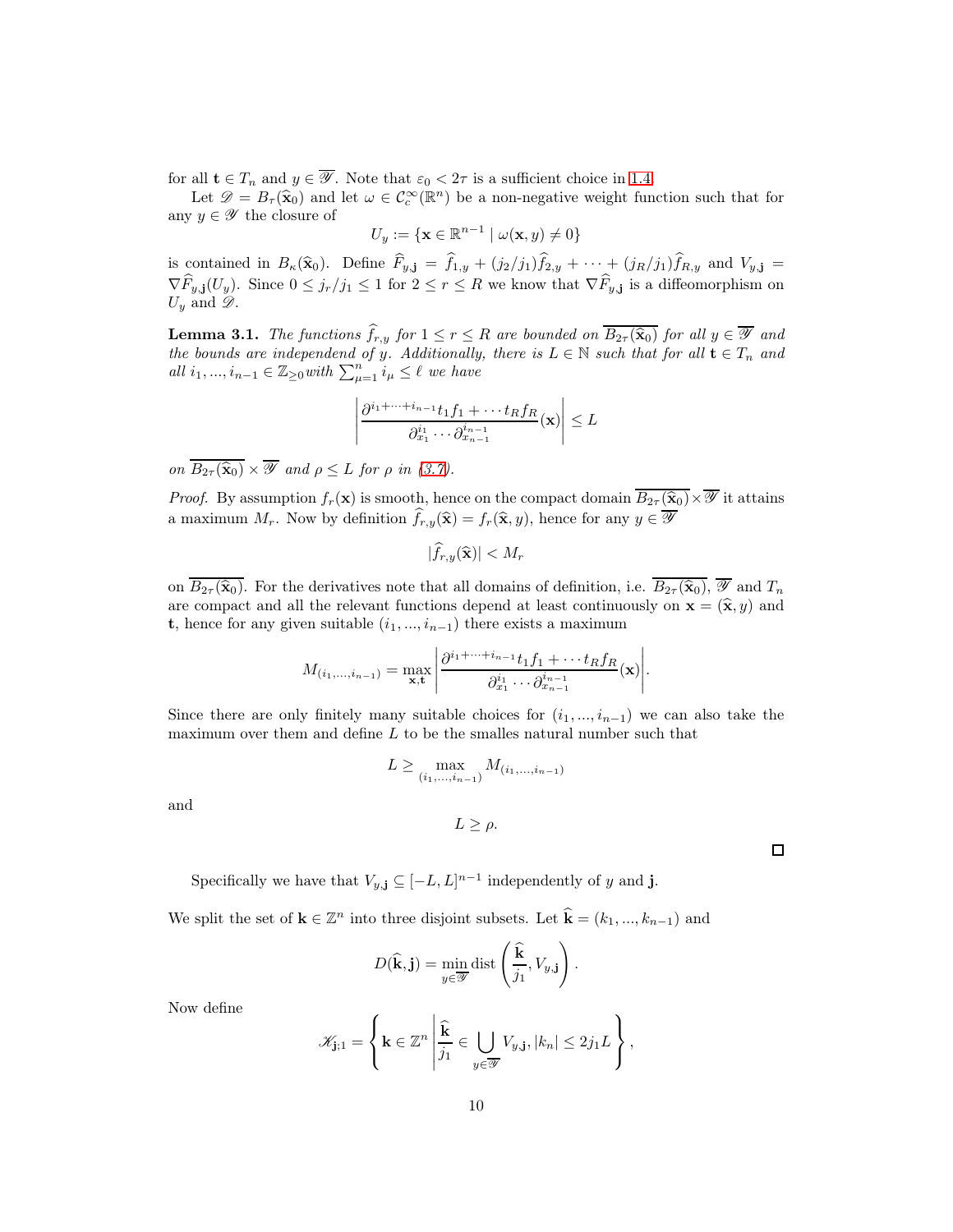$$
\mathscr{K}_{\mathbf{j},2} = \left\{ \mathbf{k} \in \mathbb{Z}^n \left| D(\widehat{\mathbf{k}}, \mathbf{j}) \ge \rho \right. \right\} \cup \left\{ \mathbf{k} \in \mathbb{Z}^n \mid |k_n| > 2j_1 L \right\}
$$

and

$$
\mathscr{K}_{\mathbf{j};3} = \left\{ \mathbf{k} \in \mathbb{Z}^n \left| D(\widehat{\mathbf{k}}, \mathbf{j}) < \rho, \frac{\widehat{\mathbf{k}}}{j_1} \notin \bigcup_{y \in \overline{\mathscr{Y}}} V_{y,\mathbf{j}}, |k_n| \le 2j_1 L \right\}
$$

For each  $1\leq i\leq 3,$  we let

$$
N_i = \sum_{\substack{1 \le j_1 \le J \\ 0 \le j_2, \dots, j_R \le j_1 \\ (j/j_1) \in \tilde{T}_n}} \left( \prod_{r=1}^R b_{j_r} \right) \left| \sum_{q \le Q} q^n \sum_{\mathbf{k} \in \mathcal{K}_{j,i}} I(q; \mathbf{j}; \mathbf{k}) \right| \tag{3.8}
$$

such that

<span id="page-10-2"></span>
$$
N^{(1;(1,\ldots,1);n)}(Q,\delta) \ll N_1 + N_2 + N_3 \tag{3.9}
$$

.

<span id="page-10-0"></span>and proceed to bound each  $N_i$  seperately.

## 4. BOUNDS FOR  $N_1, N_2$  and  $N_3$

<span id="page-10-1"></span>**Lemma 4.1.** For any  $K > 0$  we have that

$$
\left\{\frac{\widehat{\mathbf{k}}}{j_1} \mid \widehat{\mathbf{k}} \in \mathbb{Z}^{n-1}, D(\widehat{\mathbf{k}}, \mathbf{j}) < K\right\} \subseteq [-L - K, L + K]^{n-1},
$$

where L is defined as in [3.1.](#page-9-0)

*Proof.* For  $(\hat{\mathbf{k}}/j_1) \in [-L, L]^{n-1}$  the inclusion is obvious, so let  $(\hat{\mathbf{k}}/j_1) \notin [-L, L]^{n-1}$ . We have

$$
K > D(\widehat{\mathbf{k}}, \mathbf{j}) = \min_{y \in \overline{\mathcal{Y}}} \inf_{\mathbf{z} \in V_{y, \mathbf{j}}} \left| \frac{\widehat{\mathbf{k}}}{j_1} - \mathbf{z} \right| \ge \min_{\mathbf{z} \in [-L, L]^{n-1}} \left| \frac{\widehat{\mathbf{k}}}{j_1} - \mathbf{z} \right|
$$

$$
\ge \min_{\mathbf{z} \in [-L, L]^{n-1}} \left| \frac{|\widehat{\mathbf{k}}|}{j_1} - |\mathbf{z}| \right| = \frac{|\widehat{\mathbf{k}}|}{j_1} - L,
$$

hence  $K+L>|\widehat{\bf k}/j_1|$  as desired.

Case  $k \in \mathcal{K}_{j;2}$ . Let

$$
D_1(\widehat{\mathbf{k}}, \mathbf{j}) = j_1 D(\widehat{\mathbf{k}}, \mathbf{j}) = \min_{y \in \overline{\mathscr{Y}}} \text{dist}(\widehat{\mathbf{k}}, j_1 V_{y, \mathbf{j}}).
$$

For a fixed  $k_n\in\mathbb{Z},$  consider the integral

$$
\int_{\mathbb{R}^{n-1}} \omega(\widehat{\mathbf{x}}, y) e\left(q j_1\left(\widehat{F}_{y, \mathbf{j}}(\widehat{\mathbf{x}}) - \frac{\widehat{\mathbf{k}} \cdot \widehat{\mathbf{x}} + k_n y}{j_1}\right)\right) d\widehat{\mathbf{x}}.
$$

 $\Box$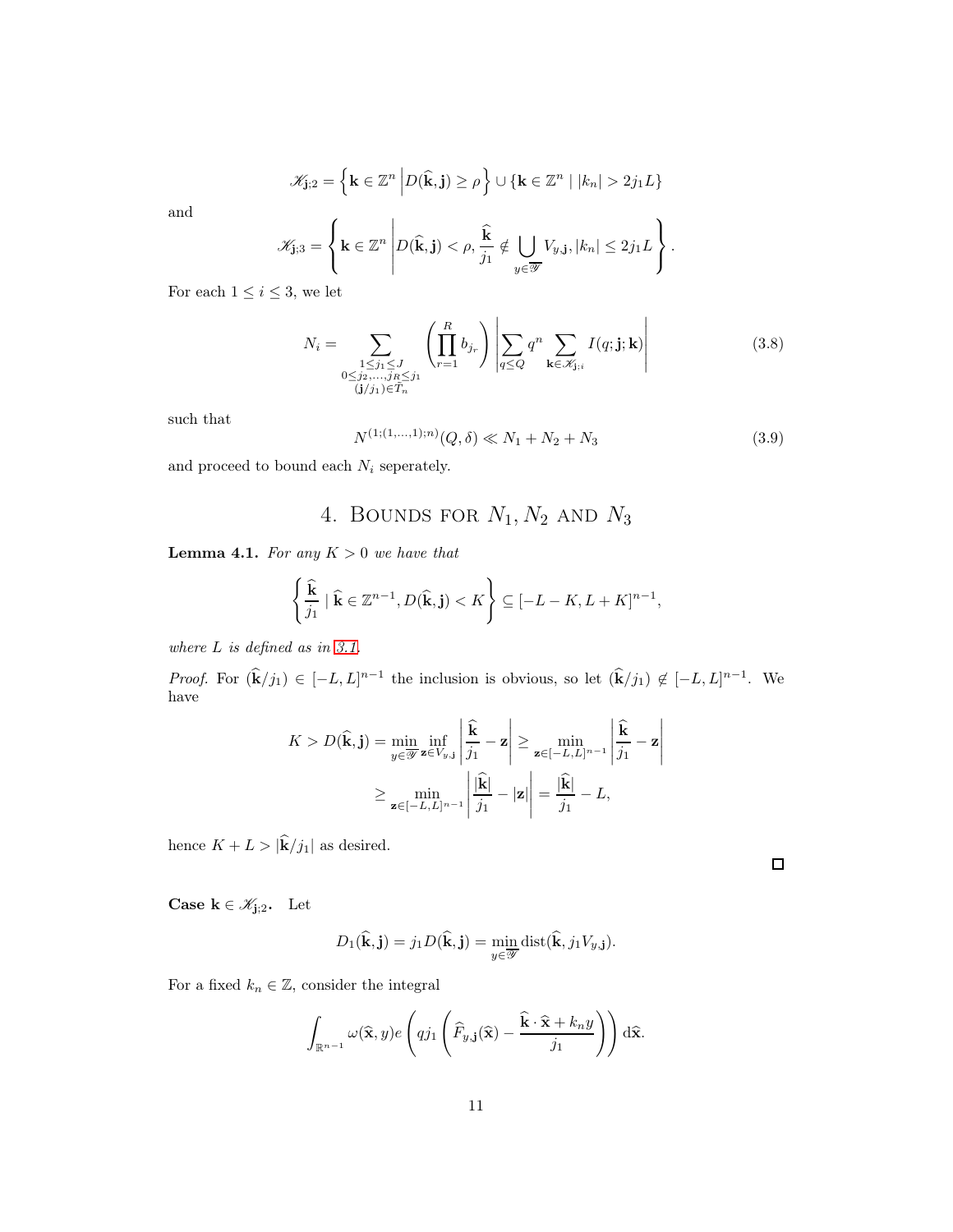with  $(\widehat{\mathbf{k}}, k_n) \in \mathscr{K}_{\mathbf{j};2}$  and  $D(\widehat{\mathbf{k}}, \mathbf{j}) \geq \rho$ . Let

$$
\varphi_{y,1}(\widehat{\mathbf{x}}) = \frac{j_1 \widehat{f}_{1,y}(\widehat{\mathbf{x}}) + \dots + j_R \widehat{f}_{R,y}(\widehat{\mathbf{x}}) - \widehat{\mathbf{k}} \cdot \widehat{\mathbf{x}} - k_n y}{D_1(\widehat{\mathbf{k}}, \mathbf{j})}
$$

and  $\lambda_1 = qD_1(\hat{\mathbf{k}}, \mathbf{j})$ . Then by definition of  $V_{y, \mathbf{j}}$ 

$$
|\nabla \varphi_{y,1}(\widehat{\mathbf{x}})| = \frac{|j_1 \nabla \widehat{f}_{1,y} + \dots + j_R \nabla \widehat{f}_{R,y}(\widehat{\mathbf{x}}) - \widehat{\mathbf{k}}|}{D_1(\widehat{\mathbf{k}}, \mathbf{j})} \ge 1
$$

for  $\hat{\mathbf{x}} \in U_y$ . Let  $U_y^+ \subseteq \mathbb{R}^{n-1}$  be an open set such that  $\overline{U_y} \subseteq U_y^+ \subseteq \mathscr{D}$ ,  $V_{y, \mathbf{j}}^+ = \nabla F_{\mathbf{j}}(U_y^+) \subseteq$  $[-2L, 2L]^{n-1},$ 

<span id="page-11-1"></span>
$$
\min_{\mathbf{z}\in\overline{U_y}} < \frac{\text{dist}(\partial\mathcal{D}, \partial U_y)}{4} \tag{4.1}
$$

for any  $\hat{\mathbf{x}} \in U_y^+$  and

$$
\min_{\mathbf{z}\in\overline{U_y}} \max_{\mathbf{t}\in\widetilde{T}_n} |\nabla (t_1f_{1,y} + \cdots + t_Rf_{R,y})(\mathbf{x}) - \nabla (t_1f_{1,y} + \cdots + t_Rf_{R,y})(\mathbf{z})| < \frac{\rho}{2}
$$

for any  $\hat{\mathbf{x}} \in U_y^+$ . Then we have

$$
\nabla \varphi_{y,1}(\widehat{\mathbf{x}}) \ge \frac{1}{2}
$$

for all  $\hat{\mathbf{x}} \in U_y^+$ .

Now assume that  $|k_n| \leq D_1(\hat{\mathbf{k}}, \mathbf{j})$  or  $|k_n| \leq 2j_1L$ .

<span id="page-11-0"></span>**Lemma 4.2.** Let  $i_1, ..., i_{n-1} \in \mathbb{Z}_{\geq 0}$  with  $\sum_{\mu=1}^{n-1} i_{\mu} \leq \ell$ . Then for all  $\hat{\mathbf{x}} \in U_y^+$  we have

$$
\left|\frac{\partial^{i_1+\cdots+i_{n-1}}\varphi_{y,1}}{\partial_{x_1}^{i_1}\cdots\partial_{x_{n-1}}^{i_{n-1}}}(\widehat{\mathbf{x}})\right|\ll 1,
$$

where the implicit constant depends only on  $(i_1, ..., i_{n-1})$ ,  $\rho$ ,  $\tau$ ,  $\varepsilon_1$  and upper bounds for (the absolute values of) finitely many derivatives of  $f_r$  on  $\mathscr{D} \times \mathscr{Y}$  for  $1 \leq r \leq R$ .

*Proof.* Choose  $C > 0$  such that

$$
\frac{1}{C}\max_{\substack{\mathbf{t}\in\tilde{T}_n\\\mathbf{y}\in\overline{\mathscr{Y}}\\\mathbf{\hat{x}}\in\overline{U_y}}} |\nabla(t_1\widehat{f}_{1,y}+\cdots+t_R\widehat{f}_{R,y})(\widehat{\mathbf{x}})| < \frac{1}{2}.
$$

and assume  $j_1C \leq |\hat{k}|$ . Then we have

$$
\left| \frac{\widehat{\mathbf{k}}}{|\widehat{\mathbf{k}}|} - \frac{j_1 \mathbf{z}}{|\widehat{\mathbf{k}}|} \right| \ge 1 - \frac{j_1 \mathbf{z}}{|\widehat{\mathbf{k}}|} > \frac{1}{2}
$$

for all  $\mathbf{z} \in \bigcup_{y \in \mathcal{Y}} V_{y, \mathbf{j}}$  and hence

$$
\frac{1}{|\widehat{\mathbf{k}}|}D_1(\widehat{\mathbf{k}},\mathbf{j}) = \min_{y \in \overline{\mathscr{Y}}} \text{dist}\left(\frac{\widehat{\mathbf{k}}}{|\widehat{\mathbf{k}}|}, \frac{j_1 V_{y,\mathbf{j}}}{|\widehat{\mathbf{k}}|}\right) \ge \frac{1}{2}.
$$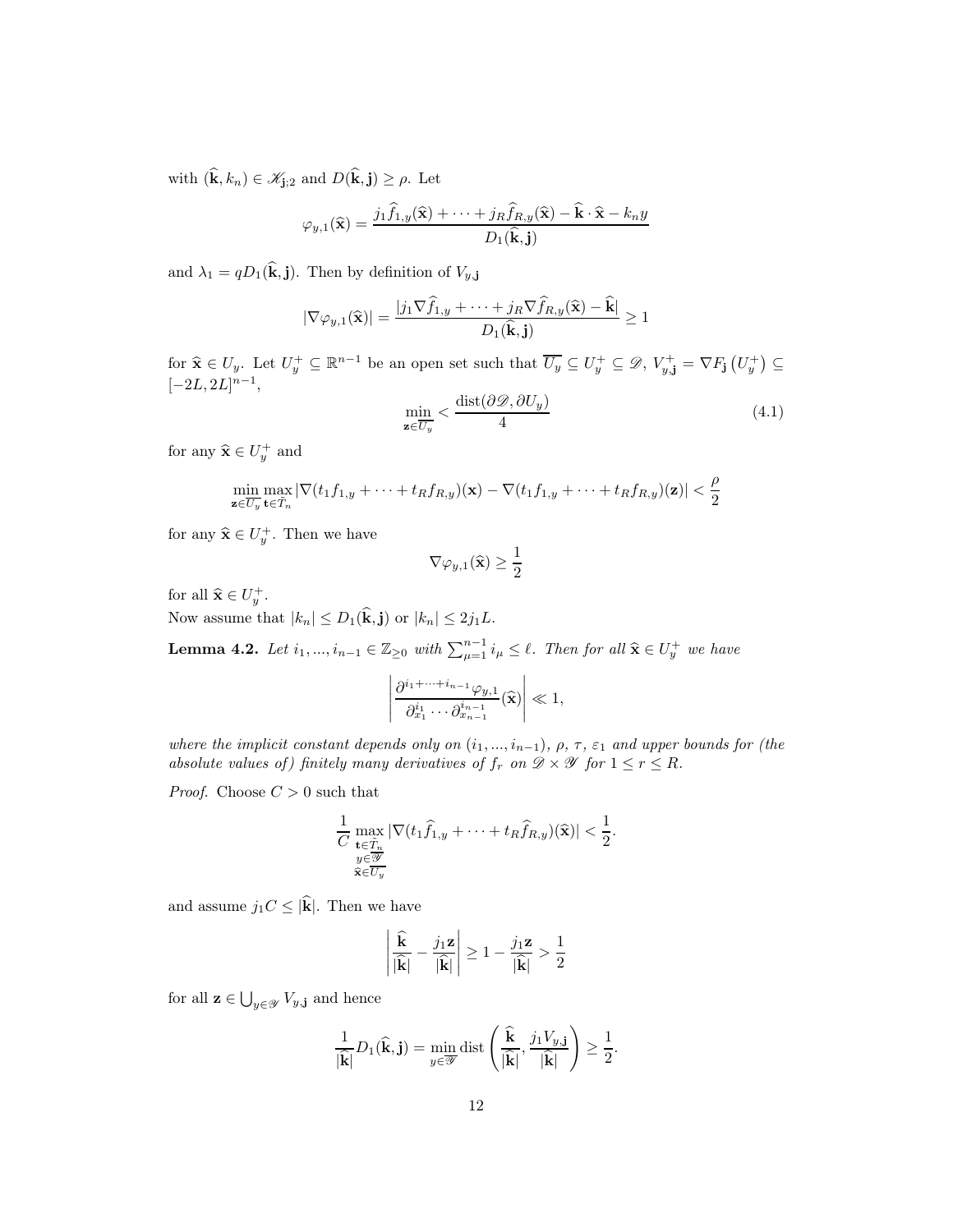Therefore

$$
\begin{aligned} |\varphi_{y,1}(\widehat{\mathbf{x}})|&\leq\left|\frac{\frac{j_1}{|\widehat{\mathbf{k}}|}\widehat{f}_{1,y}(\widehat{\mathbf{x}})+\cdots+\frac{j_R}{|\widehat{\mathbf{k}}|}\widehat{f}_{R,y}(\widehat{\mathbf{x}})-\frac{\widehat{\mathbf{k}}}{|\widehat{\mathbf{k}}|}\widehat{\mathbf{x}}}{\frac{1}{|\widehat{\mathbf{k}}|}D_1(\widehat{\mathbf{k}},\mathbf{j})}\right|+\left|\frac{k_ny}{D_1(\widehat{\mathbf{k}},\mathbf{j})}\right|\\ &\leq 2\left(\frac{j_1}{|\widehat{\mathbf{k}}|}|\widehat{f}_{1,y}(\widehat{\mathbf{x}})|+\cdots+\frac{j_R}{|\widehat{\mathbf{k}}|}|\widehat{f}_{R,y}(\widehat{\mathbf{x}})|+\left|\frac{\widehat{\mathbf{k}}}{|\widehat{\mathbf{k}}|}\right|\cdot|\widehat{\mathbf{x}}|\right)+\frac{|k_n|}{D_1(\widehat{\mathbf{k}},\mathbf{j})}|y|. \end{aligned}
$$

Since  $|\hat{\mathbf{k}}| > j_1 C$ , we have  $\frac{j_r}{|\hat{\mathbf{k}}|} \leq 1$  for  $1 \leq r \leq R$ . Let  $M_r > 0$  be the bound for  $|\hat{f}_{r,y}|$ established in [3.1](#page-9-0) on  $U_y^+$  for  $1 \le r \le R$  and  $S = M_1 + \cdots + M_R$ . Now by assumption we either have

$$
\frac{|k_n|}{D_1(\widehat{\mathbf{k}}, \mathbf{j})} \le 1 \quad \text{or} \quad \frac{|k_n|}{D_1(\widehat{\mathbf{k}}, \mathbf{j})} \le \frac{2L}{\rho},
$$

hence the final term is also bounded independently of j. Then

$$
|\varphi_{y,1}(\hat{\mathbf{x}})| \le 2(S + \tau) + \varepsilon_1
$$
 or  $|\varphi_{y,1}(\hat{\mathbf{x}})| \le 2(S + \tau) + \frac{2L}{\rho} \varepsilon_1$ 

as desired. If  $|\hat{k}| < Cj_1$  we immediately conclude

$$
\varphi_{y,1}(\widehat{\mathbf{x}})| \le \left| \frac{\widehat{f}_{1,y}(\widehat{\mathbf{x}}) + \frac{j_2}{j_1} \widehat{f}_{2,y}(\widehat{\mathbf{x}}) \cdots + \frac{j_R}{j_1} \widehat{f}_{R,y}(\widehat{\mathbf{x}}) - \frac{\widehat{\mathbf{k}}}{j_1} \widehat{\mathbf{x}}}{\rho} \right| + \left| \frac{k_n y}{D_1(\widehat{\mathbf{k}}, \mathbf{j})} \right| \ll 1
$$

for all  $\hat{\mathbf{x}} \in U_y^+$  with the same argument for the final term as above. For the first partial derivatives except the derivatives consider

$$
\left|\frac{\partial \varphi_{y,1}}{\partial x_i}(\widehat{\mathbf{x}})\right| = \left|\frac{j_1 \frac{\partial \widehat{f}_{1,y}}{\partial x_i}(\widehat{\mathbf{x}}) + \dots + j_R \frac{\partial \widehat{f}_{R,y}}{\partial x_i}(\widehat{\mathbf{x}}) - k_i}{D_1(\widehat{\mathbf{k}},\mathbf{j})}\right|
$$

which can be treated with a similar argument. For higher partial derivatives the terms  $\hat{\mathbf{k}} \cdot \hat{\mathbf{x}}$ vanish and the desired result follows easily with

$$
\begin{aligned}\n\left| \frac{\partial^{i_1+\cdots+i_{n-1}}\varphi_{y,1}}{\partial_{x_1}^{i_1}\cdots\partial_{x_{n-1}}^{i_{n-1}}}(\widehat{\mathbf{x}}) \right| &= \left| \frac{j_1 \frac{\partial^{i_1+\cdots+i_{n-1}}\widehat{f}_{1,y}}{\partial_{x_1}^{i_1}\cdots\partial_{x_{n-1}}^{i_{n-1}}}(\widehat{\mathbf{x}}) + \cdots + j_R \frac{\partial^{i_1+\cdots+i_{n-1}}\widehat{f}_{R,y}}{\partial_{x_1}^{i_1}\cdots\partial_{x_{n-1}}^{i_{n-1}}}(\widehat{\mathbf{x}})}{D_1(\widehat{\mathbf{k}},\mathbf{j})} \right| \\
&\leq \frac{1}{\rho} \left( \left| \frac{\partial^{i_1+\cdots+i_{n-1}}\widehat{f}_{1,y}}{\partial_{x_1}^{i_1}\cdots\partial_{x_{n-1}}^{i_{n-1}}}(\widehat{\mathbf{x}}) \right| + \sum_{r=2}^R \frac{j_r}{j_1} \left| \frac{\partial^{i_1+\cdots+i_{n-1}}\widehat{f}_{r,y}}{\partial_{x_1}^{i_1}\cdots\partial_{x_{n-1}}^{i_{n-1}}}(\widehat{\mathbf{x}}) \right| \right). \n\end{aligned}
$$

Therefore with Lemma [2.1](#page-5-2) for  $\varphi = \varphi_{y,1}$  and  $\lambda = \lambda_1$  as chosen above we have

$$
\int_{\mathbb{R}^{n-1}} \omega(\hat{\mathbf{x}}, y) e\left(q j_1 \left(\widehat{F}_{y, \mathbf{j}}(\hat{\mathbf{x}}) - \frac{\widehat{\mathbf{k}} \cdot \widehat{\mathbf{x}} + k_n y}{j_1}\right)\right) d\hat{\mathbf{x}} \ll (q D_1(\widehat{\mathbf{k}}, \mathbf{j}))^{-\ell+1}
$$
(4.2)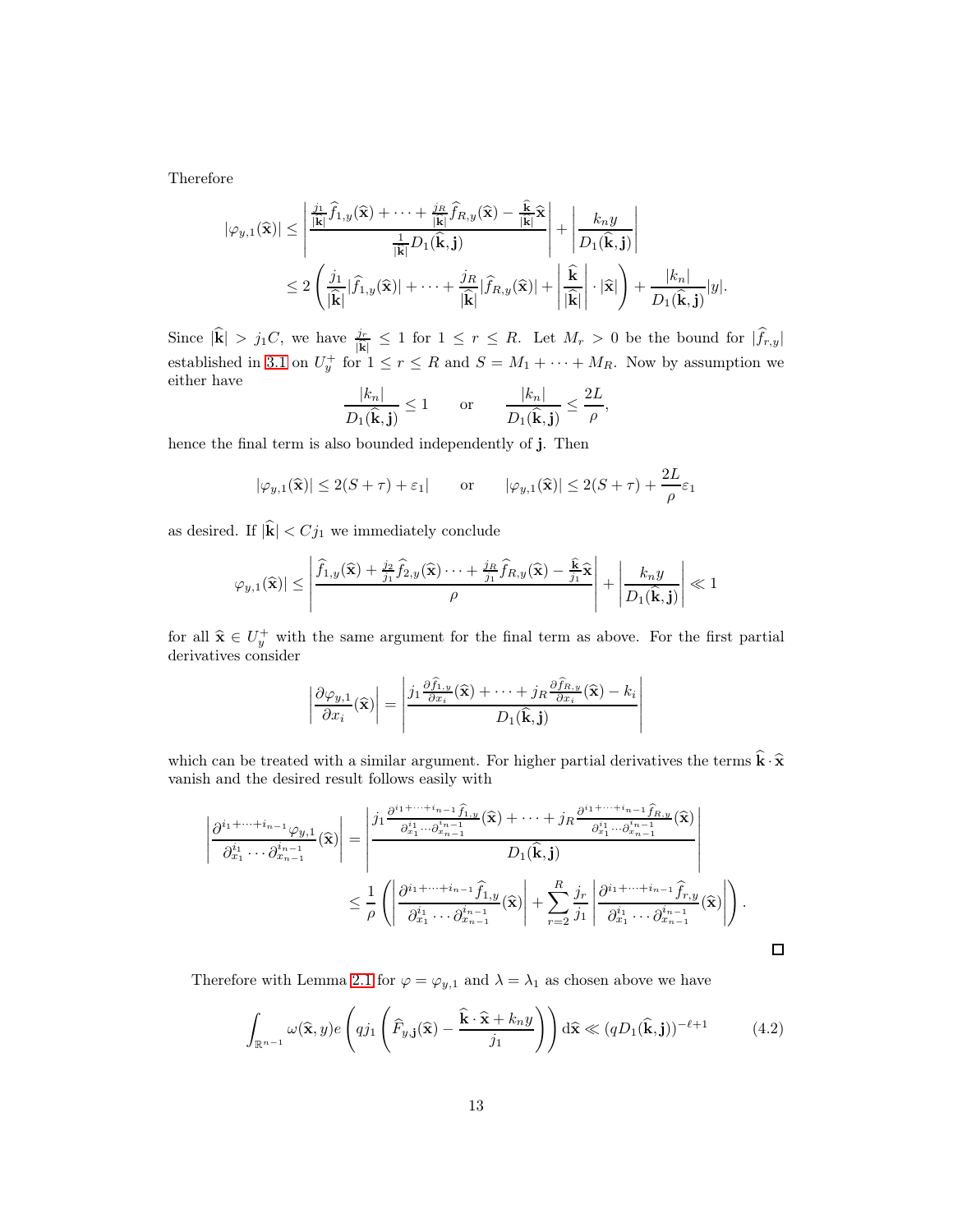and hence

<span id="page-13-0"></span>
$$
I(q; \mathbf{j}; \mathbf{k}) \ll \int_{\mathcal{Y}} (qD_1(\hat{\mathbf{k}}, \mathbf{j}))^{-\ell+1} \mathrm{d}y \ll_{\varepsilon_1} (qD_1(\hat{\mathbf{k}}, \mathbf{j}))^{-\ell+1}.
$$
 (4.3)

Now assume that  $|k_n| > D_1(\hat{\mathbf{k}}, \mathbf{j})$  and  $|k_n| > 2j_1L$ . Consider

$$
\int_{\mathbb{R}} \omega(\widehat{\mathbf{x}}, y) e\left(qj_1\left(\widehat{F}_{y, \mathbf{j}}(\widehat{\mathbf{x}}) - \frac{\widehat{\mathbf{k}} \cdot \widehat{\mathbf{x}} + k_n y}{j_1}\right)\right) dy.
$$

Let  $\lambda_2=qk_n$  and

$$
\varphi_{\widehat{\mathbf{x}},2}(y) = \frac{j_1 f_1(\widehat{\mathbf{x}},y) + \cdots j_R f_R(\widehat{\mathbf{x}},y) - \widehat{\mathbf{k}} \cdot \widehat{\mathbf{x}} - k_n y}{k_n}.
$$

Observe that

$$
|\varphi'_{\mathbf{\hat{x}},2}(y)| = \left| \frac{j_1 \frac{\partial f_1}{\partial y}(\mathbf{\hat{x}}, y) + \cdots j_R \frac{\partial f_R}{\partial y}(\mathbf{\hat{x}}, y) - k_n}{k_n} \right|
$$
  
\n
$$
\geq \left| 1 - \frac{\frac{\partial f_1}{\partial y}(\mathbf{\hat{x}}, y) + \frac{j_2}{j_R} \frac{\partial f_2}{\partial y}(\mathbf{\hat{x}}, y) + \cdots + \frac{j_R}{j_1} \frac{\partial f_R}{\partial y}(\mathbf{\hat{x}}, y)}{2L} \right|
$$
  
\n
$$
\geq \frac{1}{2}.
$$

Consider further that

$$
|\varphi_{\widehat{\mathbf{x}},2}(y)| = \left| \frac{j_1 f_1(\widehat{\mathbf{x}}, y) + \cdots j_R f_R(\widehat{\mathbf{x}}, y) - \widehat{\mathbf{k}} \cdot \widehat{\mathbf{x}} - k_n y}{k_n} \right|
$$
  
\n
$$
\leq \frac{|f_1(\widehat{\mathbf{x}}, y)| + \frac{j_2}{j_1} |f_2(\widehat{\mathbf{x}}, y)| \cdots \frac{j_R}{j_1} |f_R(\widehat{\mathbf{x}}, y)| + \frac{|\widehat{\mathbf{k}}|}{j_1} \cdot |\widehat{\mathbf{x}}|}{|k_n|} + |y|
$$
  
\n
$$
\leq \frac{|f_1(\widehat{\mathbf{x}}, y)| + \frac{j_2}{j_1} |f_2(\widehat{\mathbf{x}}, y)| \cdots \frac{j_R}{j_1} |f_R(\widehat{\mathbf{x}}, y)| + (L + |k_n|) \cdot |\widehat{\mathbf{x}}|}{|k_n|} + |y|
$$
  
\n
$$
\leq \frac{|f_1(\widehat{\mathbf{x}}, y)| + \frac{j_2}{j_1} |f_2(\widehat{\mathbf{x}}, y)| \cdots \frac{j_R}{j_1} |f_R(\widehat{\mathbf{x}}, y)| + L|\widehat{\mathbf{x}}|}{2L} + |\widehat{\mathbf{x}}| + |y|,
$$

and

$$
|\varphi'_{\widehat{\mathbf{x}},2}(y)| = \left| \frac{\frac{\partial f_1}{\partial y}(\widehat{\mathbf{x}},y) + \frac{j_2}{j_1} \frac{\partial f_R}{\partial y}(\widehat{\mathbf{x}},y) \cdots + \frac{j_R}{j_1} \frac{\partial f_R}{\partial y}(\widehat{\mathbf{x}},y) - \frac{k_n}{j_1} y}{k_n} \right|
$$
  

$$
\leq \frac{j_1}{|k_n|} \left| \frac{\partial f_1}{\partial y}(\widehat{\mathbf{x}},y) \right| + \cdots + \frac{j_R}{|k_n|} \left| \frac{\partial f_R}{\partial y}(\widehat{\mathbf{x}},y) \right| + 1,
$$

 $\begin{array}{c} \hline \end{array}$  $\overline{\phantom{a}}$  $\overline{\phantom{a}}$  $\overline{\phantom{a}}$  $\overline{\phantom{a}}$ 

hence with analogous arguments as above we conclude that

$$
\left|\frac{\partial^i\varphi_{\widehat{\mathbf{x}},2}}{\partial y^i}(\widehat{\mathbf{x}},y)\right|\ll 1,
$$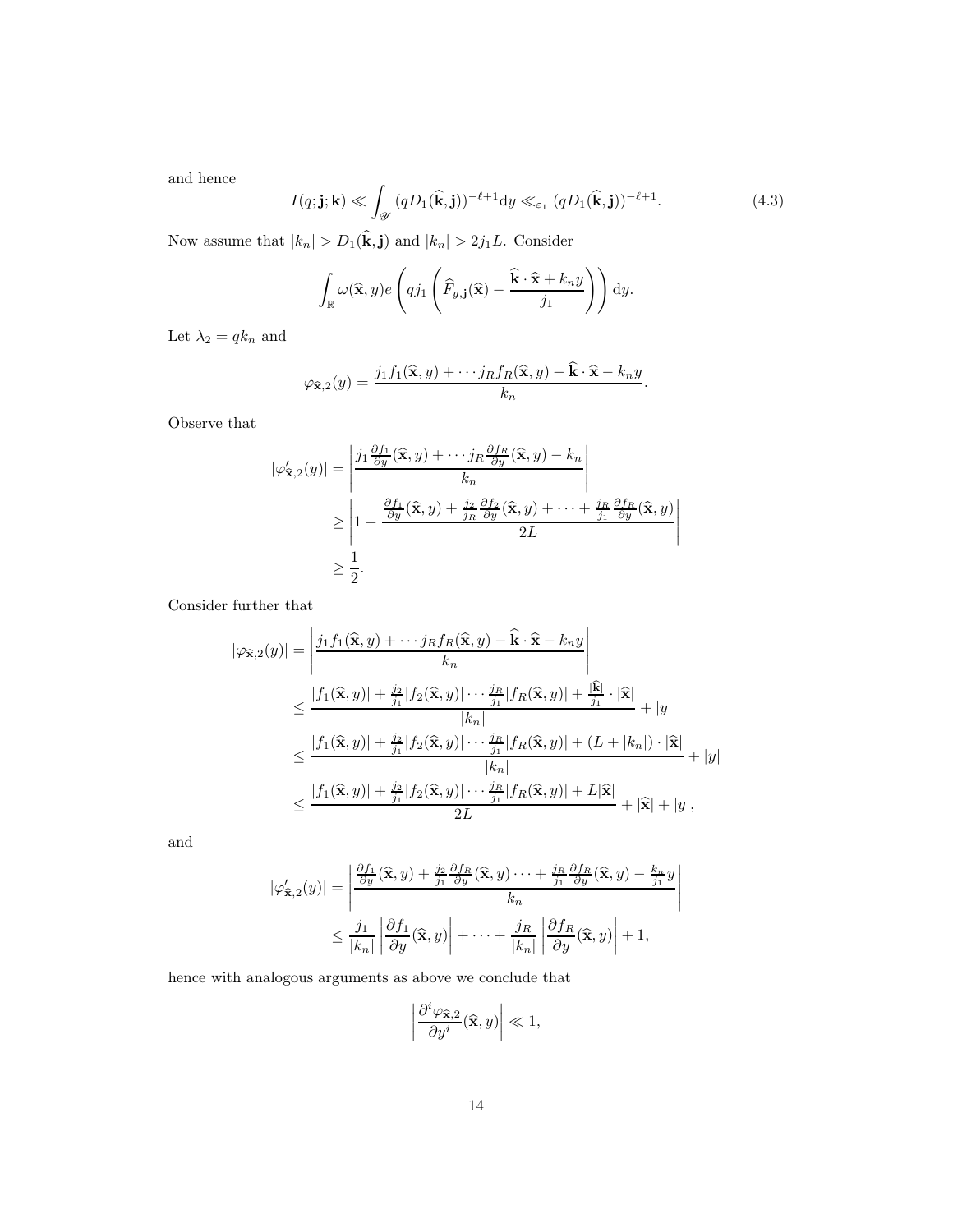where the implicit constants only depend on  $i, \rho, \tau, \varepsilon_1$  and upper bounds for (the absolute values of) finitely many derivatives of  $f_r$  on  $\mathscr{D} \times \mathscr{Y}$ . So Lemma [2.1](#page-5-2) applies in the one dimensional case, hence

$$
\int_{\mathbb{R}} \omega(\widehat{\mathbf{x}}, y) e\left(q j_1 \left(\widehat{F}_{y, \mathbf{j}}(\widehat{\mathbf{x}}) - \frac{\widehat{\mathbf{k}} \cdot \widehat{\mathbf{x}} + k_n y}{j_1}\right)\right) dy \ll (q k_n)^{-\ell+1}
$$
\n(4.4)

and therefore

<span id="page-14-0"></span>
$$
I(q; \mathbf{j}; \mathbf{k}) \ll \int_{U_y} (q k_n)^{-\ell+1} d\hat{\mathbf{x}} \ll_{\kappa} (q k_n)^{-\ell+1}.
$$
 (4.5)

Given these estimates we can split up the sum

$$
\sum_{\mathbf{k}\in\mathscr{K}(\mathbf{j};2)} I(q;\mathbf{j};\mathbf{k}) = \sum_{\mathbf{k}\in\mathscr{K}(\mathbf{j};2)} \int_{\mathbb{R}^n} \omega(\widehat{\mathbf{x}},y) e\left(qj_1\left(\widehat{F}_{y,\mathbf{j}}(\widehat{\mathbf{x}}) - \frac{\widehat{\mathbf{k}}\cdot\widehat{\mathbf{x}} + k_ny}{j_1}\right)\right) d\widehat{\mathbf{x}} dy
$$

as follows

$$
\sum_{\substack{(\widehat{\mathbf{k}},k_n)\in\mathscr{K}(\mathbf{j};2)}}I(q;\mathbf{j};(\widehat{\mathbf{k}},k_n))=\sum_{\substack{D(\widehat{\mathbf{k}},\mathbf{j})\geq\rho\\D_1(\widehat{\mathbf{k}},\mathbf{j})\geq |k_n|\\+\sum_{\substack{|k_n|>D_1(\widehat{\mathbf{k}},\mathbf{j})\\|k_n|>2j_1L}}I(q;\mathbf{j};(\widehat{\mathbf{k}},k_n))}^{\text{}}\\+\sum_{\substack{|k_n|>D_1(\widehat{\mathbf{k}},\mathbf{j})\\|k_n|>2j_1L}}I(q;\mathbf{j};(\widehat{\mathbf{k}},k_n))
$$

With  $(4.3)$  and  $(4.5)$  we obtain

<span id="page-14-1"></span>
$$
\sum_{\substack{D(\hat{\mathbf{k}},\mathbf{j})\geq\rho\\D_1(\hat{\mathbf{k}},\mathbf{j})\geq |k_n|}} I(q;\mathbf{j},(\hat{\mathbf{k}},k_n)) \ll q^{-\ell+1} \sum_{\substack{D(\hat{\mathbf{k}},\mathbf{j})\geq \rho\\D_1(\hat{\mathbf{k}},\mathbf{j})\geq |k_n|}} D_1(\hat{\mathbf{k}},\mathbf{j})^{-\ell+1}} D_1(\hat{\mathbf{k}},\mathbf{j})^{-\ell+1}
$$
(4.6)  

$$
= q^{-\ell+1} \sum_{d=0}^{\infty} \sum_{\substack{D_1(\hat{\mathbf{k}},\mathbf{j})\geq |k_n|\\2^d j_1 \rho \leq D_1(\hat{\mathbf{k}},\mathbf{j}) < 2^{d+1} j_1 \rho}} D_1(\hat{\mathbf{k}},\mathbf{j})^{-\ell+1}
$$

$$
\leq q^{-\ell+1} \sum_{d=0}^{\infty} \sum_{\substack{D_1(\hat{\mathbf{k}},\mathbf{j})\geq |k_n|\\2^d j_1 \rho \leq D_1(\hat{\mathbf{k}},\mathbf{j}) < 2^{d+1} j_1 \rho}} \frac{1}{(2^d j_1 \rho)^{\ell-1}}
$$

$$
\ll q^{-\ell+1} \sum_{d=0}^{\infty} \frac{(j_1 L + 2^{d+1} j_1 \rho)^n}{(2^d j_1 \rho)^{\ell-1}}
$$

$$
\ll_{L,n} q^{-\ell+1}
$$
(4.6)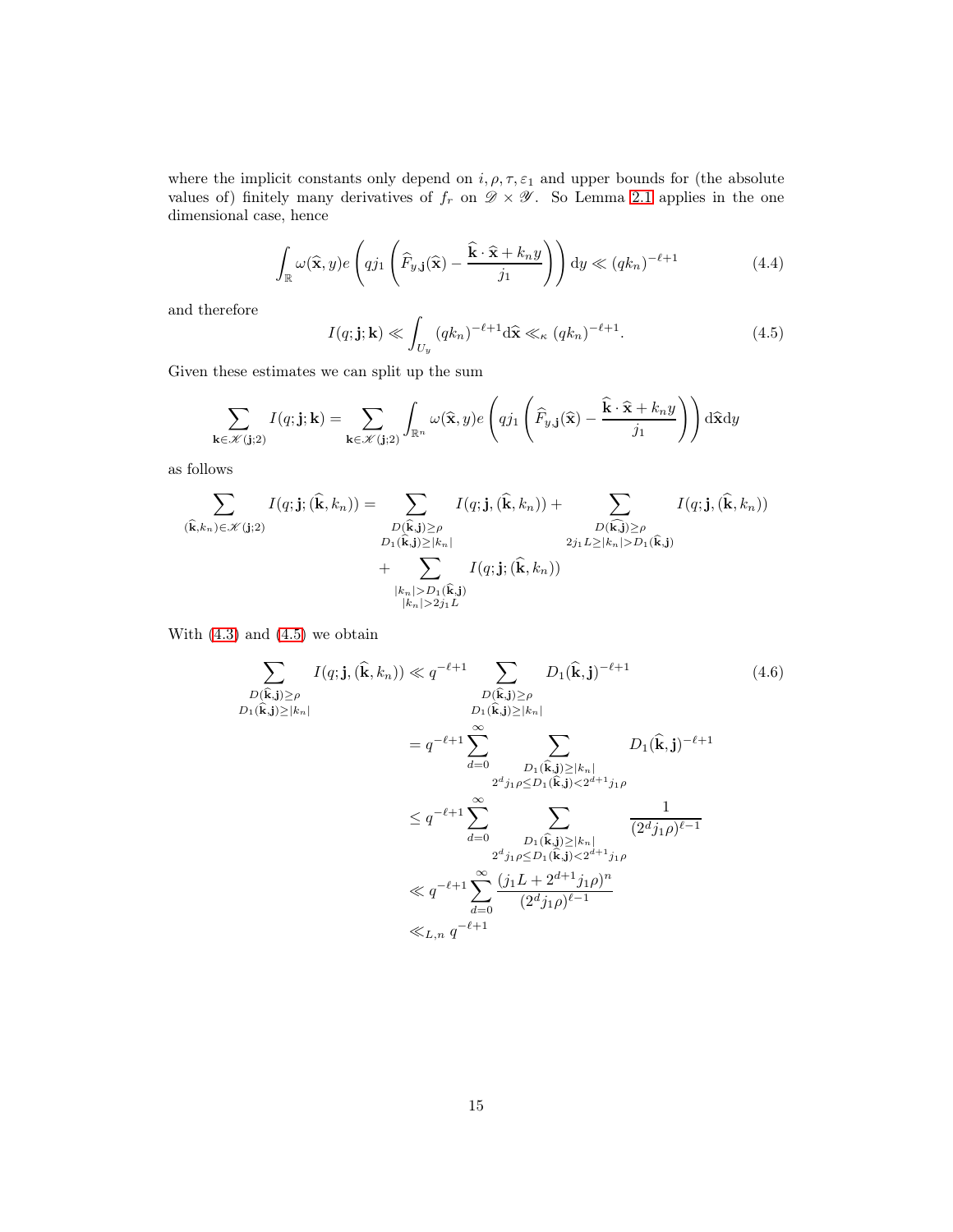and

$$
\sum_{\substack{D(\hat{\mathbf{k}},\mathbf{j})\geq\rho\\2j_1L\geq|k_n|>D_1(\hat{\mathbf{k}},\mathbf{j})}} I(q;\mathbf{j},(\hat{\mathbf{k}},k_n)) \ll q^{-\ell+1} \sum_{\substack{D(\hat{\mathbf{k}},\mathbf{j})\geq\rho\\2j_1L\geq|k_n|>D_1(\hat{\mathbf{k}},\mathbf{j})}} D_1(\hat{\mathbf{k}},\mathbf{j})^{-\ell+1} \tag{4.7}
$$
\n
$$
\leq q^{-\ell+1} \sum_{d=0}^{\infty} \sum_{\substack{2j_1L\geq|k_n|\\2^d\mathbf{j}_1\rho\leq D_1(\hat{\mathbf{k}},\mathbf{j})<2^{d+1}j_1\rho\\2^d\mathbf{j}_1\rho\leq D_1(\hat{\mathbf{k}},\mathbf{j})<2^{d+1}j_1\rho}} \frac{1}{(2^dj_1\rho)^{\ell-1}}
$$
\n
$$
\ll q^{-\ell+1} \sum_{d=0}^{\infty} \sum_{\substack{2j_1L\geq|k_n|\\2^d\mathbf{j}_1\rho\leq D_1(\hat{\mathbf{k}},\mathbf{j})<2^{d+1}j_1\rho\\2^d\mathbf{j}_1\rho\geq 0}} \frac{1}{(2^dj_1\rho)^{\ell-1}}
$$
\n
$$
\ll q^{-\ell+1} \sum_{d=0}^{\infty} 2j_1L \frac{(j_1L+2^{d+1}j_1\rho)^{n-1}}{(2^dj_1\rho)^{\ell-1}}
$$
\n
$$
\ll_{L,n} q^{-\ell+1}
$$
\n(4.7)

and

$$
\sum_{\substack{|k_n| > 2j_1L \\ |k_n| > D_1(\hat{\mathbf{k}}, \mathbf{j})}} I(q; \mathbf{k}; \mathbf{j}) \ll q^{-\ell+1} \sum_{\substack{|k_n| > 2j_1L \\ |k_n| > D_1(\hat{\mathbf{k}}, \mathbf{j})}} |k_n|^{-\ell+1} \tag{4.8}
$$
\n
$$
\ll q^{-\ell+1} \sum_{\substack{|k_n| > 2j_1L \\ |k_n| > 2j_1}} \frac{(j_1L + |k_n|)^{n-1}}{|k_n|^{\ell-1}} \ll q^{-\ell+1} 2^{n-1} \sum_{\substack{|k_n| > 2j_1L \\ |k_n| > 2j_1L}} |k_n|^{n-\ell} \ll q^{-\ell+1} \int_{2j_1L}^{\infty} \frac{1}{t^{\ell-n}} dt \ll q^{-\ell+1} j_1^{n-\ell+1}.
$$
\n(4.8)

Here the implicit constants only depend on  $L, \rho, n, \ell, \varepsilon_1, \kappa$  and upper bounds for (the absolute values of) finitely many derivatives of  $\omega$  and  $f_r$  for  $1 \le r \le R$  on  $\mathscr{D} \times \mathscr{Y}$ . Consequently we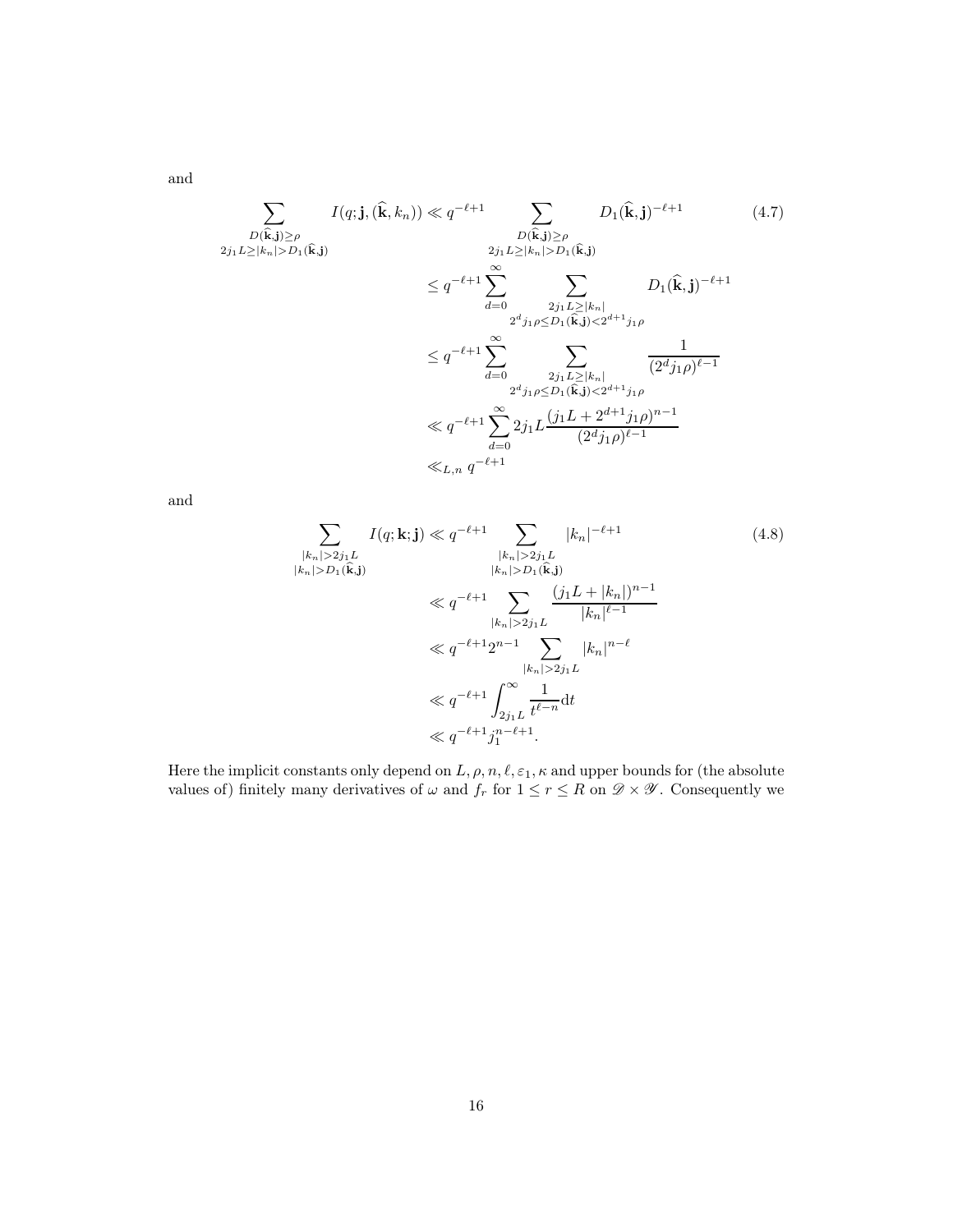obtain

<span id="page-16-1"></span>
$$
N_2 \ll \sum_{\substack{0 \le j_2, \dots, j_n \le j_1 \\ j \ne j_1 \in T_n}} \left( \prod_{r=1}^R \left( \frac{1}{J} + \min\left( \delta, \frac{1}{j_r} \right) \right) \right) j_1^{n-\ell+1} \sum_{q \le Q} q^{n-\ell+1}
$$
\n
$$
\ll \sum_{\substack{1 \le j_1 \le J \\ 0 \le j_2, \dots, j_n \le j_1 \\ j \ne j_1 \le J}} \left( \prod_{r=1}^R \left( \frac{1}{J} + \min\left( \delta, \frac{1}{j_r} \right) \right) \right) \int_1^Q q^{n-\ell+1} dq
$$
\n
$$
\ll \sum_{\substack{1 \le j_1 \le J \\ 0 \le j_2, \dots, j_n \le j_1 \\ j \ne j_1 \le J}} \left( \prod_{r=1}^R \left( \frac{1}{J} + \min\left( \delta, \frac{1}{j_r} \right) \right) \right) \int_1^Q \frac{1}{q} dq
$$
\n
$$
= \log Q \sum_{\substack{1 \le j_1 \le J \\ 0 \le j_2, \dots, j_n \le J_1 \le J}} \left( \left( \prod_{r=1}^R \frac{1}{J} + \min\left( \delta, \frac{1}{j_r} \right) \right) \sum_{0 \le j_1 \le j_1} \left( \frac{1}{J} + \min\left( \delta, \frac{1}{j_r} \right) \right) \right)
$$
\n
$$
= \log Q \sum_{\substack{1 \le j_1 \le J \\ 1 \le j_1 \le J}} \left( \left( \frac{1}{J} + \min\left( \delta, \frac{1}{j_1} \right) \right) \prod_{r=2}^R \sum_{0 \le j_r \le j_1} \left( \frac{1}{J} + \min\left( \delta, \frac{1}{j_r} \right) \right) \right)
$$
\n
$$
\le \log Q \prod_{r=1}^R \sum_{0 \le j_r \le J} \left( \frac{1}{J} + \min\left( \delta, \frac{1}{j_r} \right) \right)
$$
\n
$$
= \log Q \left( \sum_{0 \le j \le J} \left( \frac{1}{J} + \min\left( \delta, \frac{1}{j}
$$

**Case**  $\mathbf{k} \in \mathcal{K}_{\mathbf{j};3}$ . Let  $\lambda = qj_1$  and

$$
\varphi_y(\widehat{\mathbf{x}}) = \widehat{F}_{y, \mathbf{j}}(\widehat{\mathbf{x}}) - \frac{\widehat{\mathbf{k}}}{j_1} \widehat{\mathbf{x}} - \frac{k_n}{j_1} y.
$$

For each y we know that  $\nabla \widehat{F}_{y, \mathbf{j}}$  is a diffeomorphism on  $\mathscr{D}$ , hence for any fixed j and any  $\widehat{\mathbf{k}}$ with  $(\widehat{\mathbf{k}}/j_1) \in \nabla \widehat{F}_{y,\mathbf{j}}(\mathscr{D})$  we have a unique preimage

$$
\widehat{\mathbf{x}}_{\mathbf{j};\widehat{\mathbf{k}}} = (\nabla \widehat{F}_{y,\mathbf{j}})^{-1} (\widehat{\mathbf{k}}/j_1).
$$

This defines a critical point for  $\varphi_y,$  since

$$
\nabla\varphi_y(\widehat{\mathbf{x}}_{\mathbf{j};\widehat{\mathbf{k}}})=\nabla\widehat{F}_{y,\mathbf{j}}(\widehat{\mathbf{x}}_{\mathbf{j};\widehat{\mathbf{k}}})-\frac{\widehat{\mathbf{k}}}{j_1}=\mathbf{0}.
$$

<span id="page-16-0"></span>Let  $\mathscr{D}_+$  be an open set such that  $\overline{\mathscr{D}} \subseteq \mathscr{D}_+ \subseteq B_{3\tau/2}(\widehat{\mathbf{x}}_0)$ . Lemma 4.3. Let  $\hat{\mathbf{x}} \in \mathcal{D}_+ \setminus {\{\hat{\mathbf{x}}_{\mathbf{j};\hat{k}}\}}$ . Then

$$
\frac{|\hat{\mathbf{x}} - \hat{\mathbf{x}}_{\mathbf{j} ; \hat{\mathbf{k}}}|}{|\nabla \varphi_y(\hat{\mathbf{x}})|} \ll 1
$$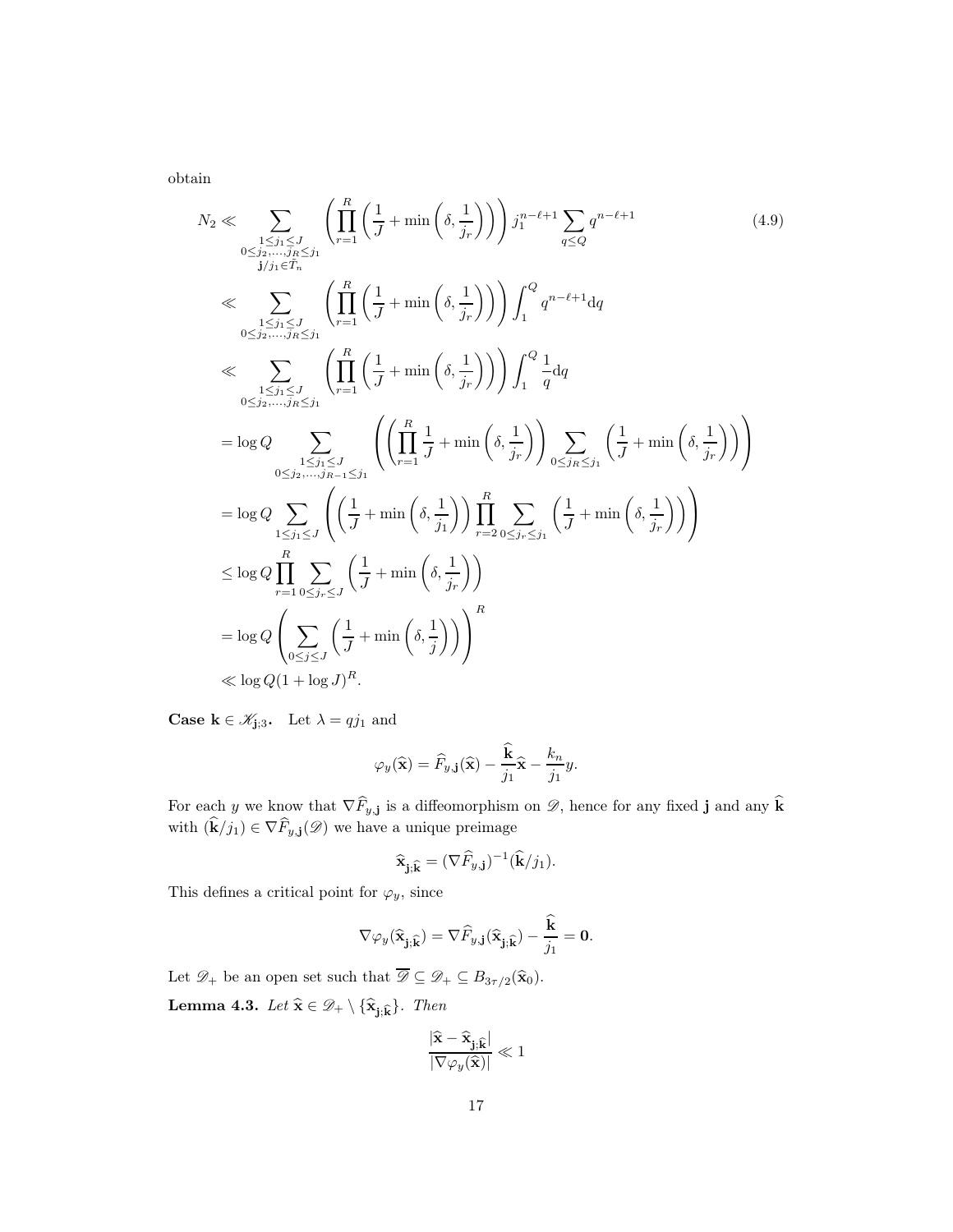where the implicit constant is independant of j and  $\hat{k}$ .

*Proof.* By definition of  $\hat{\mathbf{x}}_{\mathbf{j} ; \hat{\mathbf{k}}}$  as a preimage of  $\nabla \widehat{F}_{y, \mathbf{j}}$  we have

$$
\frac{|\widehat{\mathbf{x}}-\widehat{\mathbf{x}}_{\mathbf{j};\widehat{\mathbf{k}}}|}{|\nabla \varphi_y(\widehat{\mathbf{x}})|}=\frac{|\widehat{\mathbf{x}}-\widehat{\mathbf{x}}_{\mathbf{j};\widehat{\mathbf{k}}}|}{|\nabla \widehat{F}_{y,\mathbf{j}}(\widehat{\mathbf{x}})-\frac{\widehat{\mathbf{k}}}{j_1}|}=\frac{|\widehat{\mathbf{x}}-\widehat{\mathbf{x}}_{\mathbf{j};\widehat{\mathbf{k}}}|}{|\nabla \widehat{F}_{y,\mathbf{j}}(\widehat{\mathbf{x}})-\nabla \widehat{F}_{y,\mathbf{j}}(\widehat{\mathbf{x}}_{\mathbf{j};\widehat{\mathbf{k}}})|}.
$$

Now for any distinct  $\hat{\mathbf{x}}, \hat{\mathbf{z}} \in \overline{\mathscr{D}_+}$  we know by Taylor's theorem that

$$
\nabla \widehat{F}_{y, \mathbf{j}}(\widehat{\mathbf{x}}) - \nabla \widehat{F}_{y, \mathbf{j}}(\widehat{\mathbf{z}}) = H_{\widehat{F}_{y, \mathbf{j}}}(\widehat{\mathbf{z}})(\widehat{\mathbf{x}} - \widehat{\mathbf{z}}) + O(|\widehat{\mathbf{x}} - \widehat{\mathbf{z}}|^2),
$$

where the implicit constant does not depend on j. Considering the eigenvalues of the invertible real symmetric matrix  $H_{\widehat{F}_{y,j}}$  we have that

$$
\lambda_{\min} |\widehat{\mathbf{x}} - \widehat{\mathbf{z}}| \ll |H_{\widehat{F}_{y, \mathbf{j}}}(\widehat{\mathbf{z}})(\widehat{\mathbf{x}} - \widehat{\mathbf{z}})|,
$$

where  $\lambda_{\min}$  is the minimum of the absolute values of the eigenvalues and the implicit constant depends only on n. We already showed that  $|\det H_{\widehat{F}_{y,j}}|$  is bounded away from zero on  $\overline{\mathscr{D}_+}$ hence by virtue of the eigenvalues being continuous in the coefficients of the matrix we find constants  $C, \eta > 0$  such that

$$
|\hat{\mathbf{x}} - \hat{\mathbf{z}}| \leq C|\nabla \widehat{F}_{y, \mathbf{j}}(\hat{\mathbf{x}}) - \nabla \widehat{F}_{y, \mathbf{j}}(\hat{\mathbf{z}})|
$$

for all  $|\hat{\mathbf{x}} - \hat{\mathbf{z}}| \leq \eta$ . Here  $C, \eta$  are independend of j. Now in particular choosing  $\hat{\mathbf{z}} = \hat{\mathbf{x}}_{j, \hat{k}}$ yields the desired result.

Following similar arguments as in [4.2](#page-11-0) we find that for  $i_1, ..., i_{n-1} \in \mathbb{Z}_{\geq 0}$  with  $\sum_{\mu=1}^{n-1} i_{\mu} \leq \ell$ . Then for all  $\hat{\mathbf{x}} \in \mathscr{D}_+$  we have

$$
\left| \frac{\partial^{i_1+\cdots+i_{n-1}} \varphi_y}{\partial_{x_1}^{i_1}\cdots \partial_{x_{n-1}}^{i_{n-1}}} (\widehat{\mathbf{x}}) \right| \ll 1,
$$

where the implicit constant depends only on  $(i_1, ..., i_{n-1}), \rho, \tau, \varepsilon_1$  and upper bounds for (the absolute values of) finitely many derivatives of  $f_r$  on  $\mathscr{D}_+ \times \mathscr{Y}$  for  $1 \leq r \leq R$ . Notice that scaling with  $D_1(\hat{k},j)$  is unnecessary here since for  $k \in \mathscr{K}_{j,3}$  this distance is bounded from above by  $\rho$  and that the bounds are all independant of **j** and **k**. By definition  $H_{\varphi_y} = H_{\widehat{F}_{y,1}}$ , hence we can apply [2.2](#page-5-3) for  $\varphi = \varphi_y$ , and  $\lambda$  as above together with [\(3.6\)](#page-8-1) to obtain

$$
I(q; \mathbf{j}, \mathbf{k}) \ll \int_{\mathcal{Y}} \left| \det H_{\widehat{F}_{y, \mathbf{j}}}(\widehat{\mathbf{x}}_{\mathbf{j}, \widehat{\mathbf{k}}}) \right|^{-\frac{1}{2}} (qj_1)^{-\frac{n-1}{2}-1} dy
$$
  

$$
\ll_{c_1, \varepsilon_1} (qj_1)^{-\frac{n}{2}-\frac{1}{2}},
$$

where the implicit constant only depends on  $\ell, n, \varepsilon_1$ , upper bounds for the absolute values of finitely many derivatives of  $\omega$  and  $\varphi_y$  on  $\mathscr{D}_+$ , an upper bound for  $|\mathbf{x}-\mathbf{v}_0|/|\nabla \varphi_y(\mathbf{v}_0)|$  on  $\mathscr{D}_+$ , and a lower bound for det  $H_{\widehat{F}_{y,j}}(\widehat{\mathbf{x}}_{\mathbf{j},\widehat{\mathbf{k}}})$ , all of which are independant of j and k. We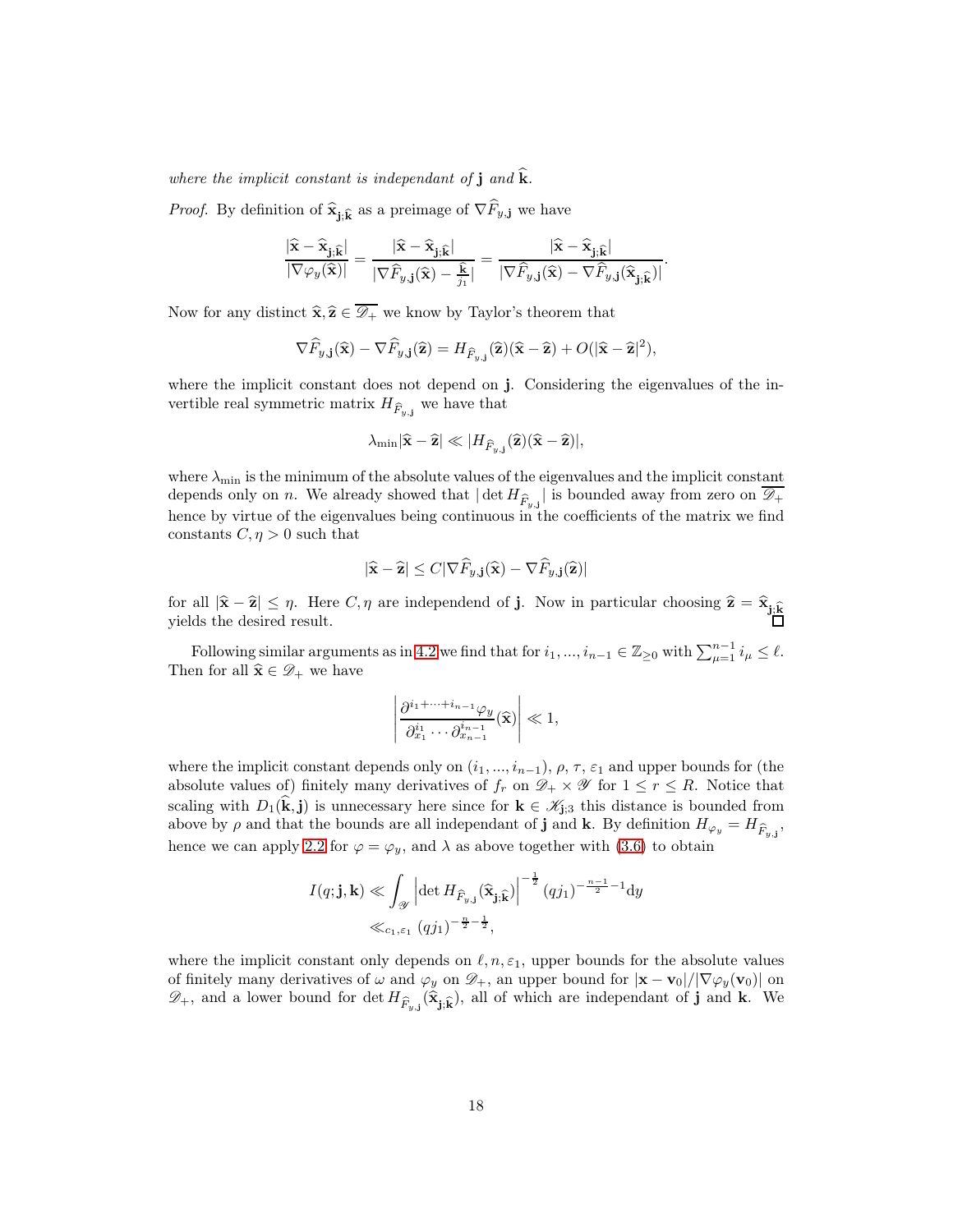obtain

$$
\sum_{(\hat{\mathbf{k}},k_n)\in\mathcal{K}(\mathbf{j},3)} I(q;\mathbf{j},(\hat{\mathbf{k}},k_n)) \ll \sum_{(\hat{\mathbf{k}},k_n)\in\mathcal{K}(\mathbf{j},3)} (qj_1)^{-\frac{n}{2}-\frac{1}{2}} \ll 2j_1 L \sum_{\substack{\hat{\mathbf{k}}\in\mathbb{Z}^{n-1} \\ D(\hat{\mathbf{k}},\mathbf{j})<\rho}} (qj_1)^{-\frac{n}{2}-\frac{1}{2}}
$$
\n
$$
\ll 2j_1 \sum_{\substack{\hat{\mathbf{k}}\in\mathbb{Z}^{n-1} \\ (\hat{\mathbf{k}}/j_1)\in[-L-\rho,L+\rho]^{n-1}}} (qj_1)^{-\frac{n}{2}-\frac{1}{2}}
$$
\n
$$
\ll q^{-\frac{n}{2}-\frac{1}{2}}j_1^{\frac{n}{2}-\frac{1}{2}},
$$

where the implicit constant only depends additionally on  $L, \rho$  and n. Arguing similarly to [\(4.9\)](#page-16-1) we obtain

$$
N_3 \ll \sum_{\substack{1 \le j_1 \le J \\ 0 \le j_2, \dots, j_R \le j_1 \\ j/j_1 \in \tilde{T}_n}} \left( \prod_{r=1}^R \left( \frac{1}{J} + \min\left( \delta, \frac{1}{j_r} \right) \right) \right) j_1^{\frac{n}{2} - \frac{1}{2}} \sum_{q \le Q} q^{\frac{n}{2} - \frac{1}{2}} \tag{4.10}
$$
  

$$
\ll \sum_{\substack{1 \le j_1 \le J \\ 0 \le j_2, \dots, j_R \le j_1 \\ q \le Z}} \left( \prod_{r=1}^R \left( \frac{1}{J} + \min\left( \delta, \frac{1}{j_r} \right) \right) \right) J^{\frac{n}{2} - \frac{1}{2}} Q^{\frac{n}{2} + \frac{1}{2}} \tag{4.10}
$$
  

$$
\ll J^{\frac{n}{2} - \frac{1}{2}} Q^{\frac{n}{2} + \frac{1}{2}} (1 + \log J)^R.
$$

**Case**  $k \in \mathcal{K}_{j,1}$ . Choose  $\varphi_y$  and  $\lambda$  as in the previous case, such that we still have

<span id="page-18-0"></span>
$$
\nabla \varphi_y(\widehat{\mathbf{x}}_{\mathbf{j};\widehat{\mathbf{k}}}) = \nabla \widehat{F}_{y,\mathbf{j}}(\widehat{\mathbf{x}}_{\mathbf{j};\widehat{\mathbf{k}}}) - \frac{\widehat{\mathbf{k}}}{j_1}
$$

and [4.3](#page-16-0) still applies. The signature  $\sigma$  of the matrix  $H_{\varphi_y}(\hat{\mathbf{x}}_{\mathbf{j},\mathbf{k}}) = H_{\hat{F}_y,\mathbf{j}}(\hat{\mathbf{x}}_{\mathbf{j},\mathbf{k}})$  is constant for all  $\mathbf{j}, \mathbf{k}$  and  $y$  in consideration, since the determinant is bounded away from zero, the eigenvalues of a matrix depend continuously on its coefficients and the coefficients depend continously on y. Applying Lemma [2.2](#page-5-3) again yields

<span id="page-18-1"></span>
$$
I(q; \mathbf{j}; \mathbf{k}) \ll \left| \int_{\mathbb{R}} (q j_1)^{-\frac{n}{2} + \frac{1}{2}} \frac{\omega(\widehat{\mathbf{x}}_{\mathbf{j}; \widehat{\mathbf{k}}}, y)}{|\det H_{\widehat{F}_{y, \mathbf{j}}}(\widehat{\mathbf{x}}_{\mathbf{j}; \widehat{\mathbf{k}}})|^{\frac{1}{2}}} e\left(q j_1 \varphi_y(\widehat{\mathbf{x}}_{\mathbf{j}; \widehat{\mathbf{k}}}) + \frac{\sigma}{8}\right) dy \right| + (q j_1)^{-\frac{n}{2} - \frac{1}{2}}.
$$
 (4.11)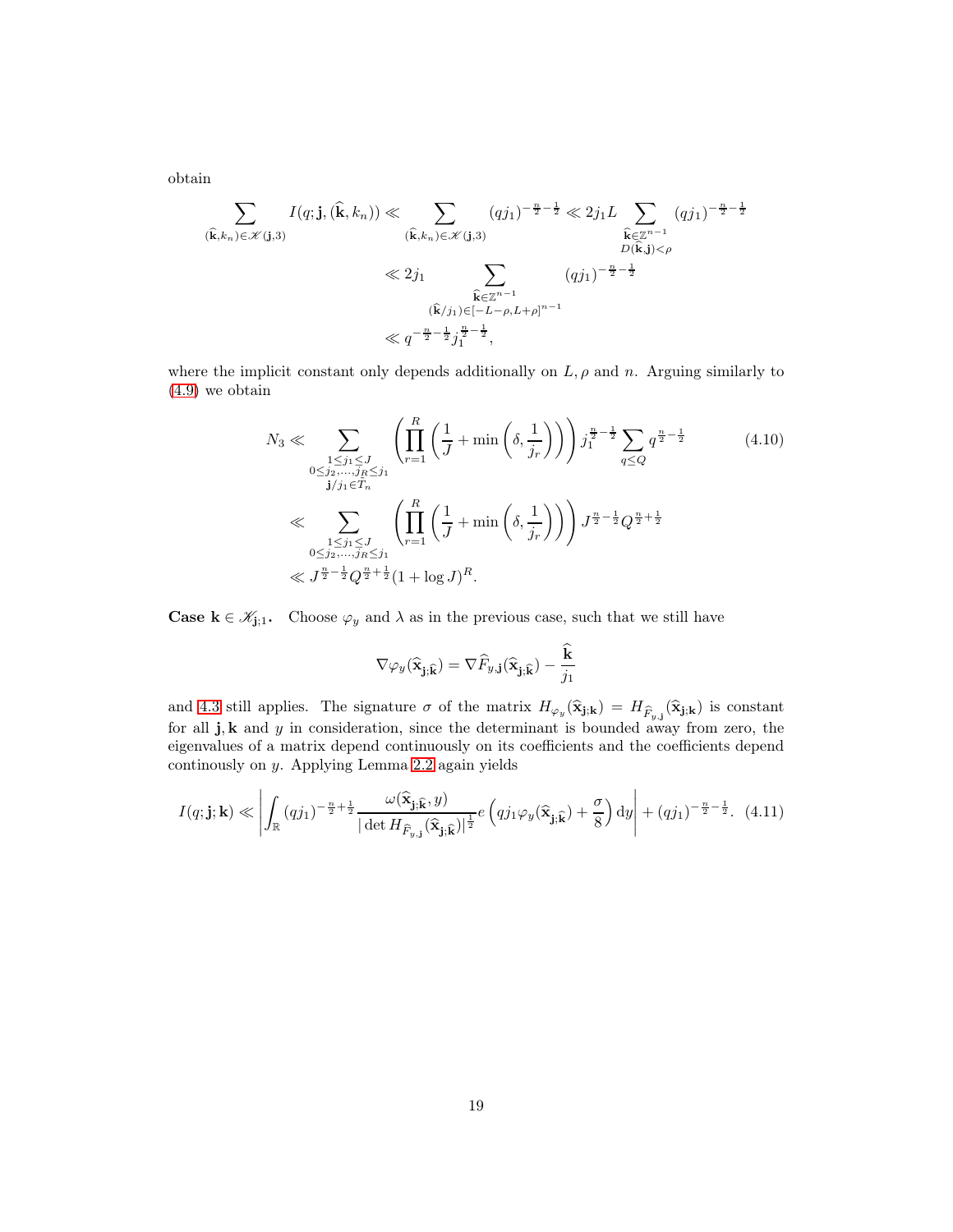Since all of  $\omega$ ,  $\varphi_y$  and  $\hat{\mathbf{x}}_{\mathbf{j};\hat{\mathbf{k}}}$  depend on y, we delay evaluating the integral for now and consider the terms

$$
\begin{split} &N_{1,y,\mathbf{j}}\\ &=\left|\sum_{\mathbf{k}\in\mathscr{K}_{\mathbf{j};1}}\sum_{q\leq Q}q^n\left((qj_1)^{-\frac{n}{2}+\frac{1}{2}}\frac{\omega(\widehat{\mathbf{x}}_{\mathbf{j};\widehat{\mathbf{k}}},y)}{\left|\det H_{\widehat{F}_{y,\mathbf{j}}}(\widehat{\mathbf{x}}_{\mathbf{j};\widehat{\mathbf{k}}})\right|^{\frac{1}{2}}}e\left(qj_1\varphi_y(\widehat{\mathbf{x}}_{\mathbf{j};\widehat{\mathbf{k}}})+\frac{\sigma}{8}\right)\right)\right|\\ &+O\left(\sum_{\mathbf{k}\in\mathscr{K}_{\mathbf{j};1}}\sum_{q\leq Q}q^n(qj_1)^{-\frac{n}{2}-\frac{1}{2}}\right)\\ &=\left|\sum_{\mathbf{k}\in\mathscr{K}_{\mathbf{j};1}}\sum_{q\leq Q}q^n\left((qj_1)^{-\frac{n}{2}+\frac{1}{2}}\frac{\omega(\widehat{\mathbf{x}}_{\mathbf{j};\widehat{\mathbf{k}}},y)}{\left|\det H_{\widehat{F}_{y,\mathbf{j}}}(\widehat{\mathbf{x}}_{\mathbf{j};\widehat{\mathbf{k}}})\right|^{\frac{1}{2}}}e\left(qj_1\varphi_y(\widehat{\mathbf{x}}_{\mathbf{j};\widehat{\mathbf{k}}})+\frac{\sigma}{8}\right)\right)\right|\\ &+O\left(j_1^{\frac{n}{2}-\frac{1}{2}}Q^{\frac{n}{2}+\frac{1}{2}}\right) \end{split}
$$

and

$$
N_{1,y} = \sum_{\substack{1 \le j_1 \le J \\ 0 \le j_2, \dots, j_R \le j_1 \\ (j/j_1) \in T_n}} \left( \prod_{r=1}^R b_{j_r} \right) N_{1,y,j}.
$$

We start with the inner most sum

$$
\left| \sum_{q \leq Q} q^{n} \left( (qj_{1})^{-\frac{n}{2} + \frac{1}{2}} \frac{\omega(\widehat{\mathbf{x}}_{\mathbf{j};\widehat{\mathbf{k}}},y)}{|\det H_{\widehat{F}_{y,\mathbf{j}}}(\widehat{\mathbf{x}}_{\mathbf{j};\widehat{\mathbf{k}}})|^{\frac{1}{2}}} e\left( qj_{1} \varphi_{y}(\widehat{\mathbf{x}}_{\mathbf{j};\widehat{\mathbf{k}}}) + \frac{\sigma}{8} \right) \right) \right|
$$
\n
$$
\leq \frac{\omega(\widehat{\mathbf{x}}_{\mathbf{j};\widehat{\mathbf{k}}},y)}{|\det H_{\widehat{F}_{y,\mathbf{j}}}(\widehat{\mathbf{x}}_{\mathbf{j};\widehat{\mathbf{k}}})|^{\frac{1}{2}}} j_{1}^{-\frac{n}{2} + \frac{1}{2}} \left| \sum_{q \leq Q} \left( q^{\frac{n}{2} + \frac{1}{2}} e\left( qj_{1} \varphi_{y}(\widehat{\mathbf{x}}_{\mathbf{j};\widehat{\mathbf{k}}}) \right) \right) \right|
$$
\n
$$
\ll \frac{\omega(\widehat{\mathbf{x}}_{\mathbf{j};\widehat{\mathbf{k}}},y)}{|\det H_{\widehat{F}_{y,\mathbf{j}}}(\widehat{\mathbf{x}}_{\mathbf{j};\widehat{\mathbf{k}}})|^{\frac{1}{2}}} j_{1}^{-\frac{n}{2} + \frac{1}{2}} \left| \sum_{q \leq Q} \left( q^{\frac{n}{2} + \frac{1}{2}} e(qj_{1} \varphi_{y}(\widehat{\mathbf{x}}_{\mathbf{j};\widehat{\mathbf{k}}})) \right) \right|.
$$
\n(4.12)

The remaining sum over  $q$  can be dealt with by means of partial summation

$$
\sum_{q \leq Q} q^{\frac{n}{2} + \frac{1}{2}} e(qj_1 \varphi_y(\hat{\mathbf{x}}_{\mathbf{j};\widehat{\mathbf{k}}})) = Q^{\frac{n}{2} + \frac{1}{2}} \sum_{q \leq Q} e(qj_1 \varphi_y(\hat{\mathbf{x}}_{\mathbf{j};\widehat{\mathbf{k}}}))
$$

$$
- \int_1^Q \sum_{q \leq \xi} e(qj_1 \varphi_y(\hat{\mathbf{x}}_{\mathbf{j};\widehat{\mathbf{k}}})) \left(\frac{n}{2} + \frac{1}{2}\right) \xi^{\frac{n}{2} - \frac{1}{2}} d\xi
$$

Note that we have the bound

$$
\left|\sum_{q\leq Q}e(qj_1\varphi_y(\widehat{\mathbf{x}}_{\mathbf{j};\widehat{\mathbf{k}}}))\right|\ll \min\{Q,||j_1\varphi_y(\widehat{\mathbf{x}}_{\mathbf{j};\widehat{\mathbf{k}}})||^{-1}\},
$$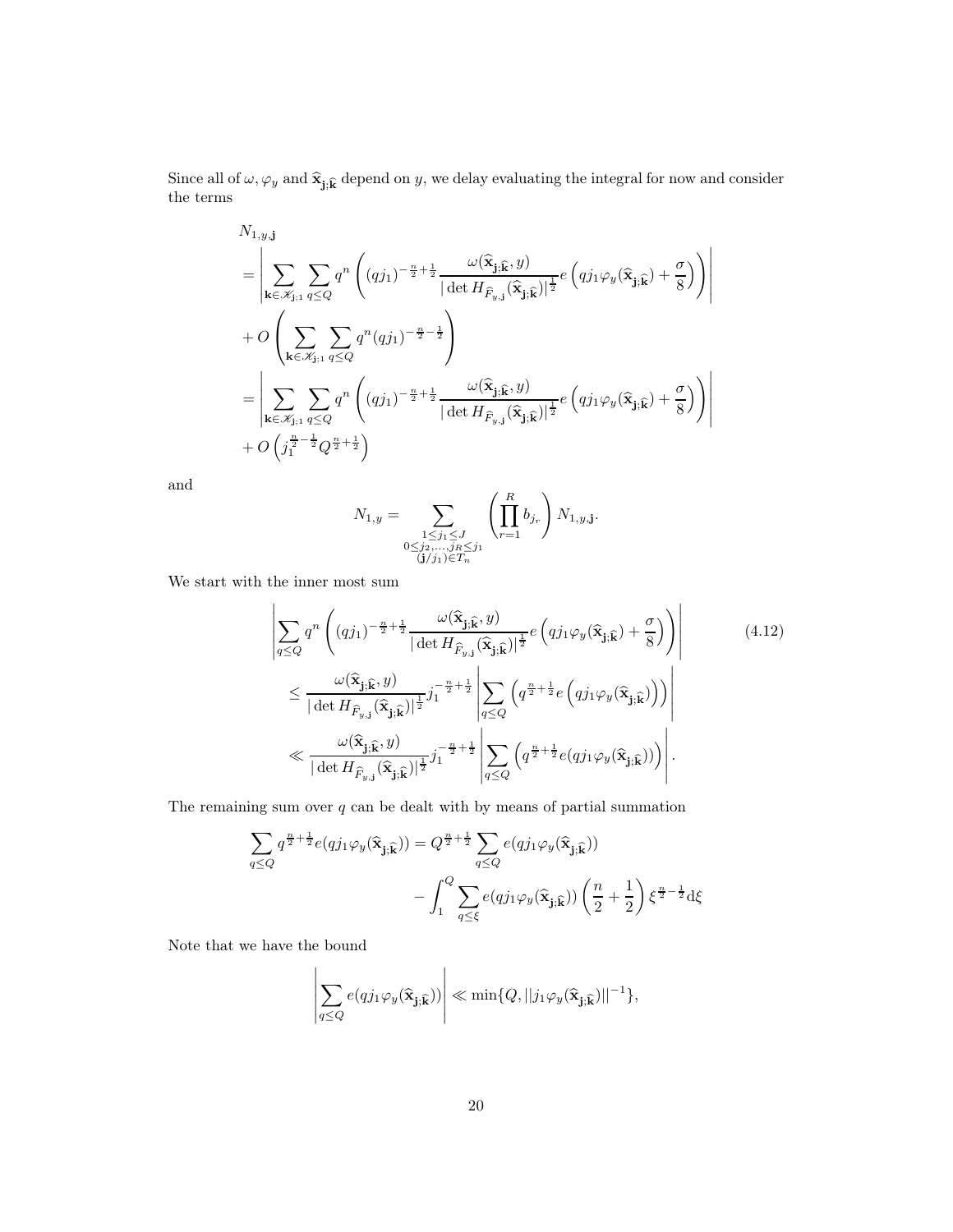so we distinguish two cases. First if  $||j_1\varphi_y(\widehat{\mathbf{x}}_{\mathbf{j};\widehat{\mathbf{k}}})|| \geq Q^{-1}$  we obtain

$$
\sum_{q\leq Q} q^{\frac{n}{2}+\frac{1}{2}} e(qj_1\varphi_y(\widehat{\mathbf{x}}_{\mathbf{j};\widehat{\mathbf{k}}})) \ll \frac{Q^{\frac{n}{2}+\frac{1}{2}}}{||j_1\varphi_y(\widehat{\mathbf{x}}_{\mathbf{j};\widehat{\mathbf{k}}})||} + \frac{1}{||j_1\varphi_y(\widehat{\mathbf{x}}_{\mathbf{j};\widehat{\mathbf{k}}})||} \int_1^Q \left(\frac{n}{2}+\frac{1}{2}\right) \xi^{\frac{n}{2}-\frac{1}{2}} d\xi \quad (4.13)
$$

$$
\ll \frac{Q^{\frac{n}{2}+\frac{1}{2}}}{||j_1\varphi_y(\widehat{\mathbf{x}}_{\mathbf{j};\widehat{\mathbf{k}}})||}.
$$

On the other hand if  $||j_1\varphi_y(\widehat{\mathbf{x}}_{\mathbf{j};\widehat{\mathbf{k}}})|| < Q^{-1}$  we have

<span id="page-20-1"></span>
$$
\sum_{q \le Q} q^{\frac{n}{2} + \frac{1}{2}} e(qj_1 \varphi_y(\hat{\mathbf{x}}_{\mathbf{j};\hat{\mathbf{k}}})) \ll Q^{\frac{n}{2} + \frac{3}{2}} + \left(\frac{n}{2} + \frac{1}{2}\right) \int_1^Q \xi^{\frac{n}{2} + \frac{1}{2}} d\xi
$$
(4.14)  

$$
\ll Q^{\frac{n}{2} + \frac{3}{2}}.
$$

Hence we obtain

$$
N_{1,y} \ll \sum_{\substack{1 \leq j_1 \leq J \\ 0 \leq j_2, \ldots, j_R \leq j_1}} \left( \prod_{r=1}^{R} b_{j_r} \right) \sum_{\substack{\mathbf{k} \in \mathcal{K}_{j,1} \\ |\mathbf{j}_1 \varphi_{\vartheta}(\hat{\mathbf{x}}_{j,\hat{\mathbf{k}}})| \geq Q^{-1}}} \omega(\hat{\mathbf{x}}_{j,\hat{\mathbf{k}}}) j_1^{-\frac{n}{2} + \frac{1}{2}} Q^{\frac{n}{2} + \frac{1}{2}} ||j_1 \varphi_{\vartheta}(\hat{\mathbf{x}}_{j,\hat{\mathbf{k}}})||^{-1} (4.15)
$$
\n
$$
+ \sum_{\substack{1 \leq j_1 \leq J \\ 0 \leq j_2, \ldots, j_R \leq j_1}} \left( \prod_{r=1}^{R} b_{j_r} \right) \sum_{\substack{\mathbf{k} \in \mathcal{K}_{j,1} \\ |\mathbf{j}_1 \varphi_{\vartheta}(\hat{\mathbf{x}}_{j,\hat{\mathbf{k}}})| < Q^{-1}} \omega(\hat{\mathbf{x}}_{j,\hat{\mathbf{k}}}) j_1^{-\frac{n}{2} + \frac{1}{2}} Q^{\frac{n}{2} + \frac{3}{2}}
$$
\n
$$
+ \sum_{\substack{1 \leq j_1 \leq J \\ 0 \leq j_2, \ldots, j_R \leq j_1}} \left( \prod_{r=1}^{R} b_{j_r} \right) \sum_{\substack{\mathbf{k} \in \mathcal{K}_{j,1} \\ |\mathbf{j}_1 \varphi_{\vartheta}(\hat{\mathbf{x}}_{j,\hat{\mathbf{k}}})| \geq Q^{-1}} \omega(\hat{\mathbf{x}}_{j,\hat{\mathbf{k}}}) j_1^{-\frac{n}{2} + \frac{1}{2}} ||j_1 \varphi_{\vartheta}(\hat{\mathbf{x}}_{j,\hat{\mathbf{k}}})||^{-1}
$$
\n
$$
+ Q^{\frac{n}{2} + \frac{3}{2}} \sum_{\substack{1 \leq j_1 \leq J \\ 0 \leq j_2, \ldots, j_R \leq j_1}} \left( \prod_{r=1}^{R} b_{j_r} \right) \sum_{\substack{\mathbf{k} \in \mathcal{K}_{j,1} \\ |\mathbf{j}_1 \varphi_{\vartheta}(\hat{\mathbf{x}}_{j,\hat{\mathbf{k}}})|
$$

The last term can be bounded similarly to [\(4.9\)](#page-16-1) and [\(4.10\)](#page-18-0). We have the following essential result to be proven in Section [5.](#page-22-0)

<span id="page-20-0"></span>**Proposition 4.4.** Let  $T > 0$  and  $J_2, ..., J_R \in [1, J]$ . Then with the notations of this section and for all  $y \in \overline{\mathscr{Y}}$ , we have

$$
\sum_{\substack{1 \leq j_1 \leq J \\ 0 \leq j_r \leq \min\{J_r,j_1\} \\ 2 \leq r \leq R}} \sum_{\substack{\mathbf{k} \in \mathbb{Z}^n \\ \mathbf{k} \in \mathbb{Z}^n}} \omega(\widehat{\mathbf{x}}_{\mathbf{j};\widehat{\mathbf{k}}}) \ll \left(\prod_{r=2}^R J_r\right) (J^{n+1}T^{-1} + J^n \mathscr{E}_{n-1}(J)),
$$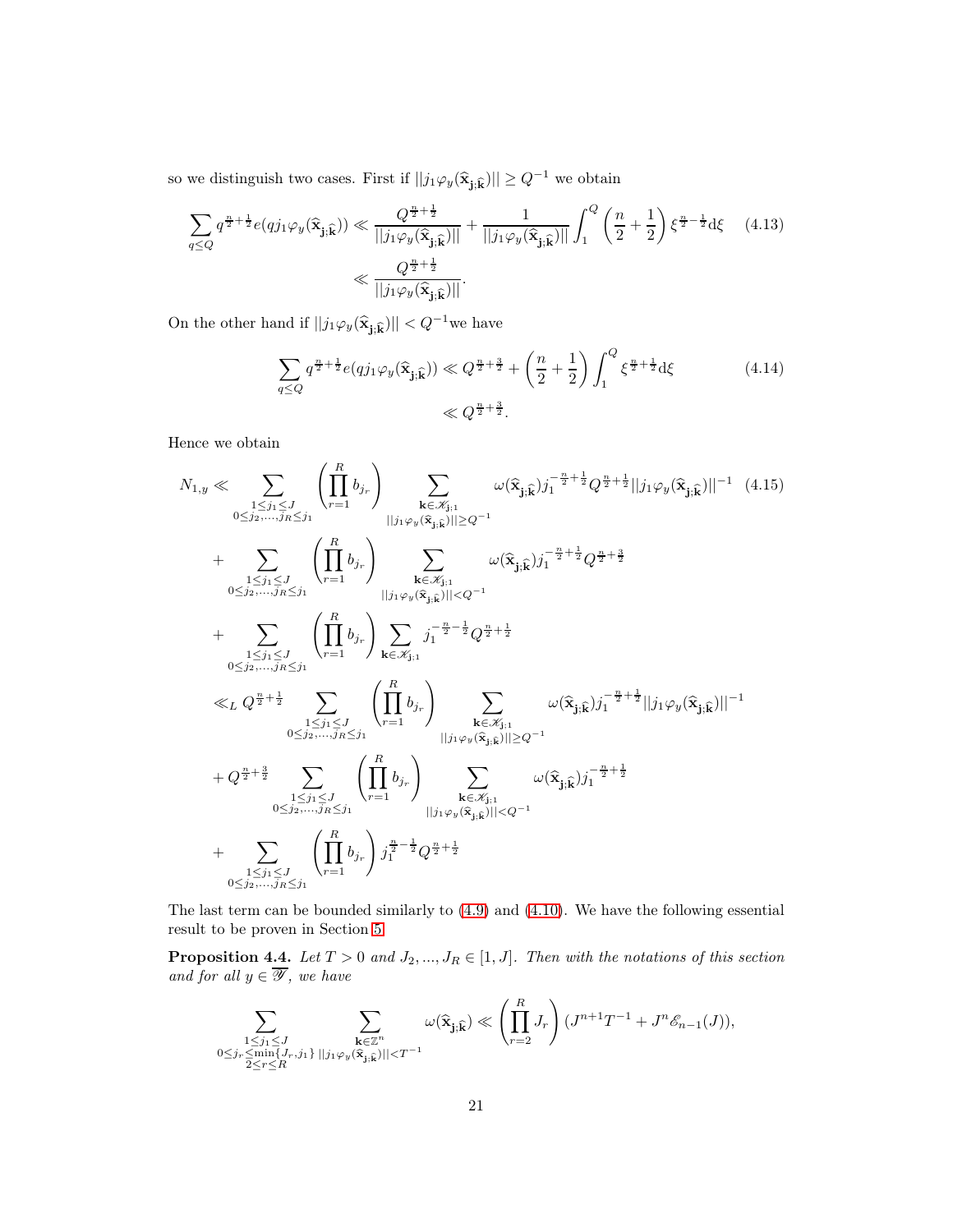where

$$
\mathcal{E}_{n-1}(J) = \mathcal{E}_{n-1}^{(\mathfrak{c}'_1; \mathfrak{c}'_2)} = \begin{cases} \exp(\mathfrak{c}'_1 \sqrt{\log J}) & \text{if } n = 3\\ (\log J)^{\mathfrak{c}'_2} & \text{if } n \ge 4 \end{cases}
$$

for some positive constants  $\mathfrak{c}'_1$  and  $\mathfrak{c}'_2$ . Here the implicit constant as well as  $\mathfrak{c}'_1$  and  $\mathfrak{c}'_2$  only depend on n, R,  $c_1$  and  $c_2$  in [\(3.6\)](#page-8-1),  $\rho$  in [\(3.7\)](#page-8-0),  $\rho'$  in [\(5.10\)](#page-24-0) and upper bounds for (the absolute value) of finitely many derivatives of  $\omega$  and  $f_r$  for  $2 \le r \le R$  on  $\mathscr{D}_+ \times \mathscr{Y}$ . In particular, they are independant of  $T, J_2, ..., J_R$  and y.

Recall that  $b_j \ll \frac{1}{j}$  for  $1 \leq j \leq J$ . Hence with  $\mathfrak{I}_0 = \{0\}$  and  $\mathfrak{I}_s = [2^{s-1}, 2^s]$  it follows that

$$
\sum_{\substack{1 \le j_1 \le J \\ 0 \le j_2, \dots, j_R \le j_1}} \left( \prod_{r=1}^R b_{j_r} \right) j_1^{-\frac{n}{2} + \frac{1}{2}} \sum_{\substack{\mathbf{k} \in \mathcal{K}_{j;1} \\ ||j_1 \varphi_y(\hat{\mathbf{x}}_{j;\hat{\mathbf{k}}})|| < T^{-1}}} \omega(\hat{\mathbf{x}}_{j;\hat{\mathbf{k}}}) \qquad (4.16)
$$
\n
$$
\ll \sum_{0 \le s_2, \dots, s_R \le \frac{\log J}{\log 2} + 1} \left( \prod_{r=2}^R 2^{-s_r} \right) \sum_{\substack{1 \le j_1 \le J \\ j_r \in \mathcal{I}_{s_r} \cap [0, j_1] \\ 2 \le r \le R}} j_1^{-\frac{n}{2} - \frac{1}{2}} \sum_{\substack{\mathbf{k} \in \mathcal{K}_{j;1} \\ ||j_1 \varphi_y(\hat{\mathbf{x}}_{j;\hat{\mathbf{k}}})|| < T^{-1}}} \omega(\hat{\mathbf{x}}_{j;\hat{\mathbf{k}}})
$$
\n
$$
\ll \sum_{0 \le s_2, \dots, s_R \le \frac{\log J}{\log 2} + 1} \left( \prod_{r=2}^R 2^{-s_r} \right) \sum_{\substack{1 \le j_1 \le J \\ 0 \le j_r \le \min\{2^{s_r}, j_1\} \\ 2 \le r \le R}} j_1^{-\frac{n}{2} - \frac{1}{2}} \sum_{\substack{\mathbf{k} \in \mathcal{K}_{j;1} \\ \mathbf{k} \in \mathcal{K}_{j;1} \\ ||j_1 \varphi_y(\hat{\mathbf{x}}_{j;\hat{\mathbf{k}}})|| < T^{-1}}} \omega(\hat{\mathbf{x}}_{j;\hat{\mathbf{k}}}).
$$
\n(4.16)

Now using partial summation and Proposition [4.4,](#page-20-0) we find that for all  $s_r$  in consideration

$$
\sum_{\substack{1 \le j_1 \le J \\ 0 \le j_r \le \min\{2^{s_r}, j_1\} \\ 2 \le r \le R}} j_1^{-\frac{n}{2} - \frac{1}{2}} \sum_{\substack{\mathbf{k} \in \mathcal{K}_{j,1} \\ ||j_1 \varphi_y(\hat{\mathbf{x}}_{j,\hat{\mathbf{k}}})|| < T^{-1} \\ \ll J^{-\frac{n}{2} - \frac{1}{2}} \left( \prod_{r=2}^R 2^{s_r} \right) (J^{n+1} T^{-1} + J^n \mathcal{E}_{n-1}(J)).
$$
\n(4.17)

Therefore

<span id="page-21-0"></span>
$$
\sum_{\substack{1 \le j_1 \le J \\ 0 \le j_2, \dots, j_R \le j_1}} \left( \prod_{r=1}^R b_{j_r} \right) j_1^{-\frac{n}{2} + \frac{1}{2}} \sum_{\substack{\mathbf{k} \in \mathcal{K}_{j,1} \\ ||j_1 \varphi_y(\hat{\mathbf{x}}_{j,\hat{\mathbf{k}}})|| < T^{-1}}} \omega(\hat{\mathbf{x}}_{j,\hat{\mathbf{k}}})
$$
(4.18)  

$$
\ll (1 + \log J)^R J^{-\frac{n}{2} - \frac{1}{2}} (T^{-1} J^{n+1} + J^n \mathcal{E}_{n-1}(J)).
$$

Now the second term in [\(4.15\)](#page-20-1) can be estimated by taking  $T = Q$  in [\(4.18\)](#page-21-0). For the first sum in [\(4.15\)](#page-20-1) we split the interval  $[Q^{-1}, 1/2]$  into dyadic intervals. We may assume  $Q \geq 2$ ,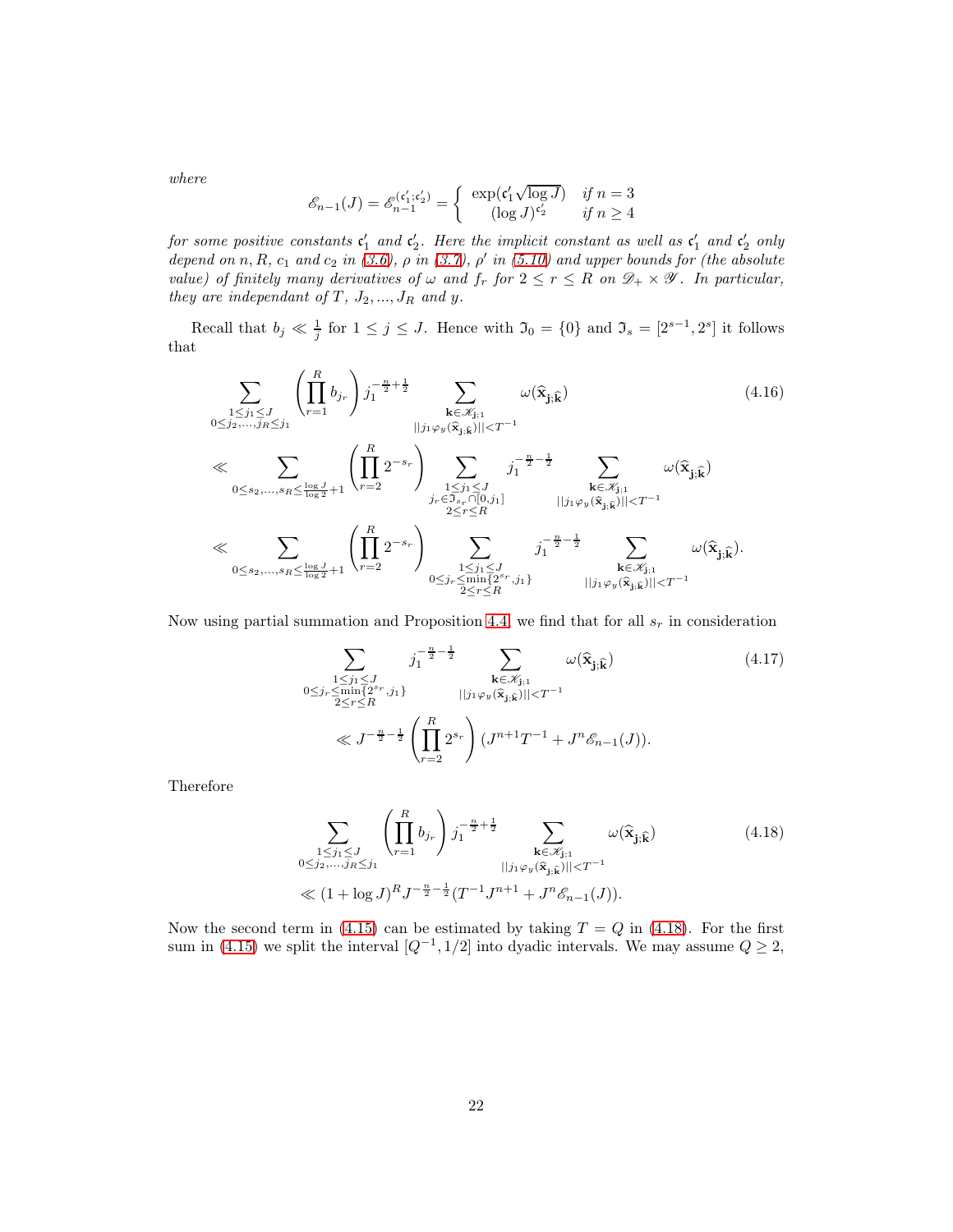i.e.  $Q^{-1} \leq 1/2$ , and conclude

<span id="page-22-1"></span>
$$
\sum_{\substack{1 \le j_1 \le J \\ 0 \le j_2, \dots, j_R \le j_1}} \left( \prod_{r=1}^R b_{j_r} \right) \sum_{\substack{\mathbf{k} \in \mathcal{K}_{\mathbf{j}:1} \\ ||j_1 \varphi_y(\widehat{\mathbf{x}}_{\mathbf{j};\widehat{\mathbf{k}}})|| \ge Q^{-1} \\ ||j_1 \varphi_y(\widehat{\mathbf{x}}_{\mathbf{j};\widehat{\mathbf{k}}})|| \ge Q^{-1}}} \omega(\widehat{\mathbf{x}}_{\mathbf{j};\widehat{\mathbf{k}}})|j_1^{-\frac{n}{2} + \frac{1}{2}} ||j_1 \varphi_y(\widehat{\mathbf{x}}_{\mathbf{j};\widehat{\mathbf{k}}})||^{-1} \qquad (4.19)
$$
\n
$$
\le \sum_{1 \le i \le \frac{\log Q}{\log 2} + 1} Q 2^{1 - i} \sum_{\substack{1 \le j_1 \le J \\ 0 \le j_2, \dots, j_R \le j_1}} \left( \prod_{r=1}^R b_{j_r} \right) \sum_{\substack{\mathbf{z}^i - 1 \\ 2^{i-1} \le ||j_1 \varphi_y(\widehat{\mathbf{x}}_{\mathbf{j};\widehat{\mathbf{k}}})|| \le 2^i \\ \le \sum_{1 \le j \le \frac{\log Q}{\log 2} + 1} Q 2^{1 - i} (1 + \log J)^R J^{-\frac{n}{2} - \frac{1}{2}} (2^i Q^{-1} J^{n+1} + J^n \mathcal{E}_{n-1}(J))
$$
\n
$$
\le (1 + \log J)^R ((\log Q) J^{\frac{n}{2} + \frac{1}{2}} + Q J^{\frac{n}{2} - \frac{1}{2}} \mathcal{E}_{n-1}(J))
$$

using  $(4.18)$  again. Combining  $(4.15)$ ,  $(4.18)$  and  $(4.19)$ , we obtain

$$
N_{1,y} \ll Q^{\frac{n}{2} + \frac{1}{2}} (1 + \log J)^R ((\log Q) J^{\frac{n}{2} + \frac{1}{2}} + Q J^{\frac{n}{2} - \frac{1}{2}} \mathcal{E}_{n-1}(J))
$$
(4.20)  
+  $Q^{\frac{n}{2} + \frac{3}{2}} (1 + \log J)^R J^{-\frac{n}{2} - \frac{1}{2}} (Q^{-1} J^{n+1} + J^n \mathcal{E}_{n-1}(J))$   
+  $(1 + \log J)^R Q^{\frac{n}{2} + \frac{1}{2}} J^{\frac{n}{2} - \frac{1}{2}}$   
 $\ll (1 + \log J)^R ((\log Q) Q^{\frac{n}{2} + \frac{1}{2}} J^{\frac{n}{2} + \frac{1}{2}} + Q^{\frac{n}{2} + \frac{3}{2}} J^{\frac{n}{2} - \frac{1}{2}} \mathcal{E}_{n-1}(J)).$ 

<span id="page-22-0"></span>Consequently we have

<span id="page-22-3"></span>
$$
N_1 \ll_{\varepsilon_1} (1 + \log J)^R ((\log Q) Q^{\frac{n}{2} + \frac{1}{2}} J^{\frac{n}{2} + \frac{1}{2}} + Q^{\frac{n}{2} + \frac{3}{2}} J^{\frac{n}{2} - \frac{1}{2}} \mathcal{E}_{n-1}(J)). \tag{4.21}
$$

### 5. Proof of Proposition [4.4](#page-20-0)

Recall that we defined functions

$$
\widehat{f}_{j,y} \colon \mathbb{R}^{n-1} \to \mathbb{R}, \widehat{\mathbf{x}} \mapsto f_j(\widehat{\mathbf{x}}, y)
$$

for  $y \in \overline{\mathscr{Y}}$ ,  $\varepsilon_1$  as in [\(3.6\)](#page-8-1), and

$$
\widehat{F}_{y, \mathbf{j}} = \widehat{f}_{1,y} + \frac{j_2}{j_1} \widehat{f}_{2,y} + \dots + \frac{j_R}{j_1} \widehat{f}_{R,y}
$$

for  $\mathbf{j} \in \mathbb{R}^R \setminus \{0\}$ . For a non-negative weight function  $\omega \in C_c^{\infty}(\mathbb{R}^n)$  we defined

<span id="page-22-2"></span>
$$
U_y = \{ \widehat{\mathbf{x}} \in \mathbb{R}^{n-1} \mid \omega(\widehat{\mathbf{x}}, y) \neq 0 \}
$$

and  $V_{y, \mathbf{j}} = \nabla \widehat{F}_{y, \mathbf{j}}$ . Note that  $\nabla \widehat{F}_{y, \mathbf{j}}$  is a diffeomorphism on  $U_y$ . Now let  $\omega_{\mathbf{j}}^* = \omega \circ (\nabla \widehat{F}_{y, \mathbf{j}})^{-1}$ , and for  $T \geq 2$  and  $J_2, ..., J_R \in [1, J]$ , define

$$
\mathcal{M}(J,T^{-1}) = \sum_{\substack{1 \leq j_1 \leq J \\ 0 \leq j_r \leq \min\{J_r, j_1\} \\ 2 \leq r \leq R}} \sum_{\substack{\mathbf{a} \in \mathcal{K}_{j_11} \\ \mathbf{a} \in \mathcal{K}_{j_11} \\ \mathbf{a} \in \mathcal{Z}^{n} \\ 2 \leq r \leq R}} \omega_j^* \left(\frac{\mathbf{\hat{a}}}{j_1}\right)
$$
(5.1)  

$$
= \sum_{\substack{1 \leq j_1 \leq J \\ 0 \leq j_r \leq \min\{J_r, j_1\} \\ 2 \leq r \leq R}} \sum_{\substack{\mathbf{a} \in \mathbb{Z}^n \\ |a_n| \leq 2j_1 L \\ ||j_1 \varphi_y(\mathbf{\hat{x}}_{j, \hat{\mathbf{a}}})|| \leq T^{-1}}} \omega_j^* \left(\frac{\mathbf{\hat{a}}}{j_1}\right).
$$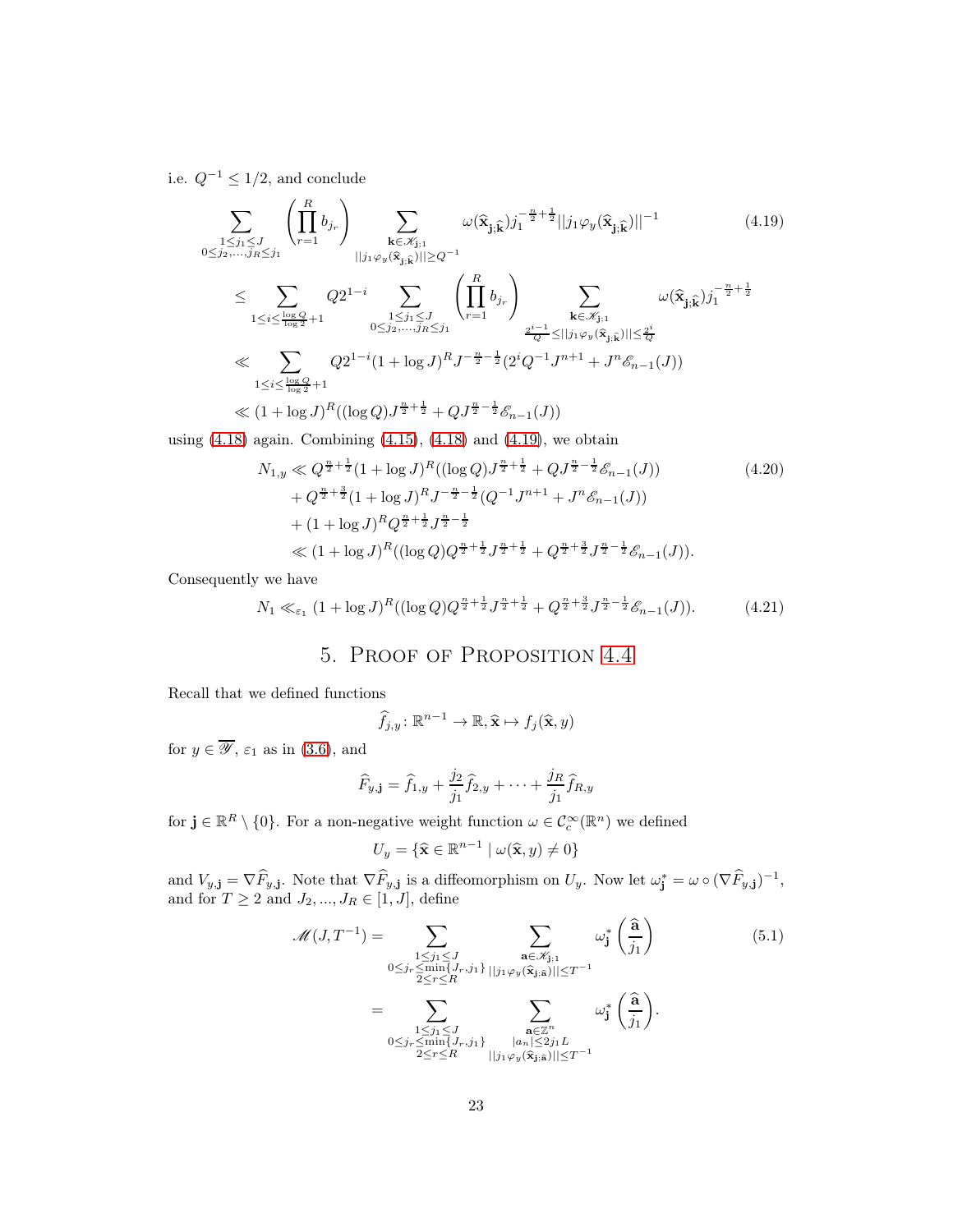Note that [4.4](#page-20-0) for  $0 < T < 2$  immediately follows from the case  $T = 2$ . We consider the Fejér kernel  $\overline{a}$ 

<span id="page-23-0"></span>
$$
\mathscr{F}_D(\theta) = D^{-2} \left| \sum_{d=1}^D e(d\theta) \right|^2 = \left( \frac{\sin(\pi D\theta)}{D \sin(\pi \theta)} \right)^2 = \sum_{d=-D}^D \frac{D - |d|}{D^2} e(d\theta) \tag{5.2}
$$

for  $D = \lfloor T/2 \rfloor$ . Let  $\theta \in \mathbb{R}$  with  $0 < ||\theta|| \leq T^{-1}$ , then by the concave property of the sine function on  $[0, \pi/2]$  we have

$$
\left(\frac{\sin(D\pi\theta)}{D\sin(\pi\theta)}\right)^2 \ge \left(\frac{2\pi^{-1}D\pi||\theta||}{D\pi||\theta||}\right) \ge \frac{4}{\pi^2}.
$$

Therefore, it follows that

<span id="page-23-1"></span>
$$
\chi_{T^{-1}}(\theta) \le \frac{\pi^2}{4} \mathscr{F}_D(\theta),\tag{5.3}
$$

with  $\chi_{T^{-1}}$  as in [\(3.1\)](#page-6-2). Combining [\(5.1\)](#page-22-2), [\(5.2\)](#page-23-0) and [\(5.3\)](#page-23-1) we obtain

<span id="page-23-2"></span>
$$
\mathcal{M}(J,T^{-1}) \leq \frac{\pi^2}{4} \sum_{\substack{1 \leq j_1 \leq J \\ 0 \leq j_r \leq \min\{J_r, j_1\} \\ 2 \leq r \leq R}} \sum_{\substack{\mathbf{a} \in \mathbb{Z}^n \\ a = -D}} \sum_{d = -D}^D \frac{D - |d|}{D^2} \omega_j^* \left(\frac{\hat{\mathbf{a}}}{j_1}\right) e(dj_1 \varphi_y(\hat{\mathbf{x}}_{\mathbf{j};\hat{\mathbf{a}})}). \tag{5.4}
$$

By definition  $\omega_j^*$  vanishes outside of  $\bigcup_{y \in \overline{\mathscr{Y}}} V_{y,j} \subseteq [-L, L]^n$ , hence the contribution of terms with  $d = 0$  in  $(5.4)$  is

$$
\frac{\pi^2}{4D} \sum_{\substack{1 \le j_1 \le J \\ 0 \le j_r \le \min\{J_r, j_1\} \\ 2 \le r \le R}} \sum_{\substack{\mathbf{a} \in \mathbb{Z}^n \\ \mathbf{a} \mid l \le 2j_1 L}} \omega_j^* \left(\frac{\widehat{\mathbf{a}}}{j_1}\right) \ll \frac{1}{D} \left(\prod_{r=2}^R J_r\right) \sum_{1 \le j_1 \le J} j_1^n \ll \frac{J^{n+1}}{D} \left(\prod_{r=2}^R J_r\right), \quad (5.5)
$$

where the implicit constants only depend on n and L. Let  $\widehat{F}_{y, j}^*$  be the Legendre transform of  $\hat{F}_{y, \mathbf{j}}$ . Then with [\(2.1\)](#page-5-4) and since  $\hat{\mathbf{x}}_{\mathbf{j};\hat{\mathbf{a}}} = (\nabla \hat{F}_{y, \mathbf{j}})^{-1}(\hat{a}/j_1)$  we have

$$
\widehat{F}_{y,\mathbf{j}}^* \left( \frac{\widehat{\mathbf{a}}}{j_1} \right) = \widehat{\mathbf{x}}_{\mathbf{j};\widehat{\mathbf{a}}} \cdot \frac{\widehat{\mathbf{a}}}{j_1} - \widehat{F}_{y,\mathbf{j}}(\widehat{\mathbf{x}}_{\mathbf{j};\widehat{\mathbf{a}}}) = -\varphi_y(\widehat{\mathbf{x}}_{\mathbf{j};\widehat{\mathbf{a}}}) - \frac{a_n y}{j_1}.
$$

Now we can rewrite

$$
\sum_{\substack{\mathbf{a}\in\mathbb{Z}^n\\|a_n|\leq 2j_1L}}\sum_{d=-D}^{D} \frac{D-|d|}{D^2} \omega_{\mathbf{j}}^* \left(\frac{\hat{\mathbf{a}}}{j_1}\right) e(dj_1\varphi_y(\hat{\mathbf{x}}_{\mathbf{j};\hat{\mathbf{a}}}))\n= \sum_{\substack{\mathbf{a}\in\mathbb{Z}^n\\|a_n|\leq 2j_1L}}\sum_{d=-D}^{D} \frac{D-|d|}{D^2} \omega_{\mathbf{j}}^* \left(\frac{\hat{\mathbf{a}}}{j_1}\right) e\left(-dj_1\left(\frac{a_ny}{j_1}+\hat{F}_{y,\mathbf{j}}^*\left(\frac{\hat{\mathbf{a}}}{j_1}\right)\right)\right)\n= \sum_{\substack{\mathbf{a}\in\mathbb{Z}^n\\|a_n|\leq 2j_1L}}\sum_{d=-D}^{D} \frac{D-|d|}{D^2} \omega_{\mathbf{j}}^* \left(\frac{\hat{\mathbf{a}}}{j_1}\right) e(-da_ny) e\left(-dj_1\hat{F}_{y,\mathbf{j}}^*\left(\frac{\hat{\mathbf{a}}}{j_1}\right)\right)\n= \sum_{\substack{|a_n|\leq 2j_1L}}\sum_{d=-D}^{D} \frac{D-|d|}{D^2} e(-da_ny) \sum_{\hat{\mathbf{a}}\in\mathbb{Z}^{n-1}} \omega_{\mathbf{j}}^* \left(\frac{\hat{\mathbf{a}}}{j_1}\right) e\left(-dj_1\hat{F}_{y,\mathbf{j}}^*\left(\frac{\hat{\mathbf{a}}}{j_1}\right)\right),
$$
\n(5.6)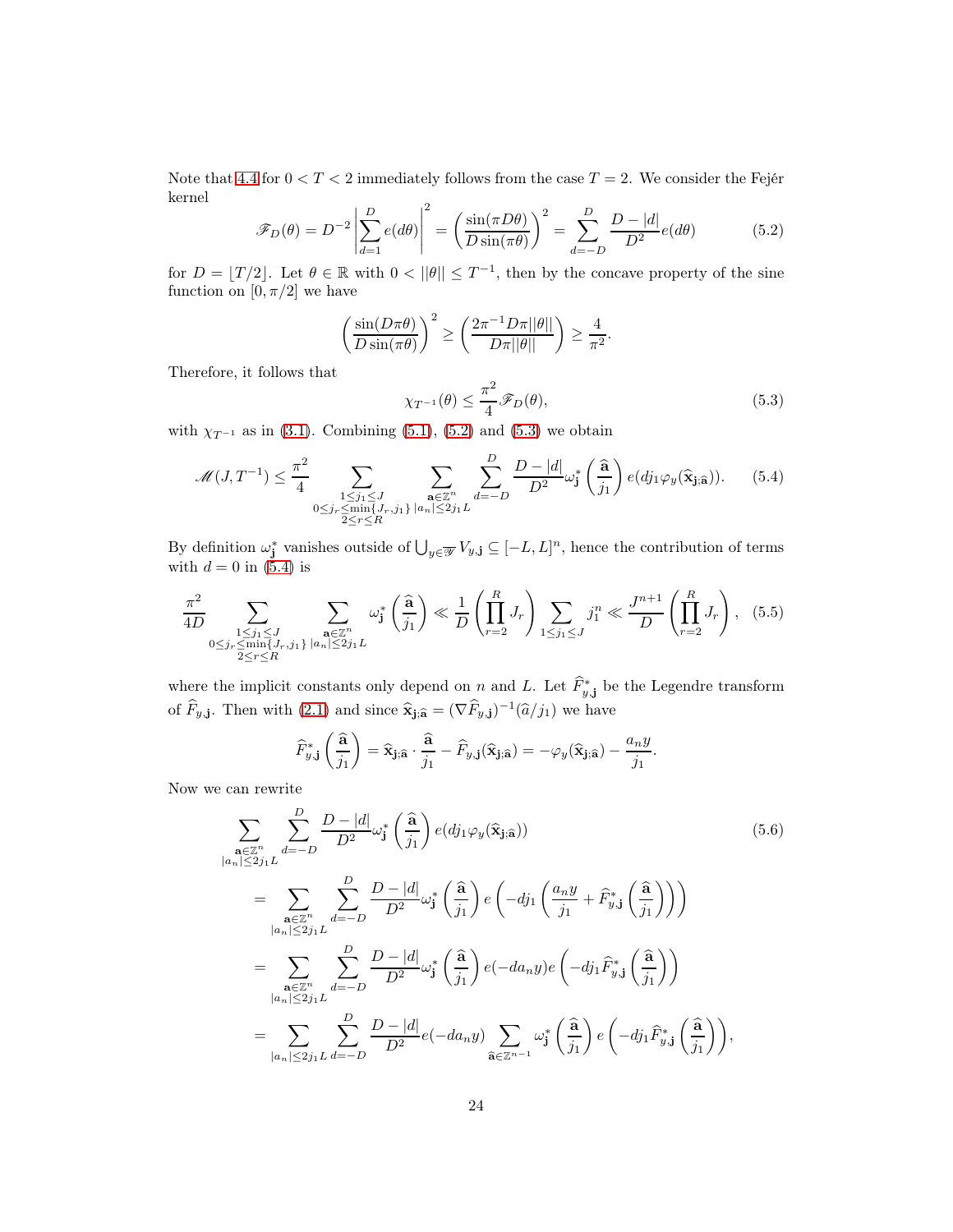and since

$$
e\left(-dj_1\widehat{F}_{y,\mathbf{j}}\left(\frac{\widehat{\mathbf{a}}}{j_1}\right)\right) = e\left(dj_1\widehat{F}_{y,\mathbf{j}}\left(\frac{\widehat{\mathbf{a}}}{j_1}\right)\right), \quad e(-da_ny) = \overline{e(da_ny)}
$$

we have

$$
\left| \sum_{|a_n| \le 2j_1 L} \sum_{1 \le |d| \le D} \frac{D - |d|}{D^2} e(da_n y) \sum_{\widehat{\mathbf{a}} \in \mathbb{Z}^{n-1}} \omega_j^* \left(\frac{\widehat{\mathbf{a}}}{j_1}\right) e\left(dy_1 \widehat{F}_{y, \mathbf{j}}^* \left(\frac{\widehat{\mathbf{a}}}{j_1}\right)\right) \right|
$$
\n
$$
\le 2 \left| \sum_{|a_n| \le 2j_1 L} \sum_{d=1}^D \frac{D - d}{D^2} e(da_n y) \sum_{\widehat{\mathbf{a}} \in \mathbb{Z}^{n-1}} \omega_j^* \left(\frac{\widehat{\mathbf{a}}}{j_1}\right) e\left(dy_1 \widehat{F}_{y, \mathbf{j}}^* \left(\frac{\widehat{\mathbf{a}}}{j_1}\right)\right) \right|.
$$
\n(5.7)

Applying the n-dimensional Poisson summation formula to the inner most sum yields

$$
\sum_{\widehat{\mathbf{a}} \in \mathbb{Z}^{n-1}} \omega_{\mathbf{j}}^{*} \left( \frac{\widehat{\mathbf{a}}}{j_{1}} \right) e\left( dj_{1} \widehat{F}_{y,\mathbf{j}}^{*} \left( \frac{\widehat{\mathbf{a}}}{j_{1}} \right) \right)
$$
\n
$$
= \sum_{\widehat{\mathbf{k}} \in \mathbb{Z}^{n-1}} \int_{\mathbb{R}^{n-1}} \omega_{\mathbf{j}}^{*} \left( \frac{\widehat{\mathbf{z}}}{j_{1}} \right) e\left( dj_{1} \widehat{F}_{y,\mathbf{j}}^{*} \left( \frac{\widehat{\mathbf{z}}}{j_{1}} \right) - \widehat{\mathbf{k}} \cdot \widehat{\mathbf{z}} \right) d\widehat{\mathbf{z}}
$$
\n
$$
= j_{1}^{n-1} \sum_{\widehat{\mathbf{k}} \in \mathbb{Z}^{n-1}} I_{0}(d; \mathbf{j}; \widehat{\mathbf{k}})
$$
\n(5.8)

where

$$
I_0(d; \mathbf{j}; \widehat{\mathbf{k}}) = \int_{\mathbb{R}^{n-1}} \omega_{\mathbf{j}}^*(\widehat{\mathbf{x}}) e\left(dj_1 \widehat{F}_{y,\mathbf{j}}^*(\widehat{\mathbf{x}}) - j_1 \widehat{\mathbf{k}} \cdot \widehat{\mathbf{x}}\right) d\widehat{\mathbf{x}}.
$$

Therefore to obtain a bound for  $\mathcal{M}(J, T^{-1})$  it is sufficient to provide a bound for

$$
\left| \sum_{\substack{1 \le j_1 \le J \\ 0 \le j_r \le \min\{J_r, j_1\} \\ 2 \le r \le R}} \sum_{|a_n| \le 2j_1} \sum_{L} \frac{D - d}{D^2} e(da_n y) j_1^{n-1} \sum_{\mathbf{\hat{a}} \in \mathbb{Z}^{n-1}} I_0(d; \mathbf{j}; \mathbf{\hat{k}}) \right|.
$$
(5.9)

Since  $\nabla \widehat{F}_{y,\mathbf{j}}^* = (\nabla \widehat{F}_{y,\mathbf{j}})^{-1}$  and  $\nabla \widehat{F}_{y,\mathbf{j}}$  is a diffeomorphism on  $\overline{\mathscr{D}}$  we have that  $\nabla \widehat{F}_{y,\mathbf{j}}^*$  is a diffeomorphism on  $\nabla \widehat{F}_{y, \mathbf{j}}(\mathcal{D})$  and  $\nabla \widehat{F}_{y, \mathbf{j}}^*(V_{y, \mathbf{j}}^+) = U_y^+$ . Let

<span id="page-24-0"></span>
$$
\rho' = \frac{\text{dist}(\partial \mathcal{D}, \partial U_y)}{2}.
$$
\n(5.10)

We repeat the technique of Section [4](#page-10-0) and split the set  $\mathbb{Z}^{n-1}$  into three disjoint subsets. Let

$$
\mathcal{K}_1 = \left\{ \hat{\mathbf{k}} \in \mathbb{Z}^{n-1} \middle| \frac{\hat{\mathbf{k}}}{d} \in U_y \right\},\
$$

$$
\mathcal{K}_2 = \left\{ \hat{\mathbf{k}} \in \mathbb{Z}^{n-1} \middle| \text{dist}\left(\frac{\hat{\mathbf{k}}}{d}, U_y\right) \ge \rho' \right\}
$$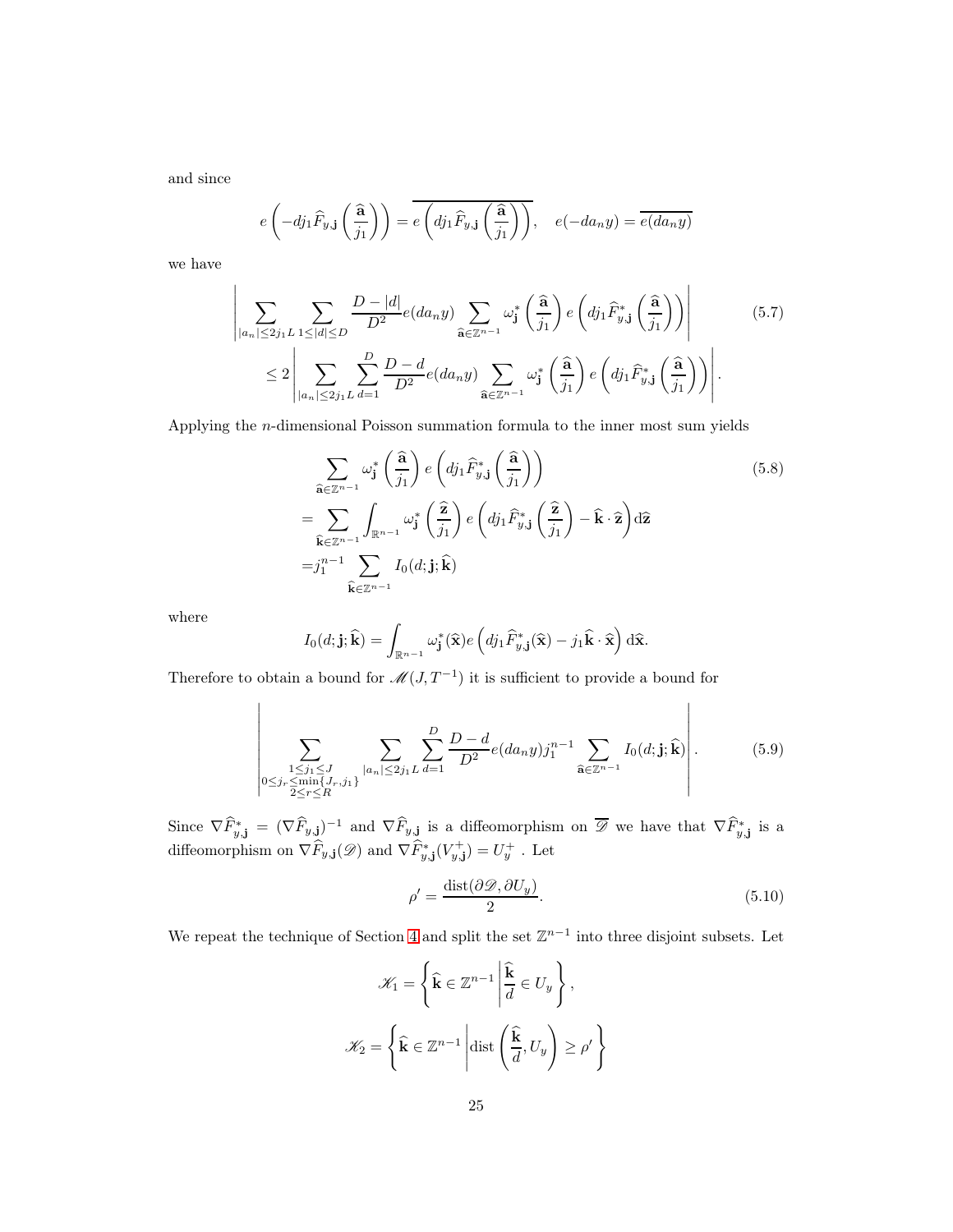<span id="page-25-0"></span>
$$
\mathscr{K}_3=\mathbb{Z}^{n-1}\setminus(\mathscr{K}_1\cup\mathscr{K}_2).
$$

For each  $1\leq i\leq 3$  we define

$$
M_{i} = \sum_{d=1}^{D} \frac{D-d}{D^{2}} \left| \sum_{\substack{1 \leq j_{1} \leq J \\ 0 \leq j_{r} \leq \min\{J_{r}, j_{1} \\ 2 \leq r \leq R}} \sum_{|a_{n}| \leq 2j_{1}L} e(da_{n}y)j_{1}^{n-1} \sum_{\hat{\mathbf{k}} \in \mathcal{K}_{i}} I_{0}(d; \mathbf{j}; \hat{\mathbf{k}}) \right|
$$
(5.11)  

$$
\ll_{L} \sum_{\substack{1 \leq j_{1} \leq J \\ 0 \leq j_{r} \leq \min\{J_{r}, j_{1}\}} \sum_{d=1}^{D} \frac{D-d}{D^{2}} \left| j_{1}^{n} \sum_{\hat{\mathbf{k}} \in \mathcal{K}_{i}} I_{0}(d; \mathbf{j}; \hat{\mathbf{k}}) \right|,
$$

such that

<span id="page-25-2"></span>
$$
\mathcal{M}(J, T^{-1}) \ll \left(\prod_{r=2}^{R} J_r\right) \frac{J^{n+1}}{D} + M_1 + M_2 + M_3,\tag{5.12}
$$

and seek to bound each  $M_i$  seperately.

**Remark.** Note that we deliberately choose to estimate the term  $e(da_n y)$  in [\(5.11\)](#page-25-0) trivially. Considering its contribution could possibly lead to further results.

**Case**  $\hat{\mathbf{k}} \in \mathcal{K}_2$ . Define

$$
\varphi_1(\widehat{\mathbf{x}}) = \frac{d\widehat{F}_{y,\mathbf{j}}^*(\widehat{\mathbf{x}}) - \widehat{\mathbf{k}} \cdot \widehat{\mathbf{x}}}{\text{dist}(\widehat{\mathbf{k}}, dU_y)}
$$

and

$$
\lambda_1 = j_1 \operatorname{dist}(\mathbf{k}, dU_y).
$$

Then for all  $\widehat{\mathbf{x}} \in V_{y, \mathbf{j}}$ 

$$
|\nabla \varphi_1(\widehat{\mathbf{x}})| = \frac{|d\widehat{F}_{y,\mathbf{j}}^*(\mathbf{x}) - \widehat{\mathbf{k}}|}{\text{dist}(\widehat{\mathbf{k}}, U)} \ge 1
$$

and like in [\(4.1\)](#page-11-1) we conclude

$$
|\nabla \varphi_1(\widehat{\mathbf{x}})| \ge \frac{1}{2}
$$

for  $\hat{\mathbf{x}} \in V_{y, \mathbf{j}}^+$ . Next we establish upper bounds for the derivatives of  $\varphi_1$  and  $\omega_{\mathbf{j}}^*$ . In order to do so, we estbalish bounds for the derivatives of  $\widehat{F}_{y, \mathbf{j}}^*$  first.

<span id="page-25-1"></span>**Lemma 5.1.** Let  $i_1, ..., i_{n-1} \in \mathbb{Z}_{\geq 0}$  with  $\sum_{\mu=1}^{n-1} i_{\mu} \leq \ell$ . Then for all  $\hat{\mathbf{x}} \in U_y^+$  we have

$$
\left|\frac{\partial^{i_1+\cdots+i_{n-1}}\widehat{F}_{y,\mathbf{j}}^*}{\partial_{x_1}^{i_1}\cdots\partial_{x_{n-1}}^{i_{n-1}}}(\widehat{\mathbf{x}})\right|\ll 1,
$$

where the implicit constant depends only on  $(i_1, ..., i_{n-1})$ ,  $\rho'$ ,  $\tau$  and upper bounds for (the absolute values of) finitely many derivatives of  $f_r$  on  $U_y^+ \times \mathscr{Y}$  for  $1 \leq r \leq R$ .

and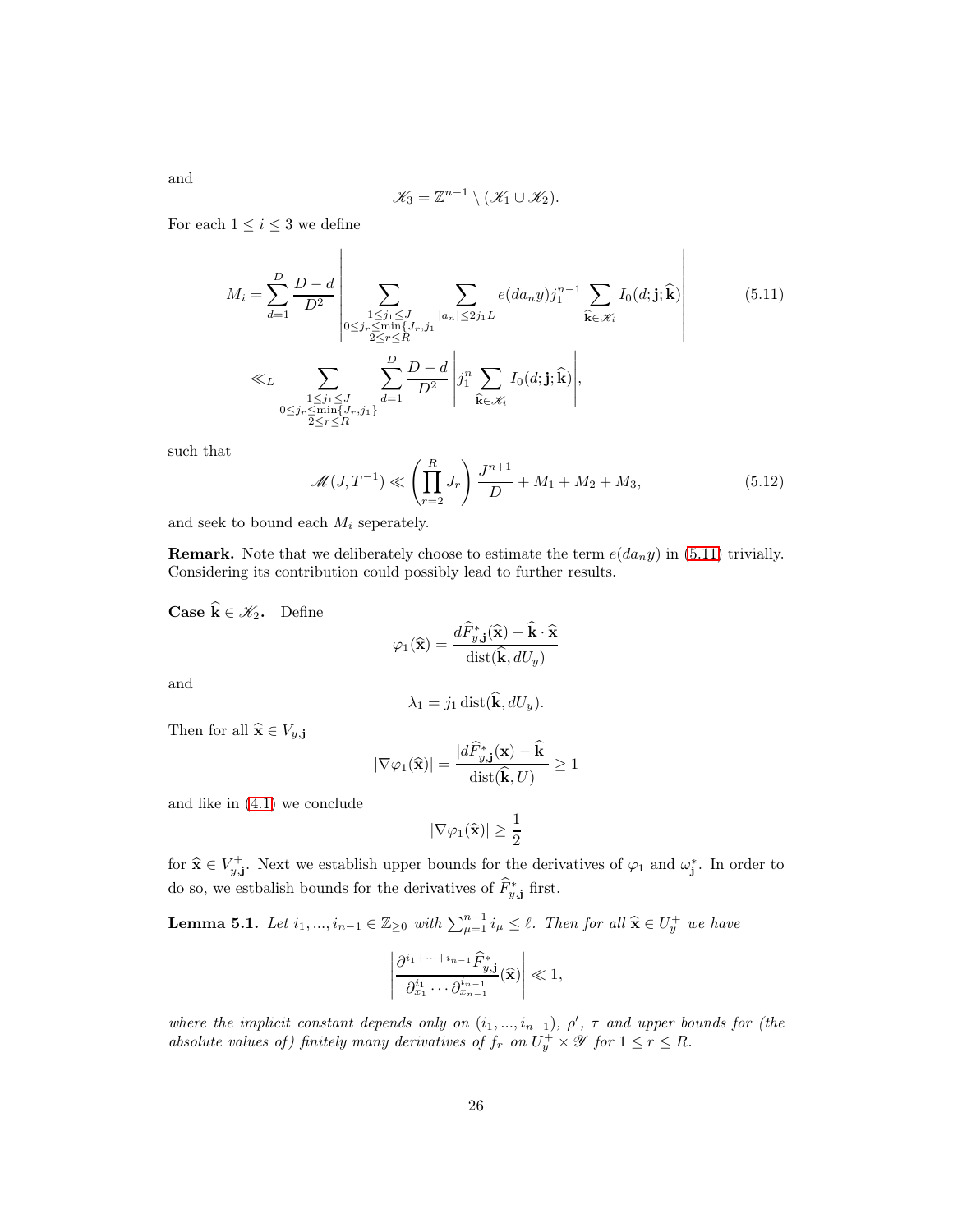*Proof.* For  $\hat{\mathbf{x}} \in V_{y, \mathbf{j}}^{+}$  and  $\hat{\mathbf{z}} \in U_{y}^{+}$  we have

$$
|\hat{\mathbf{x}}\cdot\hat{\mathbf{z}}|+|\widehat{F}_{y,\mathbf{j}}|\ll 1,
$$

hence we easily deduce  $|\hat{F}_{y,\mathbf{j}}^*| \ll 1$  with [\(2.1\)](#page-5-4). Recall that  $\nabla \hat{F}_{y,\mathbf{j}}^* = (\nabla \hat{F}_{y,\mathbf{j}})^{-1}$  and  $U_y^+ =$  $(\nabla \widehat{F}_{y, \mathbf{j}})^{-1}(V_{y, \mathbf{j}}^+)$ . Hence  $|\nabla \widehat{F}_{y, \mathbf{j}}^*(\widehat{\mathbf{x}})| \ll 1$  for  $\widehat{\mathbf{x}} \in V_{y, \mathbf{j}}^+$ . For  $\widehat{\mathbf{x}} = \nabla \widehat{F}_{y, \mathbf{j}}(\widehat{\mathbf{z}})$  with  $\widehat{\mathbf{z}} \in U_y^+$  we have

$$
\operatorname{Jac}_{\nabla \widehat{F}_{y,\mathbf{j}}}(\widehat{\mathbf{x}}) = \operatorname{Jac}_{(\nabla \widehat{F}_{y,\mathbf{j}})^{-1}}(\widehat{\mathbf{x}}) = (\operatorname{Jac}_{\nabla \widehat{F}_{y,\mathbf{j}}}(\widehat{\mathbf{z}}))^{-1},\tag{5.13}
$$

where  $Jac_f$  denotes the Jacobian matrix of the function f and we used the chain rule. Consequently every second partial derivative of  $\widehat{F}_{y, j}^*$ , i.e. the entries of the Jacobian matrix, can be written as

<span id="page-26-0"></span>
$$
\frac{P}{\det(\text{Jac}_{\nabla \widehat{F}_{y,\mathbf{j}}}(\widehat{\mathbf{z}}))},\tag{5.14}
$$

where P is a polynomial expression in the terms of the entries of  $\text{Jac}_{\nabla \widehat{F}_{y,\mathbf{j}}}(\widehat{\mathbf{z}})$ . Note that P has degree  $(n - 1)$  and each coefficient can only be  $\pm 1$  or 0. Since

$$
\left| \frac{\partial^{i_1+\dots+i_{n-1}} \widehat{F}_{y,\mathbf{j}}}{\partial_{x_1}^{i_1} \cdots \partial_{x_{n-1}}^{i_{n-1}}} (\widehat{\mathbf{z}}) \right| \ll 1
$$

is obvious for any  $i_1, ..., i_{n-1} \in \mathbb{Z}_{\geq 0}$  with  $\sum_{\mu=1}^{n-1} i_{\mu} \leq \ell$  and  $\hat{\mathbf{z}} \in U^+_y$ , and  $\text{Jac}_{\nabla \widehat{F}_{y,j}} = H_{\widehat{F}_{y,j}}$ , the desired bounds for the second derivatives follows directly with [\(5.14\)](#page-26-0) and [\(3.6\)](#page-8-1). Essentially the same idea will be used to argue for higher partial derivatives. Note that for any  $k \in \mathbb{N}$ we can express the k-th partial derivative with respect to the  $\hat{\mathbf{x}}$ -variables of an entry in  $\text{Jac}_{\nabla \widehat{F}^*_{y,\mathbf{j}}}(\widehat{\mathbf{x}})$  as a real polynomial with coefficients independant of  $\mathbf j$  in terms of:

- (i)  $(\text{Jac}_{\nabla \widehat{F}_{y,j}}(\widehat{\mathbf{z}}))^{-m}$ , where  $m \leq k+1$ ;
- (ii) entries of  $\text{Jac}_{\nabla \widehat{F}_{y,\mathbf{j}}}(\widehat{\mathbf{z}});$
- (iii) m-th partial derivatives with respect to the  $\hat{z}$ -variables of entries in Jac<sub>∇ $\hat{F}_{y,j}$ </sub>, where  $m > k$ ;
- (iv) m-th partial derivatives with respect to the  $\hat{\mathbf{x}}$ -variables of entries in  $\nabla \hat{F}_{y, \mathbf{j}}^* = (\nabla \hat{F}_{y, \mathbf{j}})^{-1}(\hat{\mathbf{x}})$ , where  $m > k$ .

Now, using [\(3.6\)](#page-8-1) again, the desired result follows inductively.

$$
\mathbb{I}^{\mathbb{I}}
$$

Now with similar arguments as in [4.2](#page-11-0) we can deduce the following.

 $\overline{\phantom{a}}$  $\overline{\phantom{a}}$  $\overline{\phantom{a}}$  $\overline{\phantom{a}}$  $\overline{\phantom{a}}$ 

<span id="page-26-1"></span>Corollary 5.2. Let  $i_1, ..., i_{n-1} \in \mathbb{Z}_{\geq 0}$  with  $\sum_{\mu=1}^{n-1} i_{\mu} \leq \ell$ . Then for all  $\hat{\mathbf{x}} \in U_y^+$  we have

$$
\left. \frac{\partial^{i_1+\cdots+i_{n-1}}\varphi_1}{\partial_{x_1}^{i_1}\cdots\partial_{x_{n-1}}^{i_{n-1}}}(\widehat{\mathbf{x}})\right| \ll 1,
$$

where the implicit constant depends only on  $(i_1, ..., i_{n-1})$ ,  $\rho'$ ,  $\tau$  and upper bounds for (the absolute values of) finitely many derivatives of  $f_r$  on  $U_y^+ \times \mathscr{Y}$  for  $1 \leq r \leq R$ .

Recall that  $\omega_j^* = \omega \circ \nabla \widehat{F}_{y,j}^*$ , hence we also obtain the following.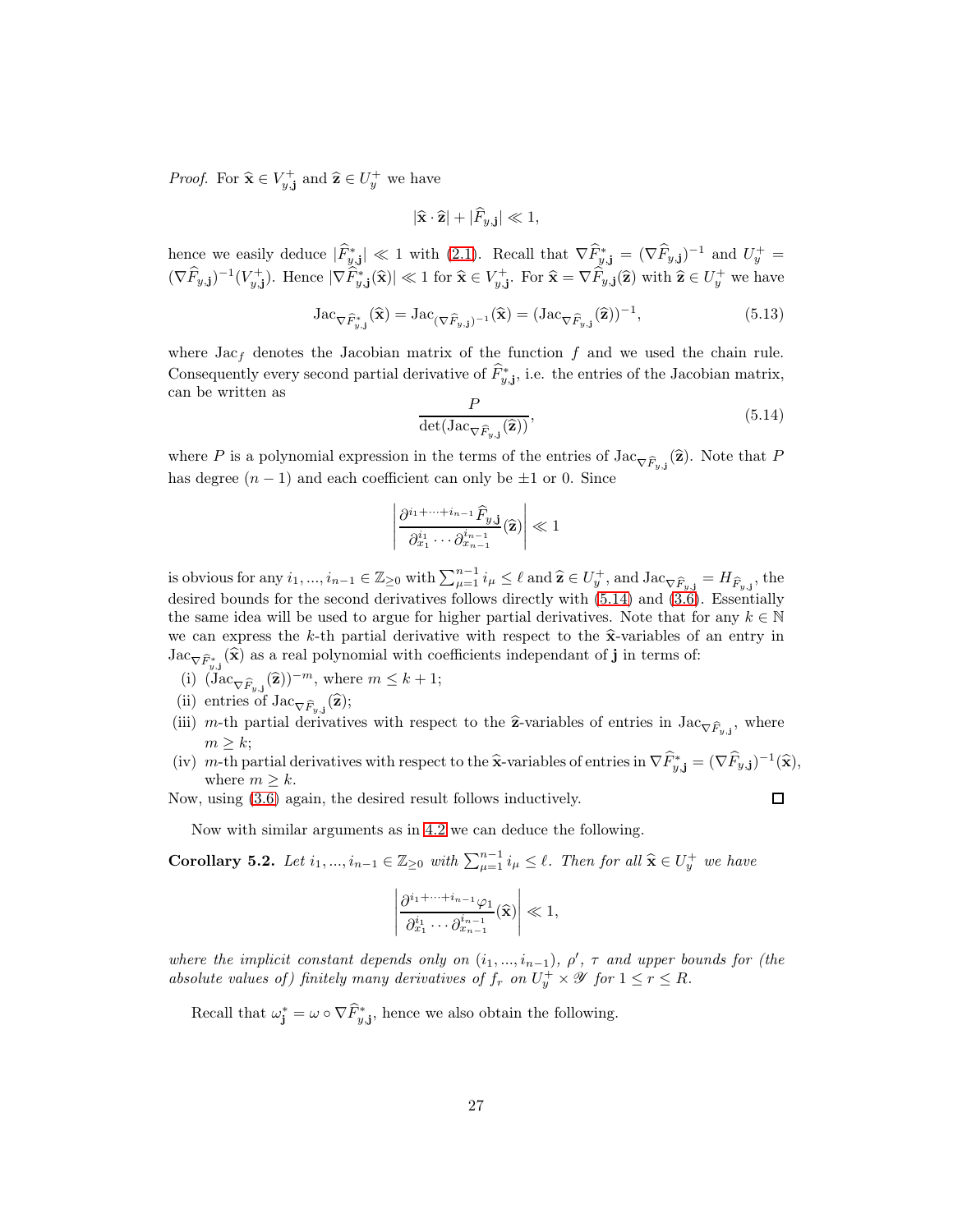Corollary 5.3. Let  $i_1, ..., i_{n-1} \in \mathbb{Z}_{\geq 0}$  with  $\sum_{\mu=1}^{n-1} i_{\mu} \leq \ell - 1$ . Then for all  $\hat{\mathbf{x}} \in U_y^+$  we have

$$
\left| \frac{\partial^{i_1+\cdots+i_{n-1}} \omega_{\mathbf{j}}^*}{\partial_{x_1}^{i_1} \cdots \partial_{x_{n-1}}^{i_{n-1}}} (\widehat{\mathbf{x}}) \right| \ll 1,
$$

where the implicit constant depends only on  $(i_1, ..., i_{n-1})$ ,  $\rho'$ ,  $\tau$  and upper bounds for (the absolute values of) finitely many derivatives of  $f_r$  on  $U_y^+ \times \mathscr{Y}$  for  $1 \leq r \leq R$ .

Apllying [2.2](#page-5-3) with  $\varphi=\varphi_1$  and  $\lambda=\lambda_1$  as defined above now yields

$$
I_0(d; \mathbf{j}; \hat{\mathbf{k}}) \ll \lambda^{-\ell+1} = (j_1 \operatorname{dist}(\hat{\mathbf{k}}, dU_y))^{-\ell+1},
$$

where the implicit constant is independant of y, j and  $\hat{k}$ . Now since  $\ell - n \geq 1$  we find similarly to [\(4.6\)](#page-14-1)

$$
\sum_{\hat{\mathbf{k}} \in \mathcal{K}_2} I_0(d; \mathbf{j}; \hat{\mathbf{k}}) \ll j_1^{-\ell+1} \sum_{\hat{\mathbf{k}} \in \mathcal{K}_2} \text{dist}(\hat{\mathbf{k}}, dU_y)^{-\ell+1}
$$
\n
$$
\ll j_1^{-\ell+1} \sum_{m=0}^{\infty} \sum_{\substack{\hat{\mathbf{k}} \in \mathbb{Z}^{n-1} \\ 2^m j_1 \rho' \le \text{dist}(\hat{\mathbf{k}}, dU_y) < 2^{m+1} j_1 \rho' \\ \ll j_1^{-\ell+1} \sum_{m=0}^{\infty} \frac{(Lj_1 + 2^{m+1}j_1 \rho')^{n-1}}{2^m j_1 \rho'},
$$
\n
$$
\ll j_1^{-\ell+1},
$$
\n
$$
\ll j_1^{-\ell+1},
$$
\n(5.15)

where the implicit constant is independant of  $y$  and  $d$ . Consequently we obtain

$$
M_2 \leq \sum_{\substack{1 \leq j_1 \leq J \\ 0 \leq j_r \leq \min\{J_r, j_1\} \\ 2 \leq r \leq R}} \sum_{d=1}^{D} \frac{D - d}{D^2} j_1^{n-1} \left| \sum_{\widehat{\mathbf{k}} \in \mathcal{K}_i} I_0(d; \mathbf{j}; \widehat{\mathbf{k}}) \right|
$$
(5.16)  

$$
\ll \frac{D - 1}{2D} \sum_{\substack{1 \leq j_1 \leq J \\ 0 \leq j_r \leq \min\{J_r, j_1\} \\ 2 \leq r \leq R}} j_1^{n-\ell+1}
$$
  

$$
\ll \left(\prod_{r=2}^R J_r\right) \log J.
$$

**Case**  $\widehat{\mathbf{k}} \in \mathcal{K}_3$ . Let  $\lambda = j_1d$  and

<span id="page-27-0"></span>
$$
\varphi(\widehat{\mathbf{x}}) = \widehat{F}_{y, \mathbf{j}}^*(\widehat{\mathbf{x}}) - \frac{\widehat{\mathbf{k}}}{d} \cdot \widehat{\mathbf{x}}.
$$

By definition, for each fixed d we have that  $\hat{\mathbf{k}} \in d\mathcal{D}$  determines a unique preimage

$$
\widehat{\mathbf{x}}_{d;\mathbf{j},\widehat{\mathbf{k}}} = (\nabla \widehat{F}_{y,\mathbf{j}}^*)^{-1} \left(\frac{\widehat{\mathbf{k}}}{d}\right) = \nabla \widehat{F}_{y,\mathbf{j}} \left(\frac{\widehat{\mathbf{k}}}{d}\right)
$$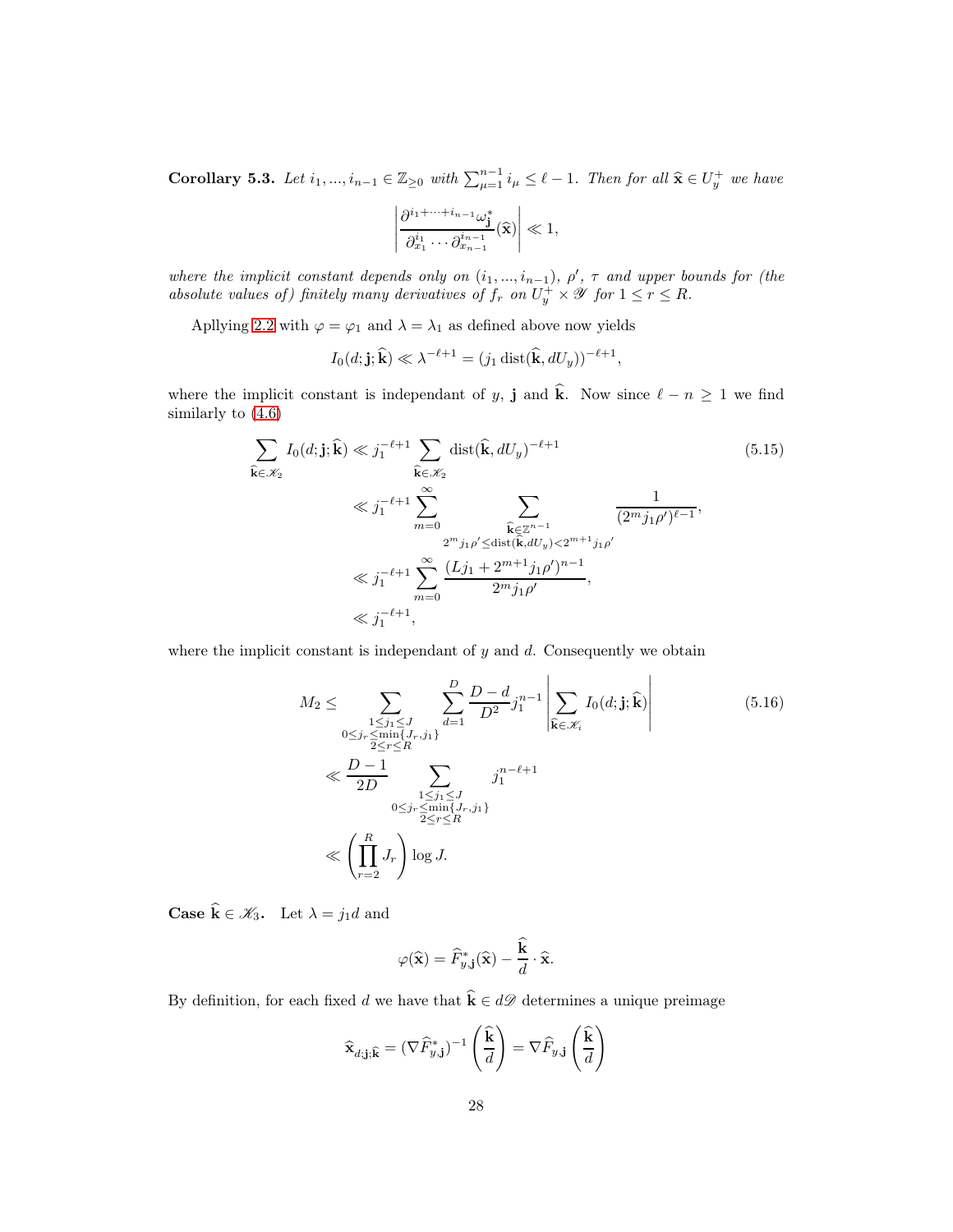that is also a critical point for  $\varphi$  in the sense that

$$
\nabla\varphi(\widehat{\mathbf{x}}_{d;\mathbf{j};\widehat{\mathbf{k}}})=\nabla\widehat{F}_{y,\mathbf{j}}^*(\widehat{\mathbf{x}}_{d;\mathbf{j};\widehat{\mathbf{k}}})-\frac{\mathbf{k}}{d}=\mathbf{0}.
$$

<span id="page-28-0"></span>**Lemma 5.4.** Let  $\hat{\mathbf{x}} \in \nabla \widehat{F}_{y, \mathbf{j}}(\mathscr{D}_+) \setminus {\{\hat{\mathbf{x}}_{d, \mathbf{j}, \hat{\mathbf{k}}}\}}$ . Then

$$
\frac{|\widehat{\mathbf{x}}-\widehat{\mathbf{x}}_{d;\mathbf{j};\widehat{\mathbf{k}}}|}{|\nabla \varphi(\widehat{\mathbf{x}})|}\ll 1
$$

where the implicit constant is independant of d, j and  $\hat{k}$ . *Proof.* Observe that for  $\hat{\mathbf{k}}/d \in \mathcal{D}$  we have

$$
\frac{|\widehat{\mathbf{x}} - \widehat{\mathbf{x}}_{d;\mathbf{j};\widehat{\mathbf{k}}}|}{|\nabla \varphi(\widehat{\mathbf{x}})|} = \frac{|\widehat{\mathbf{x}} - (\nabla \widehat{F}_{y,\mathbf{j}}^*)^{-1}(\widehat{\mathbf{k}}/d)|}{|\nabla \widehat{F}_{y,\mathbf{j}}^*(\widehat{\mathbf{x}}) - \frac{\widehat{\mathbf{k}}}{d}|},
$$

hence it is sufficient to prove

$$
\frac{|\hat{\mathbf{x}} - \hat{\mathbf{z}}|}{|\nabla \widehat{F}_{y, \mathbf{j}}^*(\hat{\mathbf{x}}) - \nabla \widehat{F}_{y, \mathbf{j}}^*(\hat{\mathbf{z}})|} \ll 1
$$

 $\text{for } \hat{X}, \hat{\mathbf{z}} \in \nabla \hat{F}_{y, \mathbf{j}}(\mathscr{D}_+) \text{ and } \hat{\mathbf{x}} \neq \hat{\mathbf{z}}.$  Taking  $\hat{\mathbf{x}}', \hat{\mathbf{z}}' \in \overline{\mathscr{D}_+}$  with  $\hat{\mathbf{x}}' \neq \hat{\mathbf{z}}'$  such that  $\hat{\mathbf{x}} = \nabla \hat{F}_{y, \mathbf{j}}(\hat{\mathbf{x}}') = \hat{\mathbf{z}}' \cdot \hat{\mathbf{z}}'.$  $(\nabla \widehat{F}_{y, \mathbf{j}}^*)^{-1}$  (and the same for  $\widehat{\mathbf{z}}$ ) the inequality is euqivalent to

$$
\frac{|\nabla \widehat{F}_{y,\mathbf{j}}(\widehat{\mathbf{x}}') - \nabla \widehat{F}_{y,\mathbf{j}}(\widehat{\mathbf{z}}')|}{|\widehat{\mathbf{x}}' - \widehat{\mathbf{z}}'|} \ll 1.
$$

or alternatively

$$
1 \ll \frac{|\widehat{\mathbf{x}}' - \widehat{\mathbf{z}}'|}{|\nabla \widehat{F}_{y, \mathbf{j}}(\widehat{\mathbf{x}}') - \nabla \widehat{F}_{y, \mathbf{j}}(\widehat{\mathbf{z}}')|}.
$$

We have already established in the proof of [4.3](#page-16-0) that

$$
\nabla \widehat{F}_{y, \mathbf{j}}(\widehat{\mathbf{x}}') - \nabla \widehat{F}_{y, \mathbf{j}}(\widehat{\mathbf{z}}') = H_{\widehat{F}_{y, \mathbf{j}}}(\widehat{\mathbf{z}}')(\widehat{\mathbf{x}}' - \widehat{\mathbf{z}}') + O(|\widehat{\mathbf{x}} - \widehat{\mathbf{z}}'|^2),
$$

which yields the desired lower bound immediately.

Note that because of [5.1](#page-25-1) we can deduce the same result from [5.2](#page-26-1) for  $\varphi$  in this case, i.e. for given  $i_1, ..., i_{n-1} \in \mathbb{Z}_{\geq 0}$  with  $\sum_{\mu=1}^{n-1} i_{\mu} \leq \ell$  and  $\hat{\mathbf{x}} \in V_{y, \mathbf{j}}^+$  we have

<span id="page-28-1"></span>
$$
\left| \frac{\partial^{i_1 + \dots + i_{n-1}} \varphi}{\partial_{x_1}^{i_1} \dots \partial_{x_{n-1}}^{i_{n-1}}} (\hat{\mathbf{x}}) \right| \ll 1.
$$
 (5.17)

The implicit constant is again independent of y, d, j and such  $\hat{k}$  that satisfy this case. By construction we have  $H_{\varphi} = H_{\widehat{F}_{y,\mathbf{j}}^*}$ , so with [\(2.2\)](#page-5-5) and [\(3.6\)](#page-8-1) we have  $H_{\varphi}(\widehat{\mathbf{x}}_{d;\mathbf{j},\widehat{\mathbf{k}}}) \neq 0$  and consequently Lemma [2.2](#page-5-3) yields

$$
I_0(d; \mathbf{j}; \hat{\mathbf{k}}) \ll \lambda^{-\frac{n+1}{2}} = j_1^{-\frac{n}{2} - \frac{1}{2}} d^{-\frac{n}{2} - \frac{1}{2}}.
$$

 $\Box$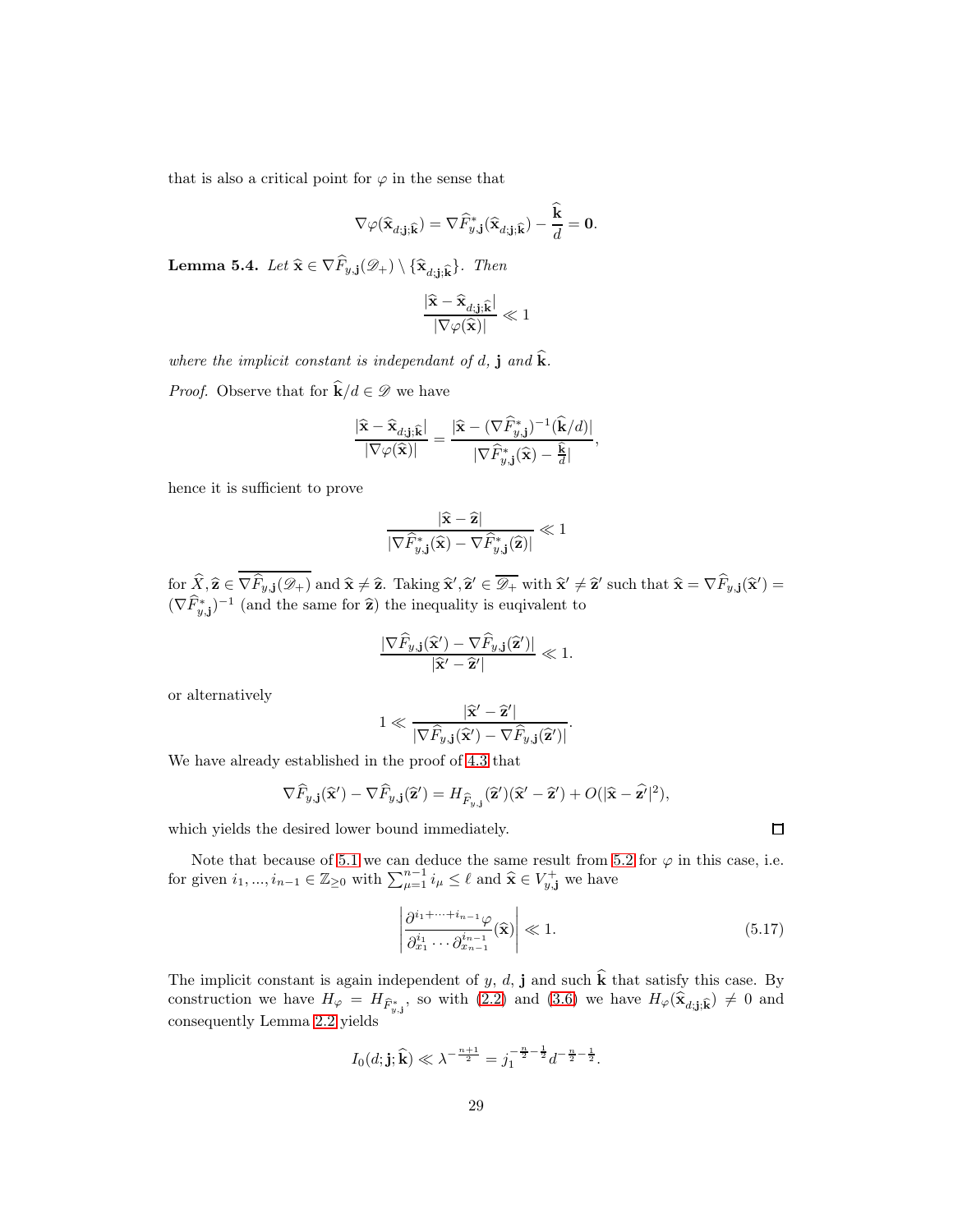Note that we chose  $\hat{\mathbf{k}}/d \notin U_y$ , hence  $\hat{\mathbf{x}}_{d;\mathbf{j};\hat{\mathbf{k}}} \notin \nabla \hat{F}_{y,\mathbf{j}}(U_y)$ , i.e.  $\omega_{\mathbf{j}}^*(\hat{\mathbf{x}}_{d;\mathbf{j};\hat{\mathbf{k}}}) = 0$ . With a similar argument as in [4.1](#page-10-1) we obtain

<span id="page-29-1"></span>
$$
\sum_{\hat{\mathbf{k}} \in \mathcal{K}_3} I_0(d; \mathbf{j}; \hat{\mathbf{k}}) \ll d^{n-1} j_1^{-\frac{n}{2} - \frac{1}{2}} d^{-\frac{n}{2} - \frac{1}{2}} = j_1^{-\frac{n}{2} - \frac{1}{2}} d^{\frac{n}{2} - \frac{3}{2}}.
$$

Hence we have

$$
M_{3} \leq \sum_{\substack{1 \leq j_{1} \leq J \\ 0 \leq j_{r} \leq \min\{J_{r}, j_{1}\} \\ 2 \leq r \leq R}} \sum_{d=1}^{D} \frac{D - d}{D^{2}} \left| j_{1}^{n} \sum_{\hat{\mathbf{k}} \in \mathcal{K}_{i}} I_{0}(d; \mathbf{j}; \hat{\mathbf{k}}) \right|
$$
(5.18)  

$$
\ll \frac{1}{D} \sum_{\substack{1 \leq j_{1} \leq J \\ 0 \leq j_{r} \leq \min\{J_{r}, j_{1}\} \\ 2 \leq r \leq R}} j_{1}^{\frac{n}{2} - \frac{1}{2}} \sum_{d=1}^{D} d^{\frac{n}{2} - \frac{3}{2}}
$$
  

$$
\ll \left( \prod_{r=2}^{R} J_{r} \right) J^{\frac{n}{2} + \frac{1}{2}} D^{\frac{n}{2} - \frac{3}{2}}.
$$

**Case**  $\hat{\mathbf{k}} \in \mathcal{K}_1$ . Let  $\lambda$  and  $\varphi$  be as in the previous case, specifically maintaining Lemma [5.4](#page-28-0) and [\(5.17\)](#page-28-1). Then we have

<span id="page-29-0"></span>
$$
\varphi(\widehat{\mathbf{x}}_{d;\mathbf{j};\widehat{\mathbf{k}}}) = \widehat{F}_{y,\mathbf{j}}^*(\widehat{\mathbf{x}}_{d;\mathbf{j};\widehat{\mathbf{k}}}) - \frac{\widehat{\mathbf{k}}}{d} \cdot \widehat{\mathbf{x}}_{d;\mathbf{j};\widehat{\mathbf{k}}} = -\widehat{F}_{y,\mathbf{j}}\left(\frac{\widehat{\mathbf{k}}}{d}\right)
$$
(5.19)

and by [\(2.2\)](#page-5-5)

$$
H_{\widehat{F}_{y,\mathbf{j}}^*}(\widehat{\mathbf{x}}_{d;\mathbf{j};\widehat{\mathbf{k}}})=H_{\widehat{F}_{y,\mathbf{j}}}\left(\frac{\widehat{\mathbf{k}}}{d}\right)^{-1}.
$$

Similar to the arguments right before [\(4.11\)](#page-18-1) we find that the signature  $\sigma$  of  $H_{\varphi}(\hat{\mathbf{x}}_{\mathbf{j} ; \hat{\mathbf{k}}}) =$  $H_{\hat{F}^*_{y,\mathbf{j}}}(\hat{\mathbf{x}}_{d;\mathbf{j};\hat{\mathbf{k}}})$  is constant for all d, j and k in consideration, hence with Lemma [2.2,](#page-5-3) [\(3.6\)](#page-8-1) and  $(5.19)$  we obtain

$$
I_0(d; \mathbf{j}; \hat{\mathbf{k}})
$$
\n
$$
= \frac{\omega_{\mathbf{j}}^*(\hat{\mathbf{x}}_{d; \mathbf{j}; \hat{\mathbf{k}})}}{|\det H_{\hat{F}_{y, \mathbf{j}}^*(\hat{\mathbf{x}}_{d; \mathbf{j}; \hat{\mathbf{k}}})|^{\frac{1}{2}}}(j_1 d)^{-\frac{n}{2}+\frac{1}{2}} e\left(-j_1 d\hat{F}_{y, \mathbf{j}}\left(\frac{\hat{\mathbf{k}}}{d}\right) + \frac{\sigma}{8}\right) + O\left((j_1 d)^{-\frac{n}{2}-\frac{1}{2}}\right)
$$
\n
$$
= \omega \left(\frac{\hat{\mathbf{k}}}{d}\right) |\det H_{\hat{F}_{y, \mathbf{j}}}(\hat{\mathbf{k}}/d)|^{\frac{1}{2}}(j_1 d)^{-\frac{n}{2}+\frac{1}{2}} e\left(-d(j_1 \hat{f}_{1, y} + \dots + j_R \hat{f}_{R, y})\left(\frac{\hat{\mathbf{k}}}{d}\right) + \frac{\sigma}{8}\right)
$$
\n
$$
+ O\left((j_1 d)^{-\frac{n}{2}-\frac{1}{2}}\right),
$$
\n
$$
(5.20)
$$
\n
$$
(5.21)
$$

where the implicit constant is independant of y, d, j and  $\hat{\mathbf{k}}$ . For  $(u_1, ..., u_R) \in \mathbb{R}_{>0} \times \mathbb{R}_{\geq 0}^{R-1}$ we consider the function

$$
\Psi_{\widehat{\mathbf{k}};d}(u_1,...,u_R) = u_1^{\frac{n}{2} + \frac{1}{2}} |\det H_{\widehat{f}_{1,y} + \frac{u_2}{u_1} \widehat{f}_{2,y} + \dots + \frac{u_R}{u_1} f_{R,y}}(\widehat{\mathbf{k}}/d)|^{\frac{1}{2}}
$$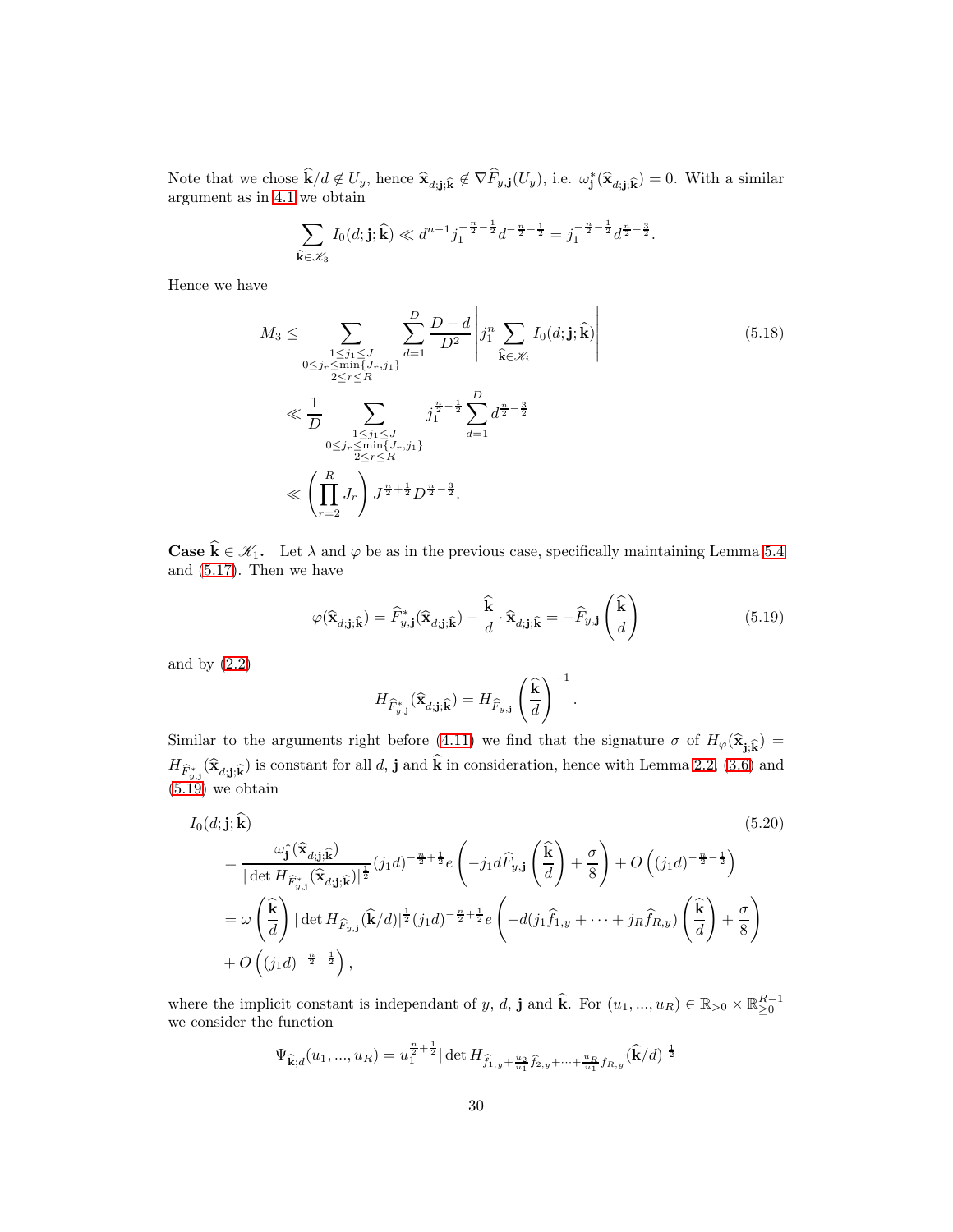and obtain

$$
\left|\sum_{\substack{1 \leq j_1 \leq J \\ 0 \leq j_r \leq \min\{J_r, j_1\} \\ 2 \leq r \leq R}} j_1^n I_0(d; \mathbf{j}; \hat{\mathbf{k}})\right|
$$
(5.21)  

$$
\ll \omega \left(\frac{\hat{\mathbf{k}}}{d}\right) d^{-\frac{n}{2} + \frac{1}{2}} \sum_{\substack{0 \leq j_r \leq J_r \\ 2 \leq r \leq R}} \left|\sum_{\substack{\max\{1, j_2, \dots, j_R\} \leq j_1 \leq J}} \Psi_{\hat{\mathbf{k}}; d}(j_1, \dots, j_R) e(-dj_1 \hat{f}_{1,y}(\hat{\mathbf{k}}/d))\right|
$$

$$
+ O\left(\left(\prod_{r=2}^R J_r\right) J^{\frac{n}{2} + \frac{1}{2}} d^{-\frac{n}{2} - \frac{1}{2}}\right).
$$

Given any fixed  $u_2, ..., u_R \in \mathbb{R}_{\geq 0}$  we find that  $\Psi(., u_2, ..., u_R)$  is a smooth function on the set  $\{u_1 \in \mathbb{R}_{>0} \mid u_1 \geq u_r, 2 \leq r \leq R\}$ . Let  $\Psi_{\widehat{\mathbf{k}};d}^{(1)}$  denote the partial derivative of  $\Psi_{\widehat{\mathbf{k}};d}$  in  $u_1$ -direction. Then by partial summation we have for the innermost sum

$$
\sum_{\max\{1,j_2,\ldots,j_R\}\leq j_1\leq J} \Psi_{\widehat{\mathbf{k}},d}(j_1,\ldots,j_R)e(-dj_1\widehat{f}_{1,y}(\widehat{\mathbf{k}}/d))
$$
(5.22)  

$$
\leq \Psi_{\widehat{\mathbf{k}},d}(J,j_2,\ldots,j_R)\sum_{j_1=1}^J e(-j_1d\widehat{f}_{1,y}(\widehat{\mathbf{k}}/d)) - \int_1^J \sum_{j_1=1}^{\xi} e(-j_1d\widehat{f}_{1,y}(\widehat{\mathbf{k}}/d))\Psi_{\widehat{\mathbf{k}},d}^{(1)}(\xi,j_2,\ldots,j_R)d\xi.
$$

We distinguish two cases. First if  $||df_{1,y}(\hat{\mathbf{k}}/d)|| \geq J^{-1}$  we obtain

$$
\sum_{\max\{1,j_2,\dots,j_R\}\leq j_1\leq J} \Psi_{\hat{\mathbf{k}};d}(j_1,\dots,j_R)e(-dj_1\hat{f}_{1,y}(\hat{\mathbf{k}}/d))
$$
(5.23)  

$$
\ll \frac{\Psi_{\hat{\mathbf{k}};d}(J,j_2,\dots,j_R)}{||d\hat{f}_{1,y}(\hat{\mathbf{k}}/d)||} + \frac{1}{||d\hat{f}_{1,y}(\hat{\mathbf{k}}/d)||} \int_1^J \Psi_{\hat{\mathbf{k}};d}^{(1)}(\xi,j_2,\dots,j_R)d\xi
$$
  

$$
\ll \frac{\Psi_{\hat{\mathbf{k}};d}(J,j_2,\dots,j_R)}{||d\hat{f}_{1,y}(\hat{\mathbf{k}}/d)||}.
$$

On the other hand if  $||d\widehat{f}_{1,y}(\widehat{\mathbf{k}}/d)|| < J^{-1}$  we have

$$
\sum_{\max\{1,j_2,\dots,j_R\}\leq j_1\leq J} \Psi_{\hat{\mathbf{k}};d}(j_1,\dots,j_R)e(-dj_1\hat{f}_{1,y}(\hat{\mathbf{k}}/d))
$$
(5.24)  
\$\ll \Psi\_{\hat{\mathbf{k}};d}(J,j\_2,\dots,j\_R)J + \int\_1^J \xi \Psi\_{\hat{\mathbf{k}};d}^{(1)}(\xi,j\_2,\dots,j\_R)d\xi.

To simplify further, we need estimates for  $\Psi_{\hat{\mathbf{k}};d}$  and  $\Psi_{\hat{\mathbf{k}};d}^{(1)}$  respectively.

**Lemma 5.5.** Let  $(u_1, ..., u_R) \in \mathbb{R}_{>0} \times \mathbb{R}_{\geq 0}^{R-1}$  be such that  $u_r \leq u_1$  for  $2 \leq r \leq R$ . Then for any  $\widehat{\mathbf{k}} \in \mathcal{K}_1$  we have

$$
|\Psi_{\hat{\mathbf{k}};d}(u_1,...,u_R)| \ll u_1^{\frac{n}{2} + \frac{1}{2}}
$$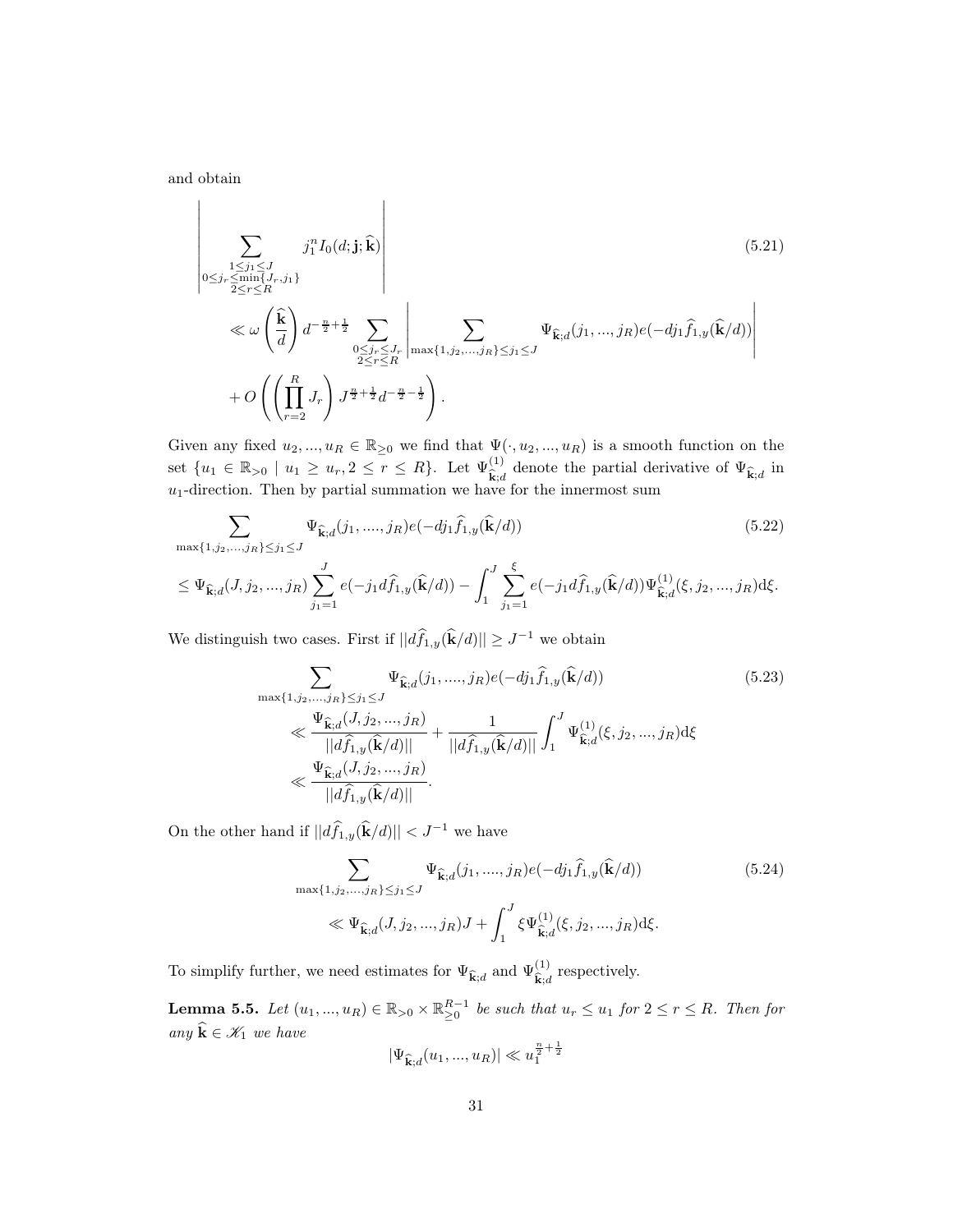and

$$
|\Psi^{(1)}_{\widehat{\mathbf{k}};d}(u_1,...,u_R)| \ll u_1^{\frac{n}{2}-\frac{1}{2}},
$$

where the respective implicit constants are independant of y, d and  $\hat{k}$ .

Proof. The first estimate is an obvious consequence of [\(3.6\)](#page-8-1). Write

$$
\det H_{\hat{f}_{1,y}+\alpha_2\hat{f}_{2,y}+\cdots+\alpha_R\hat{f}_{R,y}} = \sum_{\substack{0 \le \nu_2 + \cdots + \nu_R \le n-1 \\ 0 \le \nu_2, \dots, \nu_R}} A_{\nu_2,\dots,\nu_R} \alpha_2^{\nu_2} \cdots \alpha_R^{\nu_R}.
$$

Then since  $\mathbf{k}/d \in U_y$  we have  $|A_{\nu_2,...,\nu_R}| \ll 1$ , where the implicit constant is independant of  $y, d$  and **k**. Now by product and chain rule

$$
\begin{split}\n&|\Psi_{\hat{\mathbf{k}};d}(u_1,...,u_R)| \\
&\ll \frac{n+1}{2}u_1^{\frac{n}{2}-\frac{1}{2}}|\det H_{\hat{f}_{1,y}+\frac{u_2}{u_1}\hat{f}_{2,y}+\cdots+\frac{u_R}{u_1}f_{R,y}}(\hat{\mathbf{k}}/d)|^{\frac{1}{2}} \\
&+\frac{u_1^{\frac{n}{2}-\frac{1}{2}}}{2|\det H_{\hat{f}_{1,y}+\frac{u_2}{u_1}\hat{f}_{2,y}+\cdots+\frac{u_R}{u_1}f_{R,y}}(\hat{\mathbf{k}}/d)|^{\frac{1}{2}}}\sum_{0\leq \nu_2+\cdots+\nu_R\leq n-1}|A_{\nu_2,...,\nu_R}|\left(\frac{u_2}{u_1}\right)^{\nu_2}\cdots\left(\frac{u_R}{u_1}\right)^{\nu_R} \\
&\ll u_1^{\frac{n}{2}-\frac{1}{2}},\n\end{split}
$$

since  $0 \le u_2, ..., u_R \le u_1$  and  $u_1 > 0$  by assumption.

<span id="page-31-1"></span><span id="page-31-0"></span>
$$
\Box
$$

Therefore we obtain

$$
M_{1} \ll \frac{1}{D} \sum_{d=1}^{D} \sum_{\substack{\hat{\mathbf{k}} \in \mathbb{Z}^{n-1} \\ ||d\hat{f}_{1,y}(\hat{\mathbf{k}}/d)|| \le J^{-1}}} \omega\left(\frac{\hat{\mathbf{k}}}{d}\right) d^{-\frac{n}{2} + \frac{1}{2}} \left(\prod_{r=2}^{R} J_{r}\right) J^{\frac{n}{2} + \frac{3}{2}} \tag{5.25}
$$
  
+ 
$$
\frac{1}{D} \sum_{d=1}^{D} \sum_{\substack{\hat{\mathbf{k}} \in \mathbb{Z}^{n-1} \\ J^{-1} < ||d\hat{f}_{1,y}(\hat{\mathbf{k}}/d)||}} \omega\left(\frac{\hat{\mathbf{k}}}{d}\right) d^{-\frac{n}{2} + \frac{1}{2}} \left(\prod_{r=2}^{R} J_{r}\right) J^{\frac{n}{2} + \frac{1}{2}} ||d\hat{f}_{1,y}(\hat{\mathbf{k}}/d)||^{-1} \tag{5.26}
$$

$$
+ \frac{1}{D} \sum_{d=1}^{D} \sum_{\hat{\mathbf{k}} \in \mathcal{K}_{1}} \left(\prod_{r=2}^{R} J_{r}\right) J^{\frac{n}{2} + \frac{1}{2}} d^{-\frac{n}{2} - \frac{1}{2}}.
$$

With a similar argument as in [4.1](#page-10-1) we can bound the last term in [\(5.25\)](#page-31-0) by

$$
\frac{1}{D} \sum_{d=1}^{D} \sum_{\hat{\mathbf{k}} \in \mathcal{K}_{1}} \left( \prod_{r=2}^{R} J_{r} \right) J^{\frac{n}{2} + \frac{1}{2}} d^{-\frac{n}{2} - \frac{1}{2}} \ll \left( \prod_{r=2}^{R} J_{r} \right) \frac{J^{\frac{n}{2} + \frac{1}{2}}}{D} \sum_{d=1}^{D} d^{\frac{n}{2} - \frac{3}{2}} \tag{5.26}
$$
\n
$$
\ll \left( \prod_{r=2}^{R} J_{r} \right) J^{\frac{n}{2} + \frac{1}{2}} D^{\frac{n}{2} - \frac{3}{2}}.
$$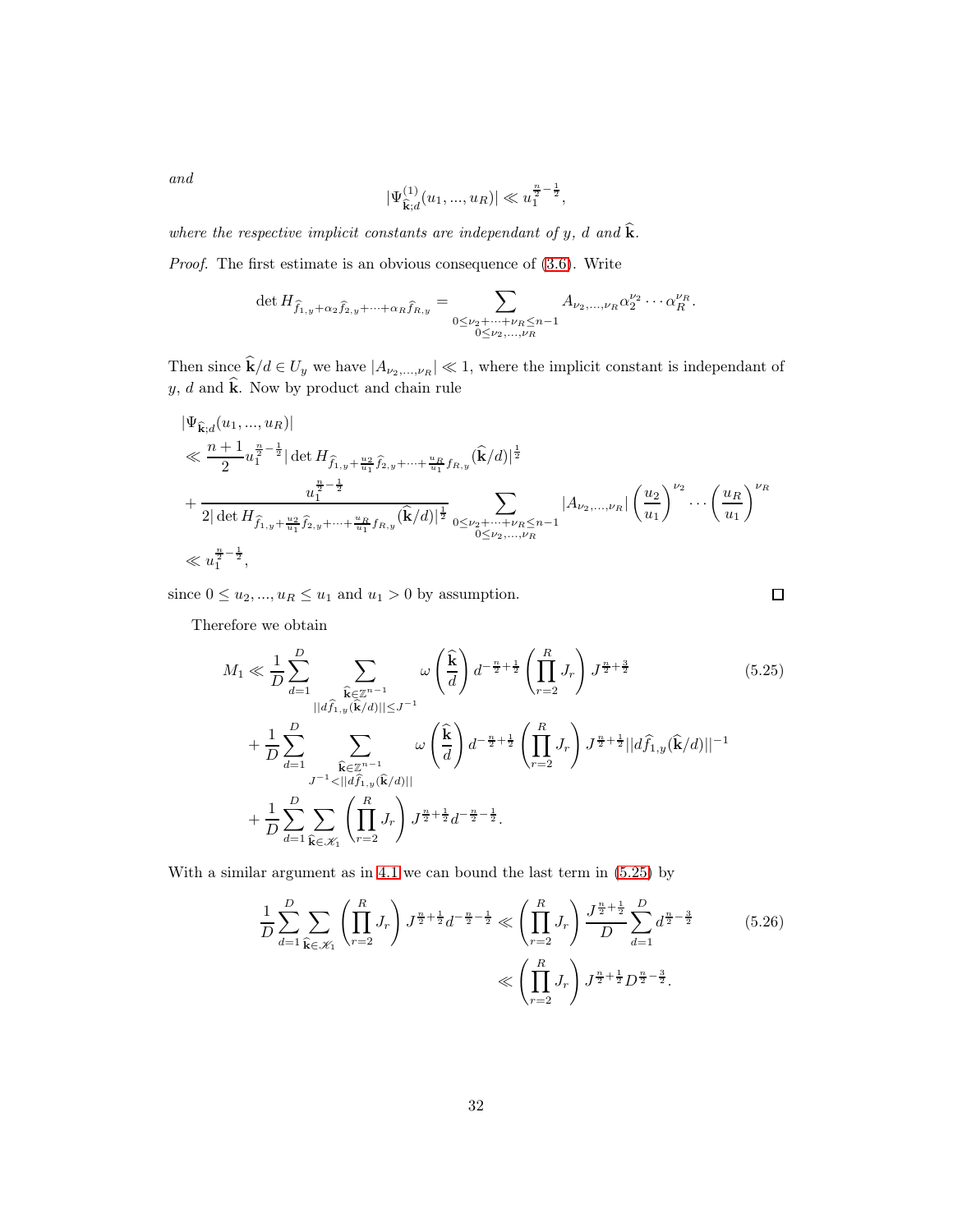In order to estiamte the second term in [\(5.25\)](#page-31-0) we want to sum dyadically. Note that since  $||d\widehat{f}_{1,y}(\widehat{\mathbf{k}}/d)|| \leq \frac{1}{2}$  we can assume  $J^{-1} \leq \frac{1}{2}$  and obtain

$$
\frac{1}{D} \sum_{d=1}^{D} \sum_{\substack{\hat{\mathbf{k}} \in \mathbb{Z}^{n-1} \\ J^{-1} < ||d\hat{f}_{1,y}(\hat{\mathbf{k}}/d)||}} \omega \left(\frac{\hat{\mathbf{k}}}{d}\right) d^{-\frac{n}{2} + \frac{1}{2}} \left(\prod_{r=2}^{R} J_r\right) J^{\frac{n}{2} + \frac{1}{2}} ||d\hat{f}_{1,y}(\hat{\mathbf{k}}/d)||^{-1} \tag{5.27}
$$
\n
$$
\leq \left(\prod_{r=2}^{R} J_r\right) \frac{J^{\frac{n}{2} + \frac{1}{2}}}{D} \sum_{i=1}^{\frac{\log J}{\log 2} + 1} J 2^{1-i} \sum_{d=1}^{D} d^{-\frac{n}{2} + \frac{1}{2}} \sum_{\substack{\hat{\mathbf{k}} \in \mathbb{Z}^{n-1} \\ J < ||d\hat{f}_{1,y}(\hat{\mathbf{k}}/d)|| \leq \frac{2^i}{J}}} \omega \left(\frac{\hat{\mathbf{k}}}{d}\right).
$$

Now for both the first term in [\(5.25\)](#page-31-0) and [\(5.27\)](#page-32-0) we utilize the following result from [\[15,](#page-36-2) Theorem 2]: For any  $X > 0$  we have

$$
\sum_{d=1}^{D} \sum_{\substack{\widehat{\mathbf{k}} \in \mathbb{Z}^{n-1} \\ ||df_1(\widehat{\mathbf{k}}/d)|| \le X^{-1}}} \omega\left(\frac{\widehat{\mathbf{k}}}{d}\right) \ll X^{-1}D^n + D^{n-1}\mathcal{E}_{n-1}(D),\tag{5.28}
$$

<span id="page-32-1"></span><span id="page-32-0"></span>.

where

$$
\mathscr{E}_m(D) = \mathscr{E}_m^{(\mathfrak{c}_3; \mathfrak{c}_4)}(D) = \left\{ \begin{array}{cl} \exp(\mathfrak{c}_3 \sqrt{\log D}) & \text{if} \ m = 2 \\ (\log D)^{\mathfrak{c}_4} & \text{if} \ m \geq 3 \end{array} \right.
$$

for some positive constans  $c_3$  and  $c_4$ . Here the implicit constants aswell as  $c_3$  and  $c_4$  only depend on n,  $c_1$  and  $c_2$  in [\(3.6\)](#page-8-1),  $\rho$  in [\(3.7\)](#page-8-0),  $\rho'$  in [\(5.10\)](#page-24-0) and upper bounds for (the absolute values) of finitely many derivatives of  $\omega$  and  $f_1$  on  $\mathscr{D}_+ \times \mathscr{Y}$ . In particular, they are independent of y.

By partial summation we find that

$$
\sum_{d=1}^{D} \sum_{\substack{\hat{\mathbf{k}} \in \mathbb{Z}^{n-1} \\ ||d\hat{f}_{1,y}(\hat{\mathbf{k}}/d)|| \le X^{-1}}} \omega\left(\frac{\hat{\mathbf{k}}}{d}\right) d^{-\frac{n}{2} + \frac{1}{2}} \ll D^{-\frac{n}{2} + \frac{1}{2}} (X^{-1}D^n + D^{n-1}\mathcal{E}_{n-1}(D)).\tag{5.29}
$$

Therefore we can estimate the first term in [\(5.25\)](#page-31-0) by

$$
\frac{1}{D} \sum_{d=1}^{D} \sum_{\substack{\hat{\mathbf{k}} \in \mathbb{Z}^{n-1} \\ ||d\hat{f}_{1,y}(\hat{\mathbf{k}}/d)|| \le J^{-1}}} \omega\left(\frac{\hat{\mathbf{k}}}{d}\right) d^{-\frac{n}{2} + \frac{1}{2}} \left(\prod_{r=2}^{R} J_r\right) J^{\frac{n}{2} + \frac{3}{2}} \tag{5.30}
$$
\n
$$
\ll \left(\prod_{r=2}^{R} J_r\right) \frac{J^{\frac{n}{2} + \frac{3}{2}}}{D} D^{-\frac{n}{2} + \frac{1}{2}} (J^{-1}D^n + D^{n-1} \mathcal{E}_{n-1}(D))
$$
\n
$$
\ll \left(\prod_{r=2}^{R} J_r\right) (J^{\frac{n}{2} + \frac{1}{2}} D^{\frac{n}{2} - \frac{1}{2}} + J^{\frac{n}{2} + \frac{3}{2}} D^{\frac{n}{2} - \frac{3}{2}} \mathcal{E}_{n-1}(D))
$$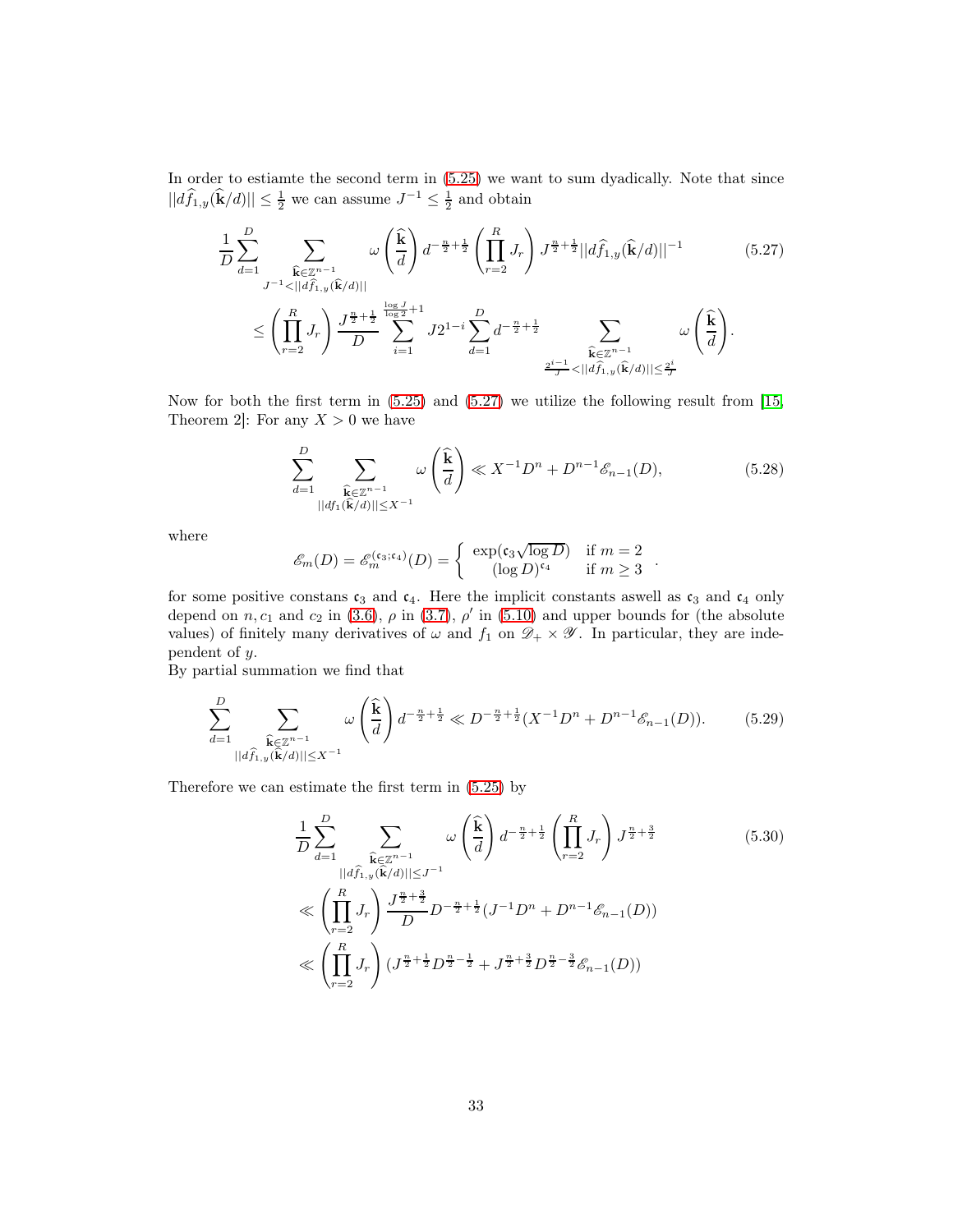and [\(5.27\)](#page-32-0) by

<span id="page-33-0"></span>
$$
\left(\prod_{r=2}^{R} J_r\right) \frac{J^{\frac{n}{2}+\frac{1}{2}} \sum_{i=1}^{\frac{\log J}{\log 2}+1} J 2^{1-i} \sum_{d=1}^{D} d^{-\frac{n}{2}+\frac{1}{2}} \sum_{\substack{\hat{\mathbf{k}} \in \mathbb{Z}^{n-1} \\ \text{with } |\hat{d}_{1,y}(\hat{\mathbf{k}}/d)| \leq \frac{2^i}{J}}} \omega\left(\frac{\hat{\mathbf{k}}}{d}\right)
$$
\n
$$
\ll \left(\prod_{r=2}^{R} J_r\right) \frac{J^{\frac{n}{2}+\frac{1}{2}} \sum_{i=1}^{\frac{\log J}{\log 2}+1} J 2^{1-i} D^{-\frac{n}{2}+\frac{1}{2}} (2^i J^{-1} D^n + D^{n-1} \mathcal{E}_{n-1}(D))}{\omega} \right)
$$
\n
$$
\ll \left(\prod_{r=2}^{R} J_r\right) \frac{J^{\frac{n}{2}+\frac{1}{2}}}{D} \left((\log J) D^{\frac{n}{2}+\frac{1}{2}} + J D^{\frac{n}{2}-\frac{1}{2}} \mathcal{E}_{n-1}(D)\right)
$$
\n
$$
\ll \left(\prod_{r=2}^{R} J_r\right) \left((\log J) J^{\frac{n}{2}+\frac{1}{2}} D^{\frac{n}{2}-\frac{1}{2}} + J^{\frac{n}{2}+\frac{3}{2}} D^{\frac{n}{2}-\frac{3}{2}} \mathcal{E}_{n-1}(D)\right).
$$
\n(10g)

Putting together [\(5.26\)](#page-31-1), [\(5.30\)](#page-32-1) and [\(5.31\)](#page-33-0) yields

<span id="page-33-1"></span>
$$
M_1 \ll \left(\prod_{r=2}^R J_r\right) \left(J^{\frac{n}{2} + \frac{1}{2}} D^{\frac{n}{2} - \frac{1}{2}} + J^{\frac{n}{2} + \frac{3}{2}} D^{\frac{n}{2} - \frac{3}{2}} \mathscr{E}_{n-1}(D)\right) \tag{5.32}
$$
  
+ 
$$
\left(\prod_{r=2}^R J_r\right) \left((\log J) J^{\frac{n}{2} + \frac{1}{2}} D^{\frac{n}{2} - \frac{1}{2}} + J^{\frac{n}{2} + \frac{3}{2}} D^{\frac{n}{2} - \frac{3}{2}} \mathscr{E}_{n-1}(D)\right)
$$
  
+ 
$$
\left(\prod_{r=2}^R J_r\right) J^{\frac{n}{2} + \frac{1}{2}} D^{\frac{n}{2} - \frac{3}{2}}
$$
  

$$
\ll \left(\prod_{r=2}^R J_r\right) \left((\log J) J^{\frac{n}{2} + \frac{1}{2}} D^{\frac{n}{2} - \frac{1}{2}} + J^{\frac{n}{2} + \frac{3}{2}} D^{\frac{n}{2} - \frac{3}{2}} \mathscr{E}_{n-1}(D)\right).
$$

Final estimate. Recall  $D = \lfloor T/2 \rfloor$  and  $T \ge 2$ . By combining [\(5.12\)](#page-25-2), [\(5.16\)](#page-27-0), [\(5.18\)](#page-29-1) and [\(5.32\)](#page-33-1) we obtain

$$
\mathcal{M}(J,T^{-1}) \ll \left(\prod_{r=2}^{R} J_r\right) \frac{J^{n+1}}{T} + \left(\prod_{r=2}^{R} J_r\right) \left((\log J)J^{\frac{n}{2}+\frac{1}{2}}T^{\frac{n}{2}-\frac{1}{2}} + J^{\frac{n}{2}+\frac{3}{2}}T^{\frac{n}{2}-\frac{3}{2}}\mathscr{E}_{n-1}(T)) + \left(\prod_{r=2}^{R} J_r\right) \log J + \left(\prod_{r=2}^{R} J_r\right) J^{\frac{n}{2}+\frac{1}{2}}T^{\frac{n}{2}-\frac{3}{2}} + \mathscr{F}_{n-1}(T) + \left(\prod_{r=2}^{R} J_r\right) (J^{n+1}T^{-1} + (\log J)J^{\frac{n}{2}+\frac{1}{2}}T^{\frac{n}{2}-\frac{1}{2}} + J^{\frac{n}{2}+\frac{3}{2}}T^{\frac{n}{2}-\frac{3}{2}}\mathscr{E}_{n-1}(T)).
$$
\n
$$
\ll \left(\prod_{r=2}^{R} J_r\right) (J^{n+1}T^{-1} + (\log J)J^{\frac{n}{2}+\frac{1}{2}}T^{\frac{n}{2}-\frac{1}{2}} + J^{\frac{n}{2}+\frac{3}{2}}T^{\frac{n}{2}-\frac{3}{2}}\mathscr{E}_{n-1}(T)).
$$

We distinguish two cases. First if  $T^{-1} \leq J^{-1}$  we have

$$
\mathcal{M}(J, T^{-1}) \le \mathcal{M}(J, J^{-1}) \ll \left(\prod_{r=2}^{R} J_r\right) J^n((\log J) + \mathcal{E}_{n-1}(J)).\tag{5.34}
$$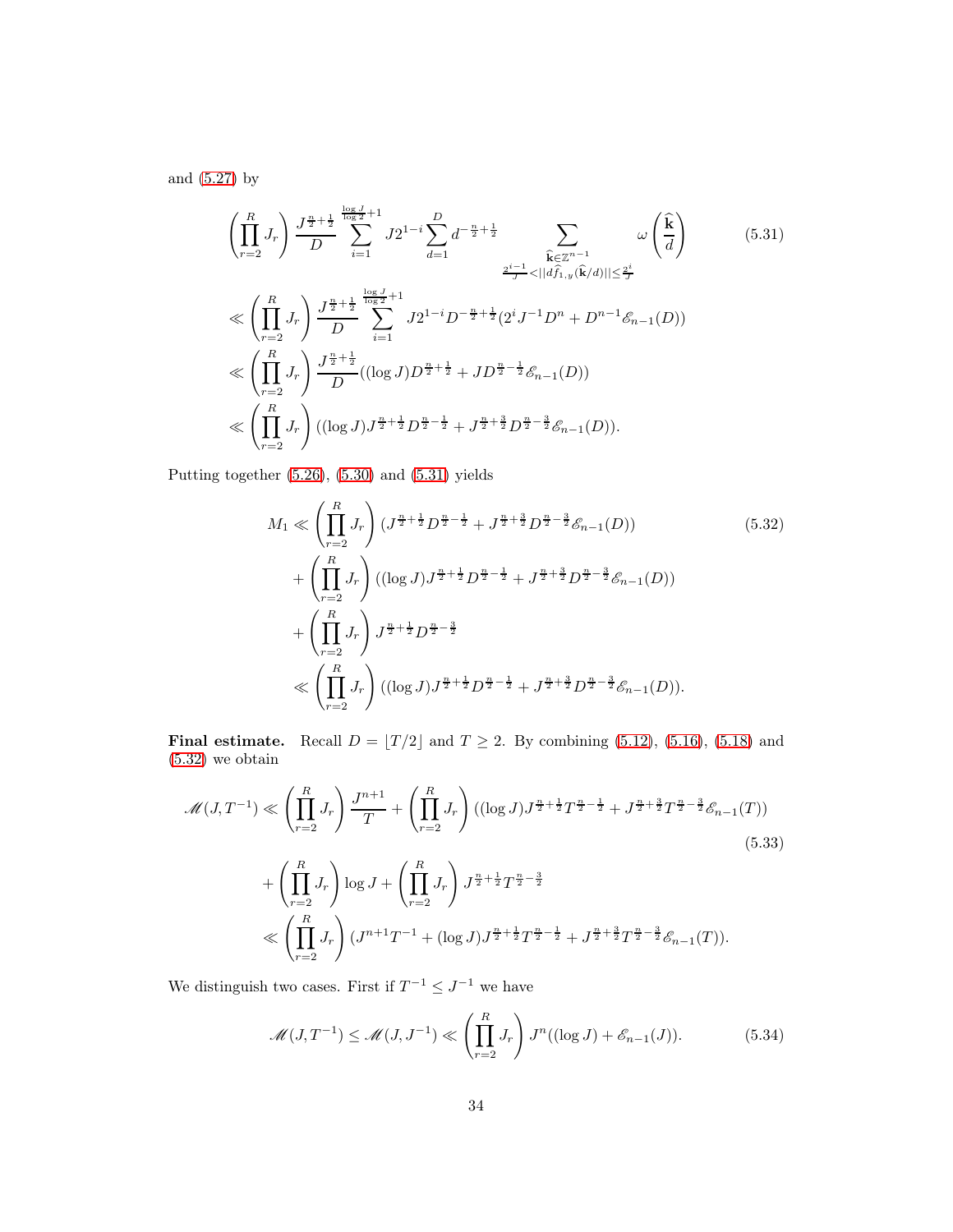On the other hand, if  $T^{-1} > J$ , i.e  $J > T$ , then

$$
\mathcal{M}(J, T^{-1}) \ll \left(\prod_{r=2}^{R} J_r\right) (J^{n+1}T^{-1} + J^n((\log J) + \mathcal{E}_{n-1}(J))). \tag{5.35}
$$

Therefore we conclude

$$
\sum_{\substack{1 \leq j_1 \leq J \\ 0 \leq j_r \leq \min\{J_r, j_1\} \; | |j_1 \varphi_y(\widehat{\mathbf{x}}_{\mathbf{j},\widehat{\mathbf{k}}})| | < T^{-1}}} \omega_{\mathbf{j}}^* \left( \frac{\widehat{\mathbf{k}}}{j_1} \right) = \mathscr{M}(J, T^{-1}) \ll \left( \prod_{r=2}^R J_r \right) (J^{n+1} T^{-1} + J^n \mathscr{E}_{n-1}(J)).
$$

<span id="page-34-0"></span>Recall that  $\omega_j^*(\hat{\mathbf{k}}/j_1) = \omega \circ (\nabla \widehat{F}_{y,j})^{-1}(\hat{\mathbf{k}}/j_1) = \omega(\widehat{\mathbf{x}}_{j,\widehat{\mathbf{k}}})$ , hence [4.4](#page-20-0) follows.

#### 6. Proof of Theorem [1.4](#page-2-0)

Recall [\(3.9\)](#page-10-2), hence with the bounds obtained for  $N_1, N_2$  and  $N_3$  in Section [4,](#page-10-0) i.e. [\(4.21\)](#page-22-3),  $(4.9)$  and  $(4.10)$ , we have

$$
N^{(1;(1,\ldots,1),n)}(Q,\delta) \ll N_1 + N_2 + N_3
$$
\n
$$
\ll (1 + \log J)^R((\log Q)Q^{\frac{n}{2} + \frac{1}{2}} J^{\frac{n}{2} + \frac{1}{2}} + Q^{\frac{n}{2} + \frac{3}{2}} J^{\frac{n}{2} - \frac{1}{2}} \mathcal{E}_{n-1}(J))
$$
\n
$$
+ \log Q(1 + \log J)^R + J^{\frac{n}{2} - \frac{1}{2}} Q^{\frac{n}{2} + \frac{1}{2}} (1 + \log J)^R.
$$
\n
$$
\ll (1 + \log J)^R((\log Q)Q^{\frac{n}{2} + \frac{1}{2}} J^{\frac{n}{2} + \frac{1}{2}} + Q^{\frac{n}{2} + \frac{3}{2}} J^{\frac{n}{2} - \frac{1}{2}} \mathcal{E}_{n-1}(J))
$$
\n(6.1)

Now with [\(3.3\)](#page-7-0), [\(3.5\)](#page-7-1) and the remark made right after [\(3.5\)](#page-7-1) we obtain

$$
|N_{\omega}(Q,\delta) - (2\delta)^{R} N_0|
$$
  
\n
$$
\ll \delta^{R-1} \frac{Q^{n+1}}{J} + \frac{Q^{n+1}}{J^R} + (1 + \log J)^{R} (\log Q) Q^{\frac{n}{2} + \frac{1}{2}} J^{\frac{n}{2} + \frac{1}{2}}
$$
  
\n
$$
+ (1 + \log J)^{R} Q^{\frac{n}{2} + \frac{3}{2}} J^{\frac{n}{2} - \frac{1}{2}} \mathcal{E}_{n-1}(J).
$$
\n(6.2)

Note that the constants  $\mathfrak{c}'_1$  and  $\mathfrak{c}'_2$  in  $\mathscr{E}_{n-1}(J) = \mathscr{E}_{n-1}^{(\mathfrak{c}'_1;\mathfrak{c}'_2)}$  $\lim_{n-1}^{(0,1,1,2)}(J)$  as well as the implicit constants only depend on n, R,  $c_1$  and  $c_2$  in [\(3.6\)](#page-8-1),  $\rho$  in [\(3.7\)](#page-8-0),  $\rho'$  in [\(5.10\)](#page-24-0) for each choice of  $(r, \epsilon, \nu)$  $(1 \leq r \leq R, \epsilon \in {\pm 1}^R, 1 \leq \nu \leq n)$  and upper bounds for (the absolute values) of finitely many derivatives of  $\omega$  and  $f_1$  on  $\mathscr{D}_+ \times \mathscr{Y}$ . Recall that while we only adressed the case  $(r; \epsilon; \nu)$  the bounds are identical in each case. Since we can still choose the parameter  $J \geq 1$ , consider the equivalences

<span id="page-34-1"></span>
$$
Q^{\frac{n}{2} + \frac{1}{2}} J^{\frac{n}{2} + \frac{1}{2}} < Q^{\frac{n}{2} + \frac{3}{2}} J^{\frac{n}{2} - \frac{1}{2}} \Leftrightarrow J < Q
$$
(6.3)  

$$
\delta^{R-1} \frac{Q^{n+1}}{J} < \frac{Q^{n+1}}{J^R} \Leftrightarrow J < \delta^{-1}
$$

$$
\frac{Q^{n+1}}{J^R} \le Q^{\frac{n}{2} + \frac{3}{2}} J^{\frac{n}{2} - \frac{1}{2}} \Leftrightarrow Q^{\frac{n-1}{n+2R-1}} \le J
$$

$$
\delta^{R-1} \frac{Q^{n+1}}{J} \le Q^{\frac{n}{2} + \frac{3}{2}} J^{\frac{n}{2} - \frac{1}{2}} \Leftrightarrow \delta^{\frac{2(R-1)}{n+1}} Q^{\frac{n-1}{n+1}} \le J
$$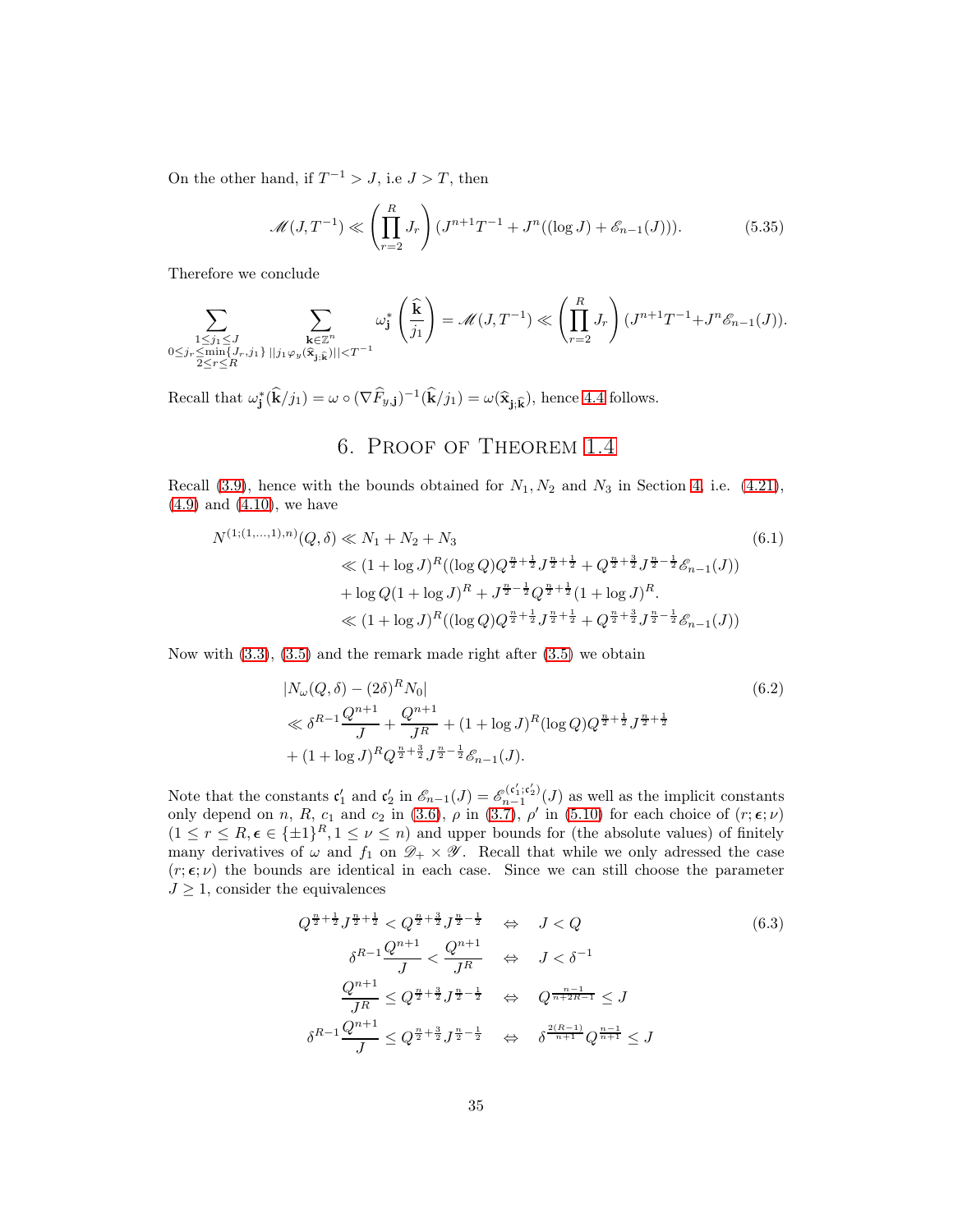and distinguish two cases. If  $\delta^{-1} > Q^{\frac{n-1}{n+2R-1}}$  then let  $J = Q^{\frac{n-1}{n+2R-1}}$ , so by the first, second and third equivalence in [6.3](#page-34-1) we have

$$
|N_{\omega}(Q,\delta) - (2\delta)^R N_0| \ll (\log Q)^R Q^{\frac{n^2 + Rn + 3R - 1}{n + 2R - 1}} \mathcal{E}_{n-1}(Q).
$$

If  $\delta^{-1} \leq Q^{\frac{n-1}{n+2R-1}}$  then let  $J = \delta^{\frac{2(R-1)}{n+1}} Q^{\frac{n-1}{n+1}} \geq \delta^{-1}$ , so by the second, third and fourth equivalence in [6.3](#page-34-1) we have

$$
|N_{\omega}(Q,\delta) - (2\delta)^{R} N_0| \ll \delta^{\frac{(R-1)(n-1)}{n+1}} (\log Q)^{R} Q^{\frac{n^2+n+2}{n+1}} \mathcal{E}_{n-1}(Q).
$$

Note that

$$
(\log Q)^R \mathscr{E}_{n-1}(Q) = (\log Q)^R \mathscr{E}_{n-1}^{(\mathfrak{c}'_1; \mathfrak{c}'_2)}(Q) = \left\{ \begin{array}{cl} \exp(\mathfrak{c}'_1 \sqrt{\log Q} + R \log \log Q) & \text{if } n = 3, \\ (\log Q)^{\mathfrak{c}'_2 + R} & \text{if } n \ge 4, \end{array} \right.
$$

hence for some absolute constant  $c_0$  we can choose  $\mathfrak{c}_1 = \mathfrak{c}'_1 + c_0 R$  and  $\mathfrak{c}_2 = \mathfrak{c}'_2 + R$  and obtain

$$
(\log Q)^R {\mathscr E}^{({\mathfrak c}_1';{\mathfrak c}_2')}_{n-1}(Q) \ll {\mathscr E}^{({\mathfrak c}_1;{\mathfrak c}_2)}_{n-1}(Q).
$$

This completes the proof of theorem [1.4.](#page-2-0)

#### **REFERENCES**

- <span id="page-35-0"></span>[1] V. Beresnevich, D. Dickinson and S. Velani, Diophantine approximation on planar curves and the distribution of rational points, With an Appendix II by R.C. Vaughan, Ann. of Math.(2) 166, no. 2, 367-426, 2007.
- <span id="page-35-1"></span>[2] V. Beresnevich, Rational points near manifolds and metric Diophantine approximation, Ann. of Math.(2) 175, no. 1, 187-235, 2012.
- [3] V. Beresnevich, R.C. Vaughan, S. Velani and E. Zorin, Diophantine Approximation on Manifolds and the Distribution of Rational Points: Contributions to the Convergence Theory, Int. Math. Res. Not. IMRN, no. 10, 2885-2908, 2017.
- <span id="page-35-2"></span>[4] N. Broberg, A note on a paper by R. Heath-Brown: "The density of rational points on curves and surfaces", J. reine angew. Math. 571, 159-178, 2004.
- <span id="page-35-3"></span>[5] N. Broberg and P. Salberger, Counting rational points on threefolds, Arithmetic of higher-dimensional algebraic varieties, Progress in Mathematics 226, Birkhaeuser, 105- 120, 2003.
- <span id="page-35-4"></span>[6] T.D. Browning and D.R. Heath-Brown, Counting rational points on hypersurfaces, J. Reine Angew. Math. 584, 83-115, 2005.
- <span id="page-35-5"></span>[7] T.D. Browning and D.R. Heath-Brown, The density of rational points on non-singular hypersurfaces, I, Bull. London Math. Soc. 93, 401-410, 2006.
- <span id="page-35-6"></span>[8] T.D. Browning and D.R. Heath-Brown, The density of rational points on non-singular hypersurfaces, II, Proc. London Math. Soc. 38, 273-303, 2006.
- <span id="page-35-7"></span>[9] T.D. Browning, D.R. Heath-Brown and P. Salberger, Counting rational points on algebraic varieties, Duke Math. J. 132, 545-578, 2006.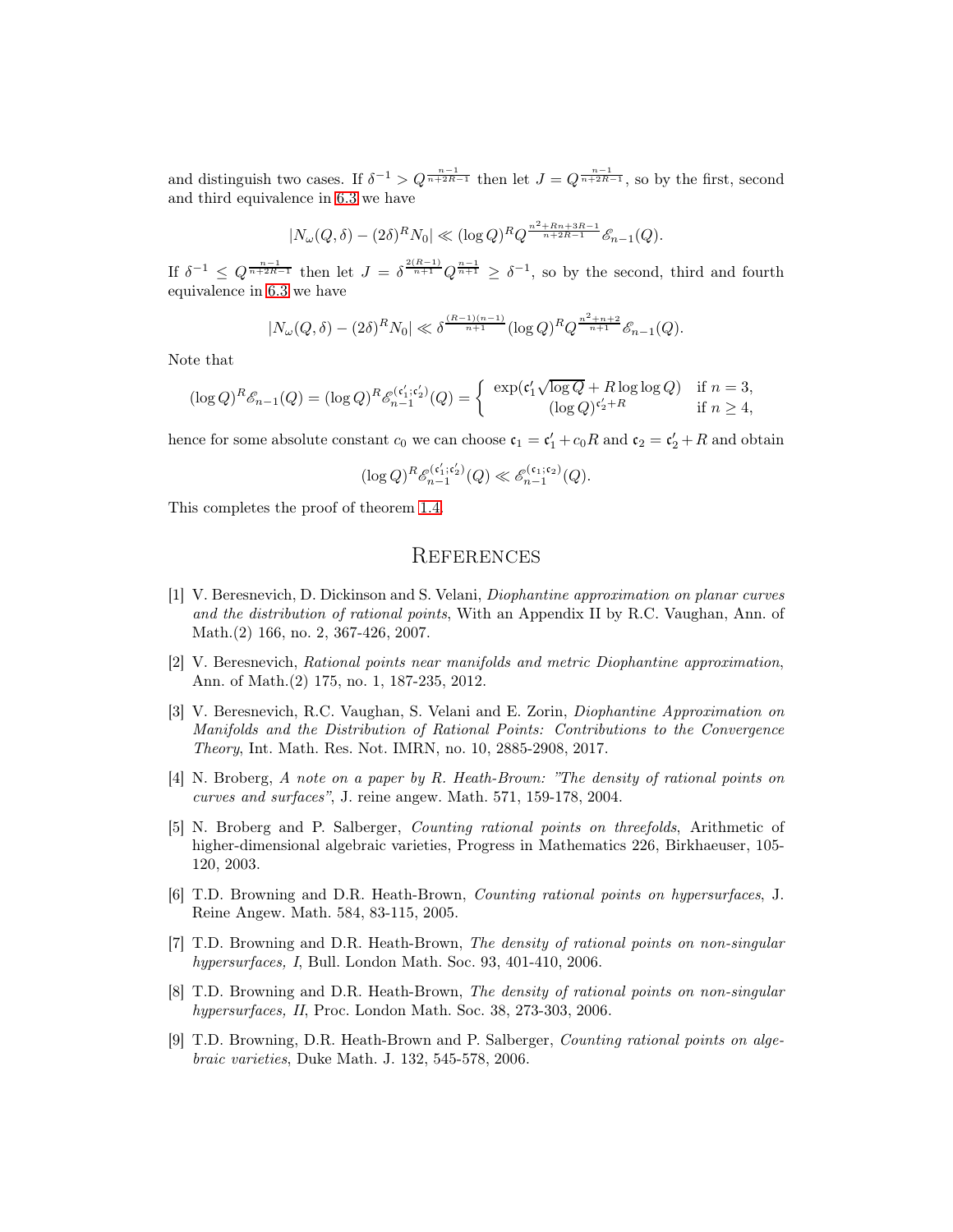- <span id="page-36-8"></span>[10] W. Castryck, R. Cluckers, P. Dittman and K. H. Nguyen, The dimension growth conjecture, polynomial in the degree and without logarithmic factors, Algebra Number Theory 12, no. 8, 2261-2294, 2020.
- <span id="page-36-1"></span>[11] N.D. Elkies, Rational points near curves and small nonzero  $|x^3-y^2|$  via lattice reduction, Algorithmic number theory, (Leiden, 2000), 33-63, Lecture Notes in Comput. Sci., 1838 Springer, Berlin 2000.
- <span id="page-36-9"></span>[12] D.R. Heath-Brown, The density of rational points on curves and surfaces, Ann. of Math. (2) 155, no. 2, 553-595, 2002.
- <span id="page-36-14"></span>[13] L. Hörmander, The analysis of linear partial differential operators. I. Distribution theory and Fourier analysis, Second edition. Grundlehren der Mathematischen Wissenschaften, 256. Springer-Verlag, Berlin, 1990.
- <span id="page-36-7"></span><span id="page-36-2"></span>[14] J.-J. Huang, Rational points near planar curves and Diophantine approximation, Adv. Math. 274, 490-515. 2015.
- <span id="page-36-3"></span>[15] J.-J. Huang, The density of rational points near hypersurfaces, Duke Math. J. 169, 2045-2077. 2020.
- [16] C.P. Hughes and Z. Rudnick, On the distribution of lattice points in thin annuli, Int. Math. Res. Not. 2004, no. 13, 637-658, 2004.
- <span id="page-36-6"></span>[17] M. N. Huxley, The rational points close to a curve, Ann. Scuola Norm. Sup. Pisa Cl. Sci. (4) 21, no. 3, 357-375, 1994.
- <span id="page-36-10"></span><span id="page-36-4"></span>[18] O. Marmon, The density of integral points on hypersurfaces of degree at least four, Acta. Arith. 141, no. 3, 211-240, 2010.
- [19] B. Mazur, Perturbations, deformations, and variations (and "near-misses") in geometry, physics, and number theory, Bull. Amer. Math. Soc. (N.S.) 41, no. 3, 307-336, 2004.
- <span id="page-36-15"></span>[20] H. Montgomery, Ten lectures on the Interface Between Analytic Number Theory and Harmonic Analysis, CBMS Regional Conference Series in Mathematics (Book 84), American Mathematical Society, 1994.
- <span id="page-36-11"></span>[21] P. Salberger, On the density of rational and integral points on algebraic varieties, J. Reine u. Angew. Math. 606, 123-147, 2007.
- <span id="page-36-12"></span>[22] P. Salberger, Rational points of bounded height on prejective surfaces, Math. Z. 258, no. 4, 805-826, 2008.
- <span id="page-36-13"></span>[23] P. Salberger, Uniform bounds for rational points on cubic hypersurfaces, in Arithmetic and geometry, London Math. Soc. Lecture Note Ser., vol. 420, Cambridge Univ. Press, Cambridge, 401-421, 2015.
- <span id="page-36-5"></span>[24] D. Schindler, Diophantine Inequalities for generic ternary diagonal forms, Int. Math. Res. Not. IMRN, no. 11, 3396-3416, 2020.
- <span id="page-36-0"></span>[25] D. Schindler, S. Yamagishi, Density of rational points near/on compact manifolds with certain curvature conditions, arXiv:2103.05281, 2021.